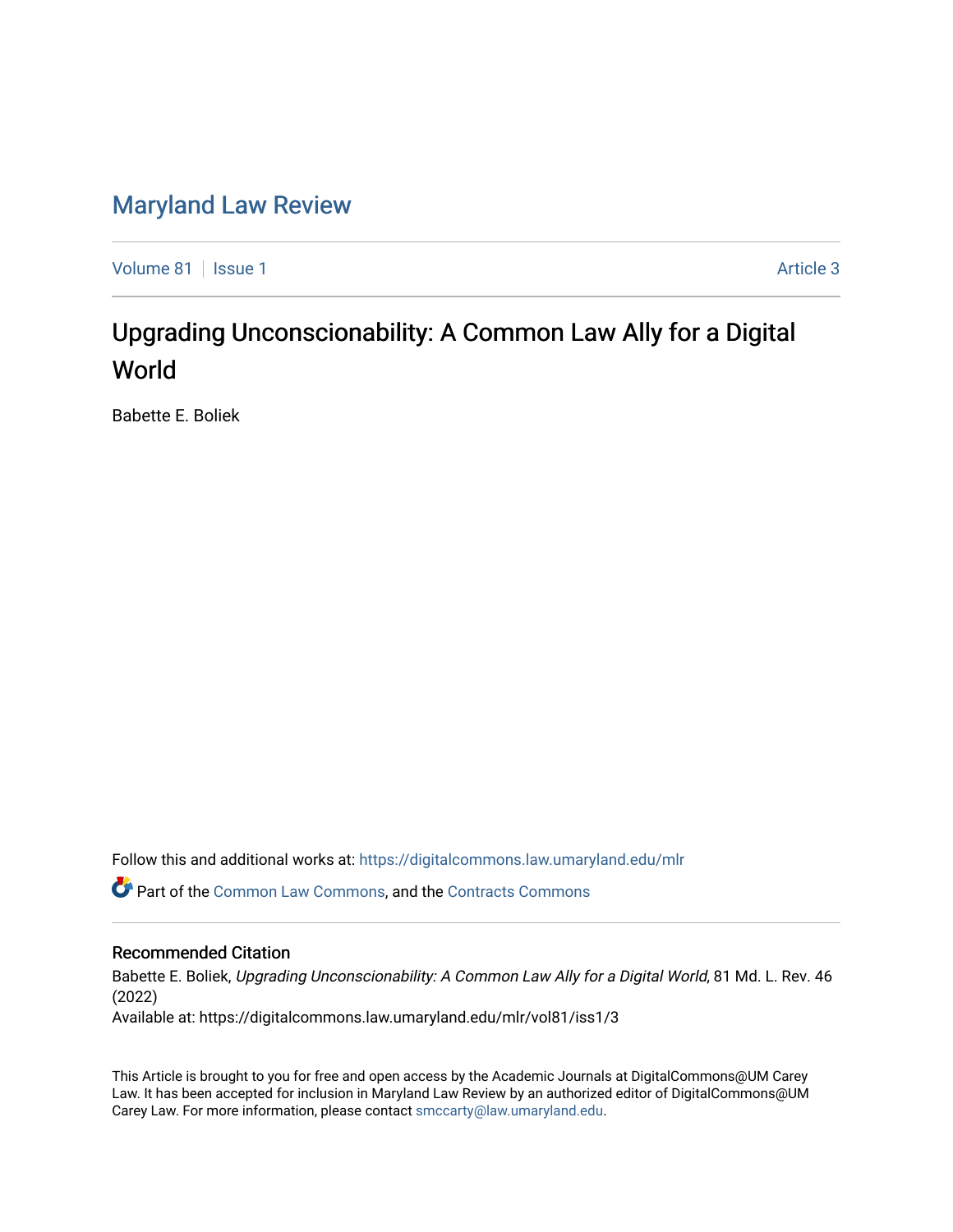## **UPGRADING UNCONSCIONABILITY: A COMMON LAW ALLY FOR A DIGITAL WORLD**

## BABETTE E. BOLIEK\*

*To work, go to school, shop and even to communicate with each other, Americans live by the terms of myriad tech company contracts. Indeed, any time someone presses the "I agree" button that pops up on a website—the clicking of which is required to continue on—they have entered into such a contract. Rarely read by the consumer and often objectively one-sided in the company's favor, these contracts contain all the terms that will govern the consumer relationship to the company, including, among other things, how the company will control the use and sale of that consumer's personal data. Given the growing consumer discontent with these non-negotiated, digital contracts—the breadth of the data collection policies, the inadequate notice about important terms, and the apparent unequal enforcement of what should be standard (equally applied) terms—it is surprising that there has been so little pushback on their enforceability. To be sure, there are calls for comprehensive privacy legislation that targets objectionable data collection terms. While such legislation is necessary and welcome, there may be an under-utilized ally for consumers already well-established in our legal system—the doctrine of unconscionability. This Article argues that, correctly applied, unconscionability can serve as an effective support to privacy legislation and can protect consumers against egregious digital contracting practices.*

*This Article first sets out the historical roots of the unconscionability doctrine, including discussion of two seminal cases—*Williams v. Walker-Thomas Furniture Co. *and* A&M Produce Co. v. FMC Corp*. This Article then highlights current contract concerns—such as privacy protections and discriminatory enforcement—and examines current digital contract problems concerning Facebook, YouTube, TikTok, and Uber and how unconscionability might apply to the benefit of consumers. To test if unconscionability is sufficiently robust to curb contractual excesses, this* 

<sup>© 2021</sup> Babette E. Boliek.

<sup>\*</sup> Professor of Law at Pepperdine University Rick J. Caruso School of Law, Deputy Assistant Attorney General for Economic Analysis, U.S. Department of Justice, Antitrust Division (2020– 2021), Chief Economist of the Federal Communications Commission (2018–2019), J.D. Columbia University School of Law, Ph.D. Economics, University of California, Davis. I would like to thank my research assistants, Kaitlin Rubcich, John Rastoka, Nicole Hood, Clayton Collier, and Max Johnson, without whose inspiration, diligence, creativity, and expertise this article would not have been possible.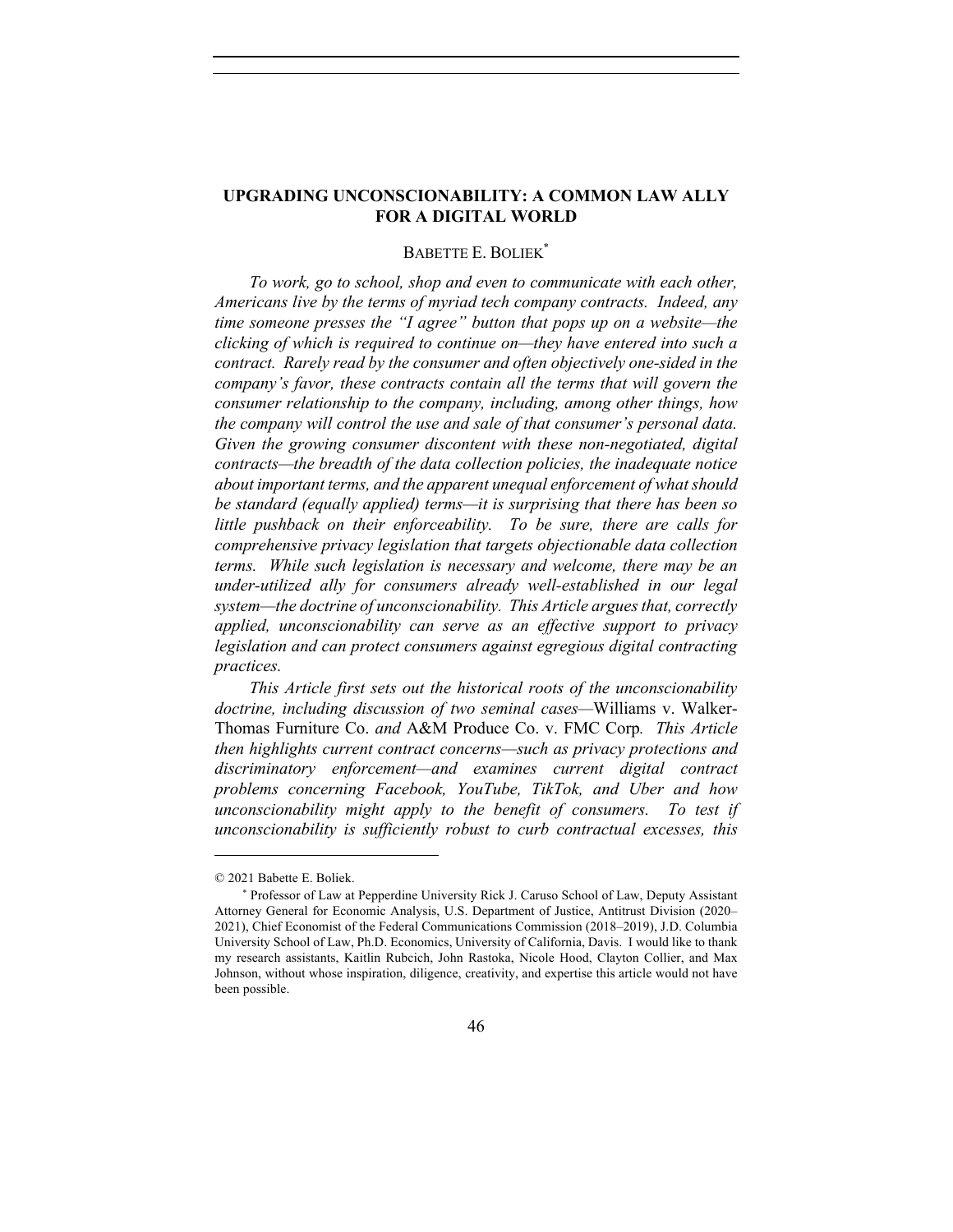*Article presents and analyzes a novel and unique dataset of over 7,000 unconscionability court decisions. As part of the extensive data analysis, 814 court decisions on unconscionability claims were read, analyzed, and catalogued to determine the success and contours of the courts' decisions. Finally, this Article presents a possible legislative "upgrade" to the doctrine of unconscionability to refocus, where necessary, courts' deployment of it in cases of digital contracting.*

| A. Unconscionability's Early Beginnings in English Common Law      |  |
|--------------------------------------------------------------------|--|
|                                                                    |  |
| B. Unconscionability in American Courts of Equity  52              |  |
| C. U.C.C. § 2-302: The Codification of Unconscionability 53        |  |
| D. The Two-Part Analytical Structure: Substantive and Procedural   |  |
|                                                                    |  |
|                                                                    |  |
|                                                                    |  |
| G. The Restatement (Second) of Contracts and Unconscionability. 58 |  |
|                                                                    |  |
| II. DIGITAL CONTRACTS: PRIVACY, DISCRIMINATION, AND OTHER          |  |
|                                                                    |  |
|                                                                    |  |
| B. Current Consumer Protections: Sometimes Helpful but             |  |
|                                                                    |  |
|                                                                    |  |
|                                                                    |  |
| a. Europe's General Data Protection Regulation  67                 |  |
| b. The California Consumer Privacy Act and the California          |  |
|                                                                    |  |
| III. APPLYING UNCONSCIONABILITY TO DIGITAL PROBLEMS  72            |  |
|                                                                    |  |
|                                                                    |  |
|                                                                    |  |
|                                                                    |  |
|                                                                    |  |
|                                                                    |  |
|                                                                    |  |
|                                                                    |  |
|                                                                    |  |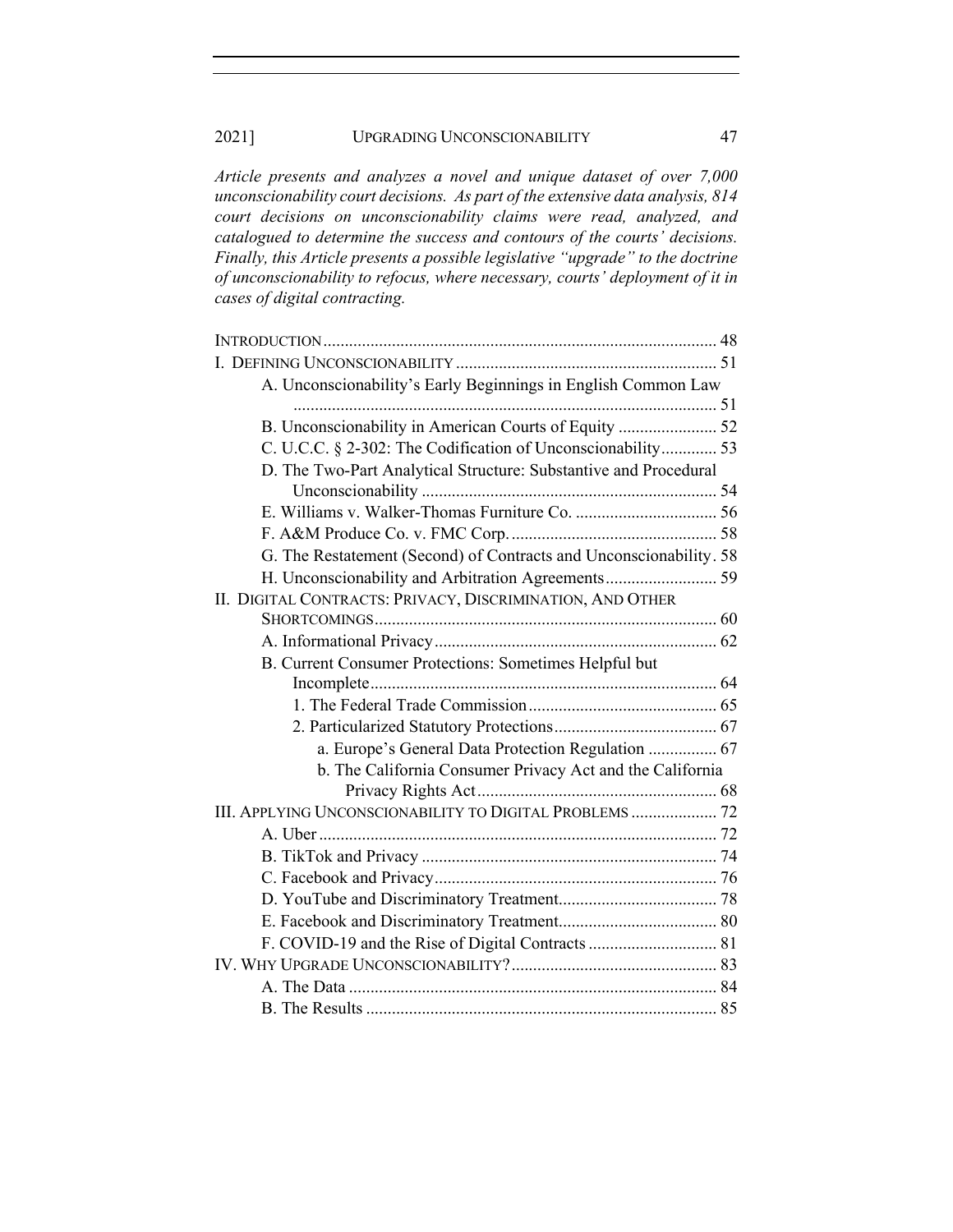| 3. Unconscionability Defined in Price Gouging Statutes  94 |  |
|------------------------------------------------------------|--|
|                                                            |  |
|                                                            |  |
|                                                            |  |

## **INTRODUCTION**

The news of the day is filled with concerns about the market power, influence, and capricious behavior of online platforms and applications— Facebook, Google, and Twitter to name a few. Although there is arguably much to be concerned about, the impact these large digital companies have on the day-to-day lives of most Americans is felt primarily through the legal contracts signed with these behemoths. These contracts, rarely read and often objectively one-sided, control the flow of personal data among corporations and affect the ability for individuals to earn a living. Given the widely growing consumer discontent with these privacy policies, the poor notice given as to their contractual terms, and the apparent unequal enforcement of these terms, it is surprising that there has been so little cohesive pushback on the enforceability of these standardized, nonnegotiable contracts—so-called contracts of adhesion. To be sure, there are calls for comprehensive privacy legislation that targets these objectionable terms.<sup>1</sup> However, while such legislation is necessary and welcome, there may be an under-utilized ally for consumers already entrenched in our legal system—the doctrine of unconscionability. Correctly applied, this doctrine can serve to support privacy legislation and to protect consumers against egregious contracting practices.2

Modern day courts have most often considered the doctrine of unconscionability in a review of contracts of adhesion and the doctrine has historically been used to restrain overreaching, standardized agreements by finding certain contract terms to be "unreasonable."<sup>3</sup> This doctrine has long roots in the common law but rose to greater prominence in the 1970s as a

<sup>1.</sup> *See infra* Part III. Examples of a statutory approach include the California Consumer Privacy Act ("CCPA") and the General Data Protection Regulation ("GDPR"). *See infra* Sections II.B.2–II.B.3.

<sup>2.</sup> *See infra* Part V.

<sup>3.</sup> *See* Shute v. Carnival Cruise Lines, 897 F.2d 377, 386–87 (9th Cir. 1990).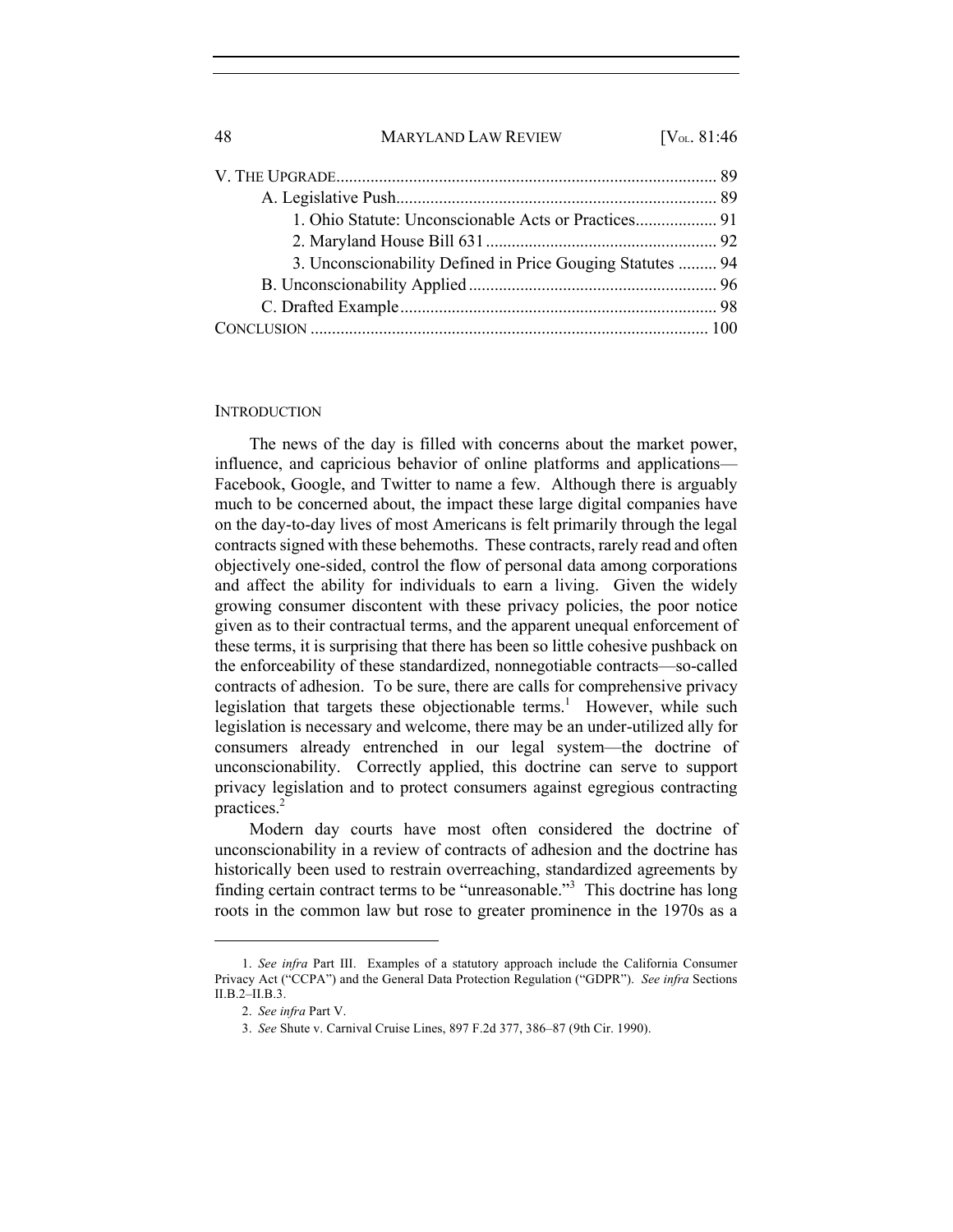means of consumer protection.<sup>4</sup> Indeed, many first-year U.S. law students are familiar with the stark facts of *Williams v. Walker-Thomas Furniture Co.*, <sup>5</sup> which led the court to void a collateralization term in a rent-to-own furniture contract. In doing so, the court examined, among other things, the unequal bargaining power of the parties, the lack of notice and potential impact of the collateral term, and the level of understanding of Williams (the unconscionability claimant). When projecting these considerations onto contracts commonly available for digital platforms and applications, clear parallels arise. Both the contract in *Walker-Thomas* and many modern, standardized agreements are characterized by: (i) unequal bargaining power; (ii) a lack of notice before collecting personal data (mere browsing on a site is taken as "acceptance"); (iii) terms that are difficult to understand; and (iv) unequal or arbitrary enforcement of terms among unequally situated parties. These modern characteristics appear to echo historical concerns over the unconscionability of a standardized form contract.<sup>6</sup>

Because take-it-or-leave-it standardized agreements, those that permit no input or bargain from one of the contracting parties, already stretch the boundaries of conventional contractual assent, might unconscionability be a useful tool to identify those terms or contracts where the myth of acceptance is not merely stretched but severed? Wouldn't unconscionability be useful to void terms or contracts where the presumption that terms are the same for others in type and application is rebutted by direct experience? Wouldn't the application of unconscionability to void those terms and to void those contracts serve as relief to the claimant and a warning to the drafter and others?

Moreover, the benefit of a common law doctrine is that it can both support a statute enacted to define and control particular terms (such as those that touch on informational privacy) and can also be applied to new situations and terms that develop over time. Unconscionability is an attractive device for all these reasons, but there may be one problem—although taught in every law school in the United States, commentators claim that the application of unconscionability is so rare that it is, so to speak, the last refuge of fools.<sup>7</sup>

<sup>4.</sup> *See infra* Section I.A.

<sup>5.</sup> 350 F.2d 445 (D.C. Cir. 1965).

<sup>6.</sup> *See* RESTATEMENT (SECOND) OF CONTRACTS § 211 (AM. L. INST. 1981). Indeed, standardized forms are typically found enforceable in part because the cost-saving benefits may adhere to all who enter into such contracts and at least all adherents can presume that everyone will receive the same terms and, arguably, the same treatment under those terms. *See* Brandon L. Grusd, *Contracting Beyond Copyright:* ProCD, Inc. v. Zeidenberg, 10 HARV. J.L. & TECH. 353, 361–62 (1997) (stating that the "regime of enforceable" standardized form "shrinkwrap licenses" produces "cost savings" benefits for consumers and "save[s] both producers and consumers time and money in negotiating individual contracts").

<sup>7</sup>*. See, e.g.*, Susan Landrum, *Much Ado About Nothing?: What the Numbers Tell Us About How State Courts Apply the Unconscionability Doctrine to Arbitration Agreements*, 97 MARQ. L.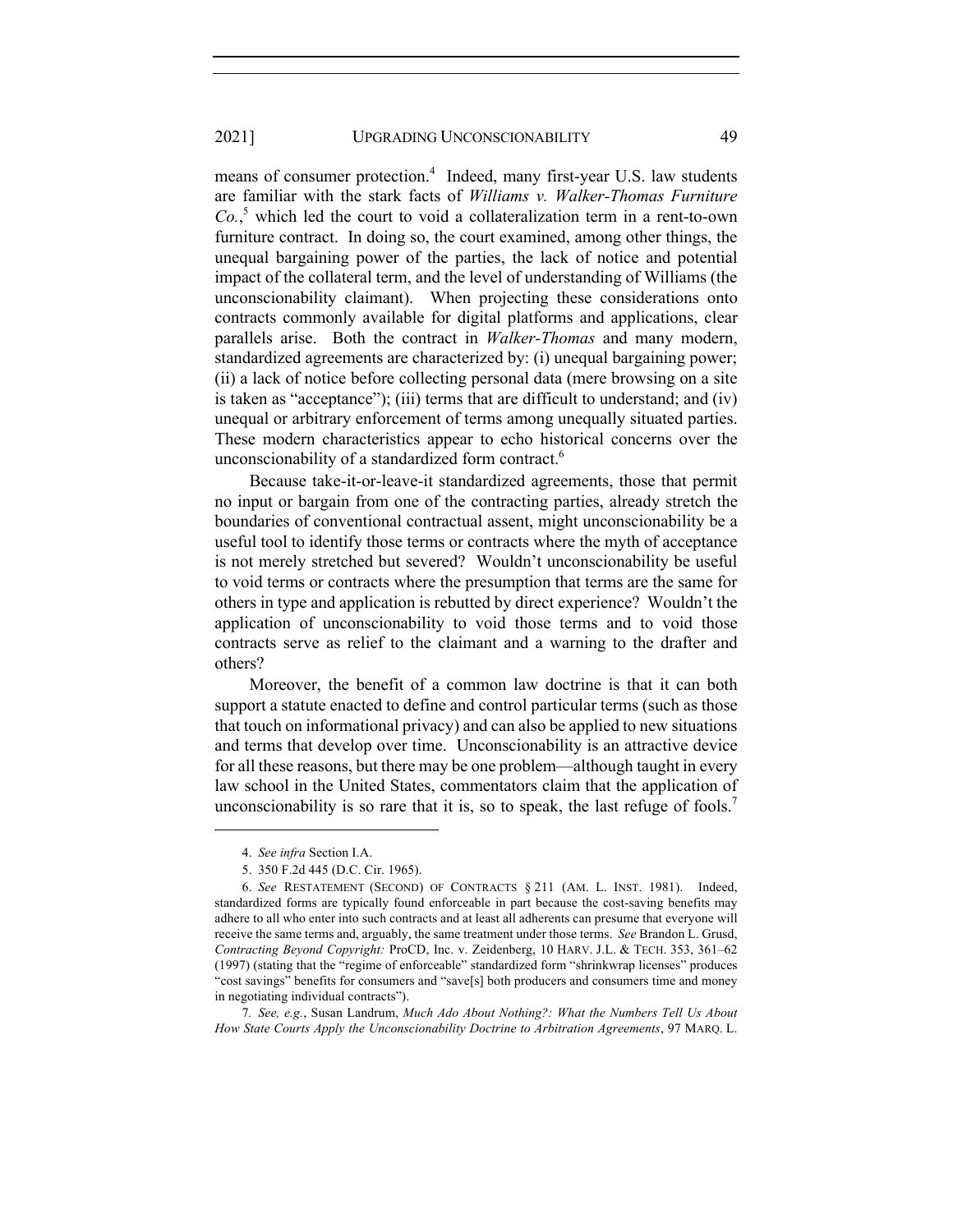That is, of course, an empirical question and one that this Article is the first to extensively test. As shown in Part IV, while the results are mixed, the data show that reports of the death of unconscionability are most definitely premature.<sup>8</sup> There is a small but significant number of cases where unconscionability was successfully used to void certain non-arbitration contract terms. In addition, in several states, such as California, there are a significant number of cases where unconscionability was used to void arbitration clauses.<sup>9</sup> The latter use of unconscionability is all the more remarkable given there is a federal statute which directs courts to find certain arbitration clauses presumptively valid. That courts continue to apply the doctrine of unconscionability to void arbitration clauses, even in the face of a federal statute declaring legislative support for such clauses, further demonstrates the continuing vitality of the unconscionability doctrine.

Although the data show unconscionability is not dead, it cannot be denied that the doctrine may need to be reinvigorated and directed toward protecting consumers from onerous terms and the discriminatory application of digital contracts. That is not an impossible task and, as argued here, can be accomplished by simple, uncomplicated direction from state legislatures.

This Article progresses as follows. Part I addresses the historical roots of the unconscionability doctrine, including discussion of two seminal cases—*Walker-Thomas* and *A&M Produce Co. v. FMC Corp.*10 Part II describes digital contracts and two key contractual concerns—privacy protections and discrimination among parties. This Part looks extensively at existing statutory privacy protections and the shortcomings of this regulatory scheme. Part III then looks to examples of current digital contract problems concerning Uber, TikTok, YouTube, and Facebook and examines how unconscionability might apply to the benefit of consumers. $11$ 

Part IV of this Article presents a novel and unique data set of all unconscionability cases listed in the Westlaw databanks.<sup>12</sup> This data set is then presented by year, state, and type of unconscionability claim (arbitration versus non-arbitration clauses). In addition, as part of the data analysis, 814 court decisions were read, analyzed, and catalogued to determine the number of decisions where the unconscionability claim itself was successful or aided in the court's ruling. Finally, Part V presents a possible legislative "upgrade"

REV. 751, 756–57 (2014) ("[S]ome state courts have rarely, if ever, used the unconscionability doctrine to invalidate contract provisions, whether or not the challenged provisions are associated with arbitration . . . .").

<sup>8</sup>*. See infra* Part IV.

<sup>9.</sup> *See infra* Section IV.B.

<sup>10.</sup> 186 Cal. Rptr. 114 (Cal. Ct. App. 1982). These cases are empirically studied in Part IV.

<sup>11.</sup> *See infra* Part III.

<sup>12.</sup> *See infra* Part IV.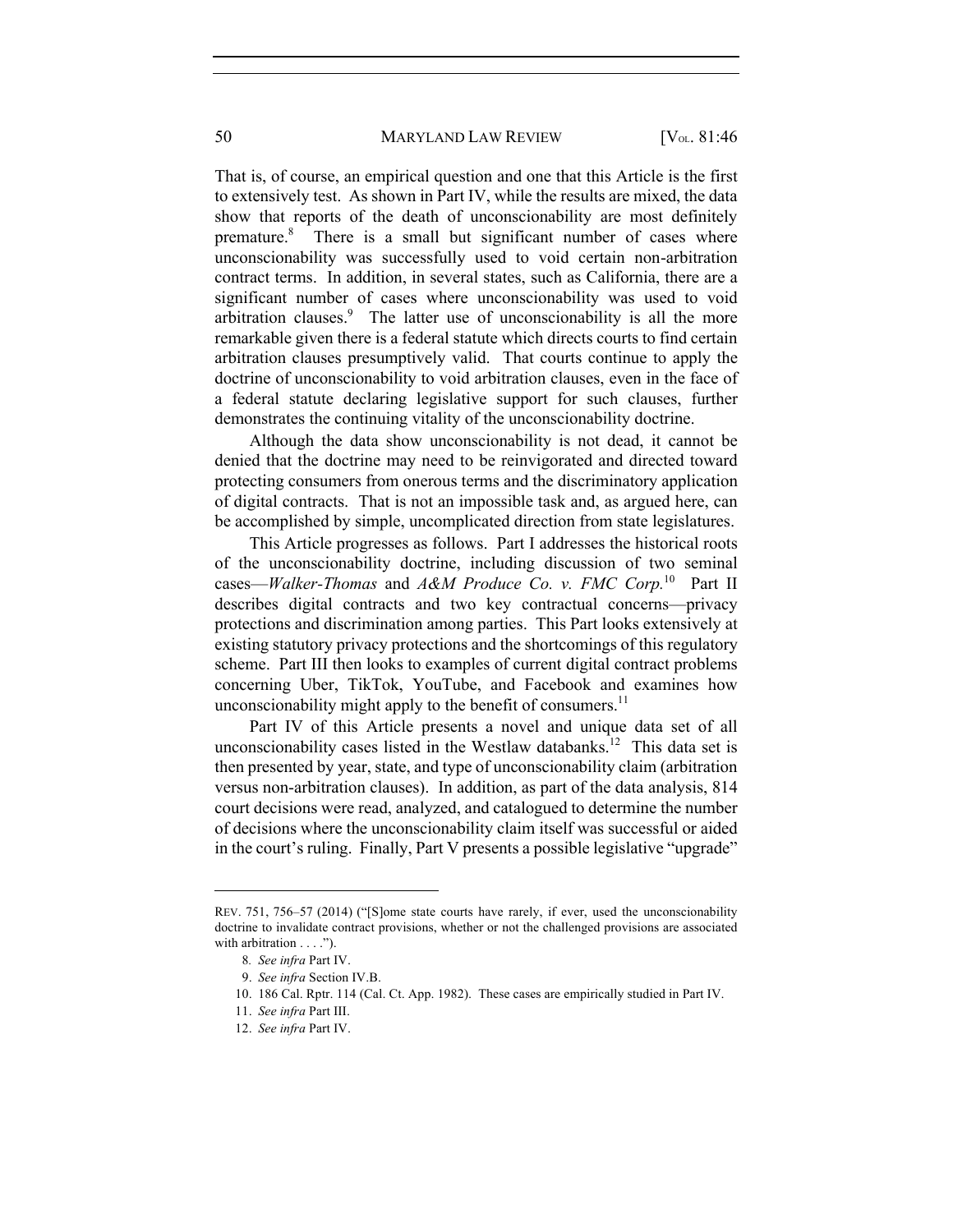to the doctrine of unconscionability to refocus courts' use of it in cases of digital contracting.<sup>13</sup>

## I. DEFINING UNCONSCIONABILITY

#### *A. Unconscionability's Early Beginnings in English Common Law*

It has long been regarded by scholars and practitioners alike that "contract law, is, in its essential design, a law of strict liability."14 While that may be true of contract law as a whole, the equitable doctrine of unconscionability has found its way into the field as a tool to invalidate terms or entire contracts deemed too unfair to enforce—essentially assigning liability to parties who participate in particularly sharp contract dealings.<sup>15</sup>

Previously, though English common law courts were reluctant to evaluate contracts for substantive unfairness, English courts of equity refused to enforce a contract or provision that was "so unfair as to 'shock the conscience of the court.'"16 Rarely applied to commercial contracts, the English doctrine of unconscionability mainly served as a defense to prevent quasi-fraud, preserve estates, protect individuals in vulnerable positions, and invalidate foolish agreements, beginning in the seventeenth-century case of *Berney v. Pitt*. 17 There, Lord Jeffreys spawned the notion of an "unconscionable bargain" when he declared that a debt with a 250% interest rate granted to a plaintiff in dire straits was "corrupt and fraudulent"<sup>18</sup> and that "the relief of the court ought to be extended to meet with such corrupt and unconscionable practices."<sup>19</sup> From there, the seventeenth- and eighteenth-century English courts of equity predominantly applied the doctrine to cases involving family estates, blatantly deceitful bargaining, and dramatic betrayals.<sup>20</sup> While these cases laid the foundation for the doctrine of unconscionability known today, they have limited applicability in

<sup>13.</sup> *See infra* Part V.

<sup>14.</sup> 3 E. ALLAN FARNSWORTH, FARNSWORTH ON CONTRACTS 195–96 (3d ed. 2004).

<sup>15.</sup> Melvin Aron Eisenberg, *The Role of Fault in Contract Law: Unconscionability, Unexpected Circumstances, Interpretation, Mistake, and Nonperformance*, 107 MICH. L. REV. 1413, 1415 (2009).

<sup>16.</sup> 1 E. ALLAN FARNSWORTH, FARNSWORTH ON CONTRACTS 573 (3d ed. 2004).

<sup>17.</sup> (1686) 23 Eng. Rep. 620 (Ch), 2 Vern. 14. *See also* Allen R. Kamp, *Uptown Act: A History of the Uniform Commercial Code: 1940–49*, 51 SMU L. REV. 275, 309 (1998) (stating that "[t]he history of the equitable doctrine [of unconscionability] reveals ... that ... [it] served vastly different social purposes than" our modern application of it). Rather than "serv[ing] to invalidate commercial contracts that stepped outside of accepted trade norms," the "English doctrine concerned the preservation of estates, the protection of those in vulnerable circumstances, the invalidation of really stupid bargains, and the prevention of quasi-fraud." *Id.* at 309–10.

<sup>18.</sup> *See* Kamp, *supra* note 17*,* at 310 (quoting *Berney*, 23 Eng. Rep. at 621, 2 Vern. at 15).

<sup>19.</sup> *Id.* (quoting Twisleton v. Griffith (1716) 24 Eng. Rep. 403 (Ch), 1 P. WMS 310).

<sup>20.</sup> *Id.* at 310–12.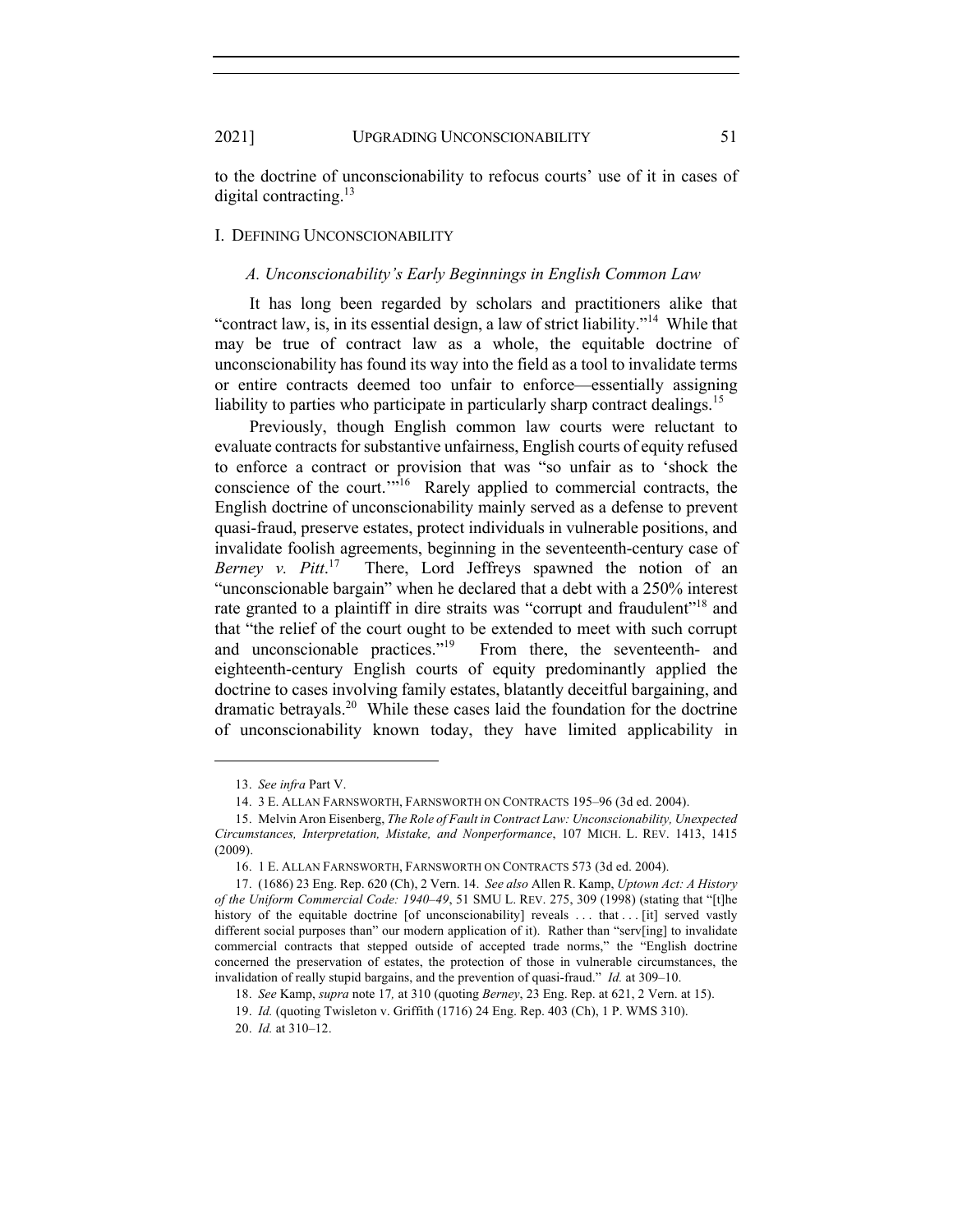commercial contexts because these cases only addressed bargains between parties of unequal bargaining power that often arose under highly emotional situations.<sup>21</sup>

## *B. Unconscionability in American Courts of Equity*

Derived from this early English case law, the American doctrine of unconscionability was "historically restricted to equity" and contracts scholars cited to it sparingly or not at all.<sup>22</sup> However, in the early nineteenth century, Chief Justice Marshall invoked unconscionability as an equitable remedy.<sup>23</sup> He said that while an "[e]xcess of price over value" weighed toward finding a contract unconscionable, alone it was not enough for a court to set aside a contract.<sup>24</sup> Rather, ordering specific performance of an allegedly unconscionable contract required more in the form of "[o]mission or mistake in the agreement; or that it is unconscientious or unreasonable; or that there has been concealment, misrepresentation or any unfairness."25 From these beginnings, unconscionability evolved from a creature of equity into a contracts principle.

Indeed, early on in its application to contract law, the principle of unconscionability locked horns with the classic contracts bargain principle the concept that "bargains are enforceable according to their terms, without regard to fairness."26 This dispute was implicitly recognized by American legal authorities, one of whom remarked that courts need not grant equitable relief even when "the contract itself is unfair, one-sided, unjust [or] unconscionable."<sup>27</sup> Though the threshold to obtain equitable relief under the doctrine of unconscionability was amorphous, it was clear that to preserve the most basic contract principles the substantive fairness of a contract could not be the sole standard for relief. $28$  To set aside a contract as unenforceable under the doctrine of unconscionability, courts of equity examined the contract at the time of formation and required that the "bargain [was] usually

<sup>21.</sup> Arthur Allen Leff, *Unconscionability and the Code—The Emperor's New Clause*, 115 U. PA. L. REV. 485, 533 (1967).

<sup>22.</sup> Kamp, *supra* note 17, at 308–09. *See also* 21 CORPUS JURIS: EQUITY § 87 (1920) (citing to the equitable doctrine of unconscionability); 13 CORPUS JURIS: CONTRACTS §§ 214–34 (1917) (failing to establish a contractual unconscionability doctrine); 2 THEOPHILUS PARSONS, LAW OF CONTRACTS 411, 418 n.g (3d ed.1857) (mentioning the term unconscionable twice).

<sup>23</sup>*. See* Cathcart v. Robinson, 30 U.S. 264, 276–77 (1831).

<sup>24.</sup> *Id.* at 264.

<sup>25.</sup> *Id.*

<sup>26.</sup> Eisenberg, *supra* note 15, at 1415 (citing Melvin Aron Eisenberg, *The Bargain Principle and Its Limits*, 95 HARV. L. REV. 741 (1982)).

<sup>27.</sup> J. POMEROY, EQUITY JURISPRUDENCE § 1405a (5th ed. 1941).

<sup>28.</sup> FARNSWORTH, *supra* note 16, at 574.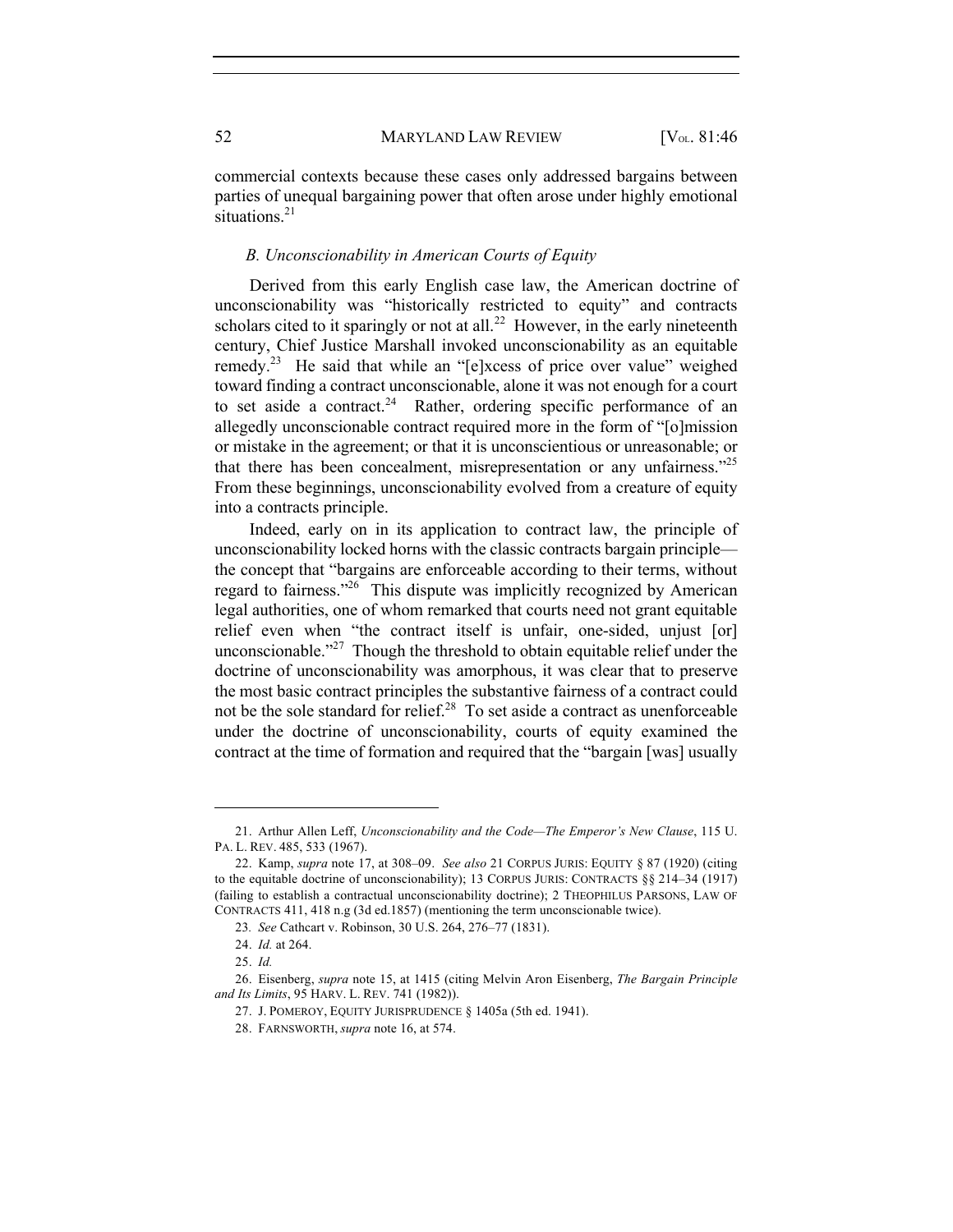infected with something more than substantive unfairness."29 That something more was typically "an absence of bargaining ability that does not fall to the level of incapacity or with an abuse of the bargaining process that does not rise to the level of misrepresentation, duress, or undue influence.<sup>330</sup> Notably, this pliable doctrine allowed courts of equity to gap-fill the no man's land between rigidly defined contract defenses and mere bargaining foolishness. To the benefit of practitioners, unconscionability has remained a flexible standard, serving to address a variety of circumstances that "shock[] the conscience."31 However, although amorphous and flexible, this doctrine is not completely without guideposts.

## *C. U.C.C. § 2-302: The Codification of Unconscionability*

In the twentieth century, Karl Llewellyn<sup>32</sup> saw the need for "distinguishing merchants from housewives and from farmers and from mere lawyers" and set out to form rules designed to resolve commercial disputes in order to "achieve doctrinal unity in commercial law."33 Llewellyn felt that when faced with unconscionable commercial contracts, courts of law lacked a straightforward approach and instead relied on "covert tools" to dismantle unfair contracts.<sup>34</sup> In 1949, Llewellyn unveiled his solution: Section 2-302 of the Uniform Commercial Code (U.C.C.).35 There, Llewellyn codified the equitable doctrine of unconscionability into a commercial standard that has been coined "one of the most innovative sections of the Uniform Commercial Code" and was described by Llewellyn himself as "perhaps the most valuable section in the entire Code."<sup>36</sup> Through U.C.C.  $\S$  2-302, the doctrine of

<sup>29.</sup> Michael J. Phillips, *Unconscionability and Article 2 Implied Warranty Disclaimers*, 62 CHI.-KENT L. REV. 199, 212 n.99 (1985) (citing E. ALLAN FARNSWORTH, FARNSWORTH ON CONTRACTS 304 (1982)).

<sup>30.</sup> FARNSWORTH, *supra* note 16, at 573–74.

<sup>31.</sup> Harry G. Prince, *Unconscionability in California: A Need for Restraint and Consistency*, 46 HASTINGS L.J. 459, 471 (1995) (stating that, "[t]o meet the court's definition of unconscionability," a term or agreement must be "distinctly beyond the permissible range of advantage . . . so that the bargain shocks the conscience of the court").

<sup>32.</sup> *See* William Twining, *The Idea of Juristic Method: A Tribute to Karl Llewellyn*, 48 U. MIA. L. REV. 119 (1993). Llewellyn, a "leading interpreter and prophet of the American Realist Movement," is "remembered as the outstanding commercial lawyer of his time." *Id.* at 120–21. "The Uniform Commercial Code, his seminal casebook on Sales, and at least a dozen articles on different aspects of commercial law and contracts are all lasting monuments to his achievements." *Id.* at 120.

<sup>33.</sup> Ingrid Michelsen Hillinger, *The Article 2 Merchant Rules: Karl Llewellyn's Attempt to Achieve the Good, the True, the Beautiful in Commercial Law*, 73 GEO. L.J. 1141, 1168 (1985) (quoting 1 STATE OF NEW YORK LAW REVISION COMMITTEE REPORT, HEARINGS ON THE UNIFORM COMMERCIAL CODE 108 (1965)).

<sup>34.</sup> *Id.* at 1170.

<sup>35.</sup> *Id.*

<sup>36.</sup> FARNSWORTH, *supra* note 16, at 577–78 (citations omitted).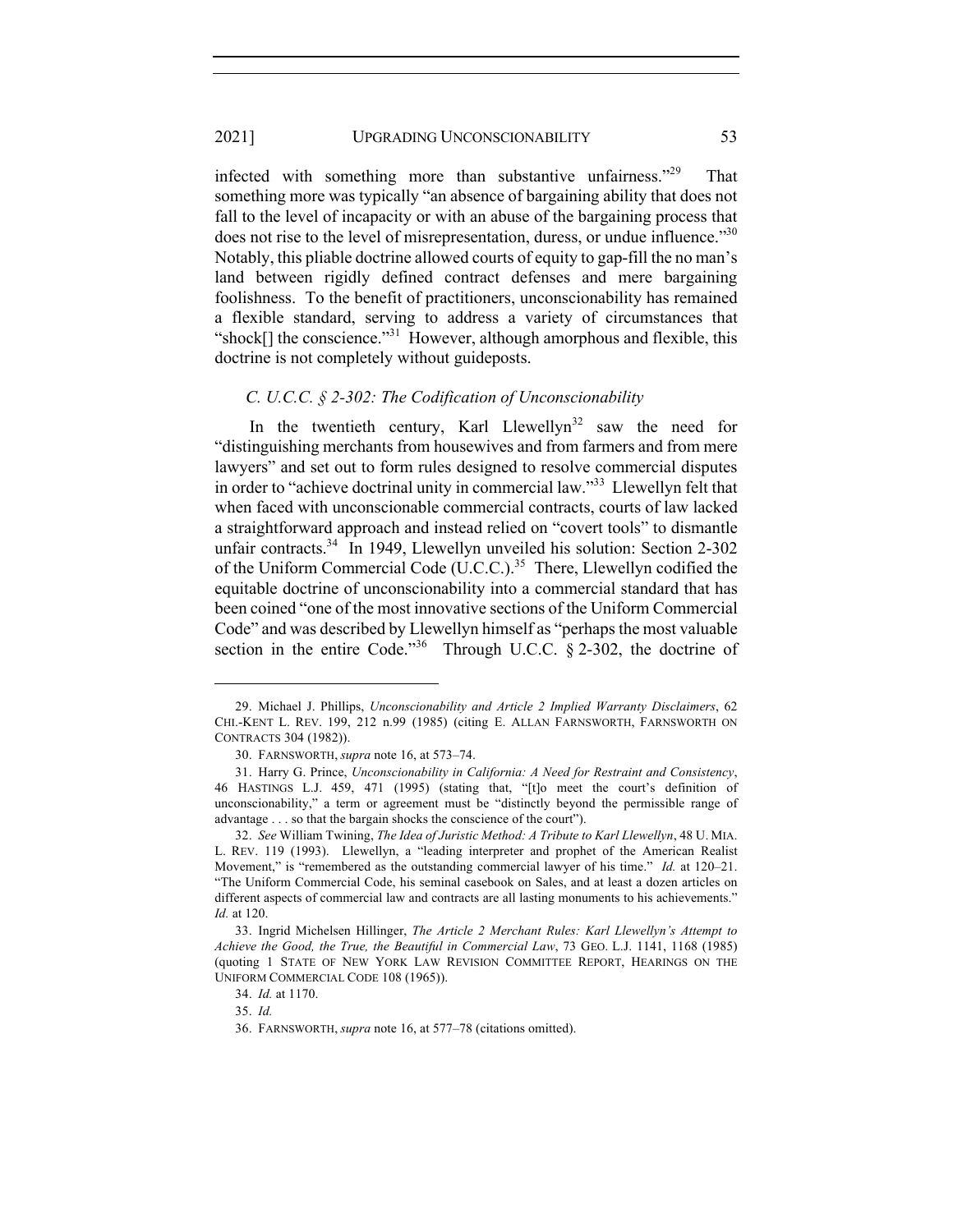unconscionability broke free from the courts of equity and courts of law were invited "to police bargains overtly for unfairness."<sup>37</sup> While U.C.C. § 2-302 was vaguely worded and governed only "transactions in goods," it provided businessmen with direction in drafting contracts and was applied as a general doctrine to many contracts beyond the sale of goods.<sup>38</sup> U.C.C.  $\S$  2-302(1) read:

If the court as a matter of law finds the contract or any clause of the contract to have been unconscionable at the time it was made the court may refuse to enforce the contract, or it may enforce the remainder of the contract without the unconscionable clause, or it may so limit the application of any unconscionable clause as to avoid any unconscionable result.<sup>39</sup>

While indeed a brilliant repurposing of an equitable principle, U.C.C. § 2-302 failed to address the dichotomy that haunted unconscionability, as Chief Justice Marshall referenced in his nineteenth-century opinion.<sup>40</sup> As noted, in order to reconcile (i) the bargaining principle of contracts, which permits parties to agree to contract terms as they see fit for their own circumstances, with (ii) the judicial doctrine of unconscionability, which permits a judge to impose a limit on what parties may agree to, courts have determined that the mere unfairness of terms is insufficient for the court to void the term or contract.

## *D. The Two-Part Analytical Structure: Substantive and Procedural Unconscionability*

In his esteemed 1967 critique of the U.C.C., Arthur Leff $41$  addressed the need to clarify the doctrine of unconscionability and introduced the terms "substantive unconscionability" and "procedural unconscionability," to formally categorize the elements that judges had long discussed in the  $d$  doctrine's application.<sup>42</sup> Referencing the process of contracting and the terms of the contract respectively, Leff described procedural unconscionability as "bargaining naughtiness" and substantive unconscionability as "evils in the

<sup>37.</sup> *Id.*

<sup>38.</sup> *Id.*; *see also* Hillinger, *supra* note 33, at 1141–70.

<sup>39.</sup> U.C.C. § 2-302(1) (AM. L. INST. & UNIF. L. COMM'N 1952).

<sup>40.</sup> *See* Cathcart v. Robinson, 30 U.S. 264 (1831).

<sup>41</sup>*. See* Ellen A. Peters, *Arthur Leff as a Scholar of Commercial and Contract Law*, 91 YALE L.J. 230 (1981). Leff's "work in the field of commercial and . . . contract law" are best remembered by his critique of the U.C.C.'s unconscionability provision in *Unconscionability and the Code—The Emperor's New Clause*. *Id.* at 230. However, his transactional work also "transcended that article's necessarily narrow focus" by "illuminating . . . the readiness with which so-called rational contracting parties succumb to self-delusion and to greed" and "reinforc[ing] his. . . view[] that healthy skepticism [is] the proper vantage point from which to view many claims of ... unfair dealing." *Id.* at 231–32.

<sup>42.</sup> Leff, *supra* note 21, at 487.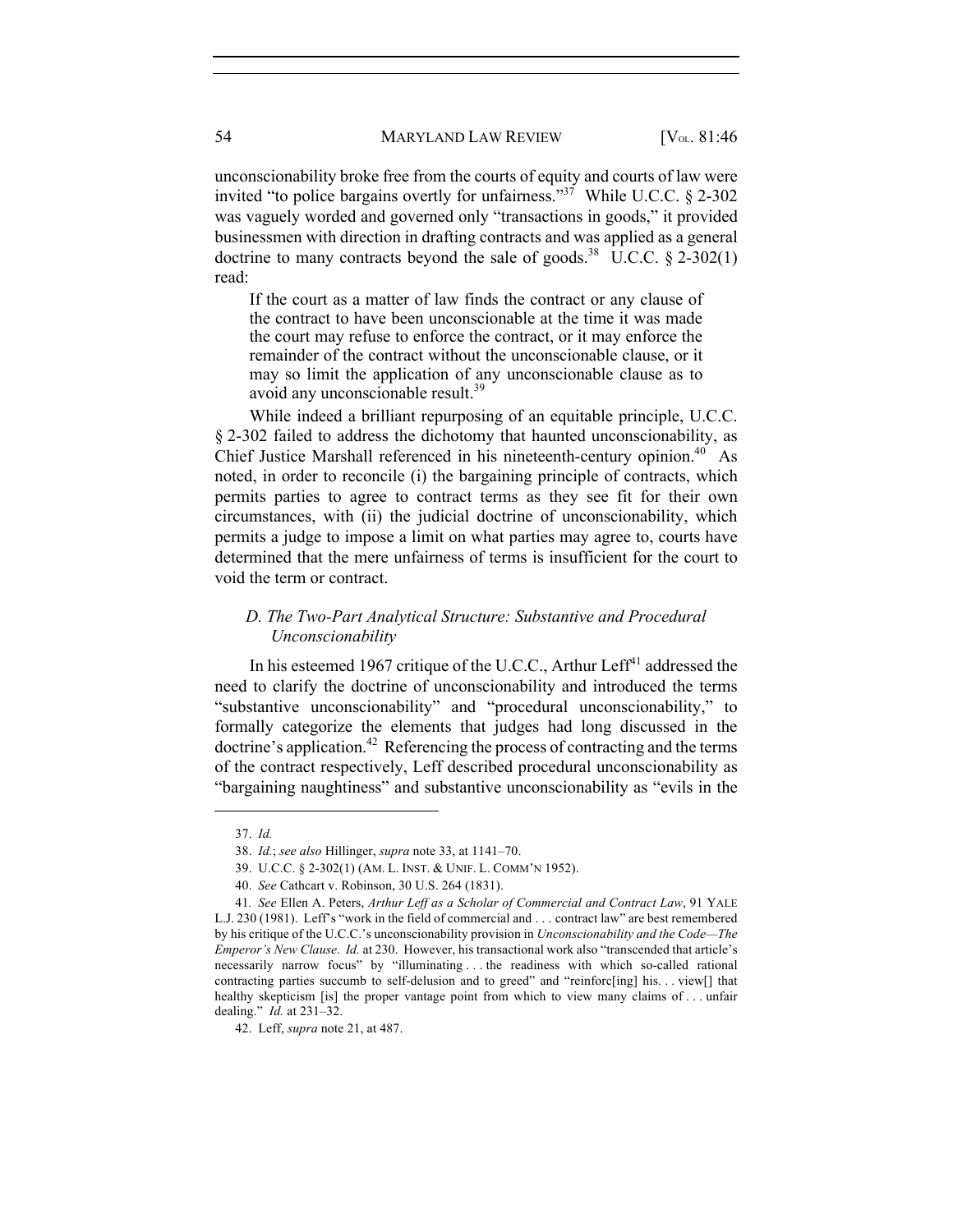resulting contract."43 Leff opined that the failure of Llewellyn and his fellow draftsmen to codify this two-part analytical structure left far too much room for judicial discretion, as judges could merely claim an "overall imbalance" existed such that the contract should be set aside.<sup>44</sup>

In defining procedural and substantive unconscionability, Leff and the courts turned to the language set forth in an official comment of U.C.C. § 2- 302 that articulated the criteria for finding unconscionability:<sup>45</sup>

The basic test is whether, in the light of the general commercial background and the commercial needs of the particular trade or case, the clauses involved are so one-sided as to be unconscionable under the circumstances existing at the time of the making of the contract. . . . The principle is one of the prevention of oppression and unfair surprise . . . .<sup>46</sup>

Leff construed this as distinguishing substantive unconscionability, defined as "substantive oppression," from procedural unconscionability, defined as "procedural surprise."<sup>47</sup> As an example, consider a standardized employment agreement that contains a non-compete clause. Assume that the non-complete clause is to be in effect for ten years after employment ends and it prohibits the employee from working for any of the company's rivals anywhere within 100 miles of the company. Assume further that the noncompete clause was written in small print, buried deep within a long provision setting forth unrelated, employee handbook provisions. The length of time the non-compete is in effect, the vast geographic scope of the clause, and the potential breadth of the term "rival" are all likely examples of substantive unconscionability. The small font, the burying of the term with unrelated provisions, the lack of highlighting such a material employment condition are likely examples of procedural unconscionability.

Courts quickly adopted the substantive, procedural unconscionability construct, and it quickly became clear that the majority of cases would require a showing of both substantive and procedural unconscionability to invalidate a contract.<sup>48</sup> Indeed, while cases of "purely substantive" unconscionability exist, some courts have gone as far as insisting that elements of procedural *and* substantive unconscionability be present in order to set aside a contract or provision as unconscionable.<sup>49</sup> In fact, it has become the "conventional"

<sup>43.</sup> *Id.*

<sup>44.</sup> *Id.* at 511, 488–516.

<sup>45.</sup> JOSEPH M. PERILLO, CONTRACTS 348–49 (7th ed. 2014).

<sup>46.</sup> U.C.C. § 2-302 cmt. 1 (AM. L. INST. & UNIF. L. COMM'N 1952).

<sup>47.</sup> PERILLO*, supra* note 45.

<sup>48.</sup> *Id.* at 355.

<sup>49.</sup> *Id.* at 349–55.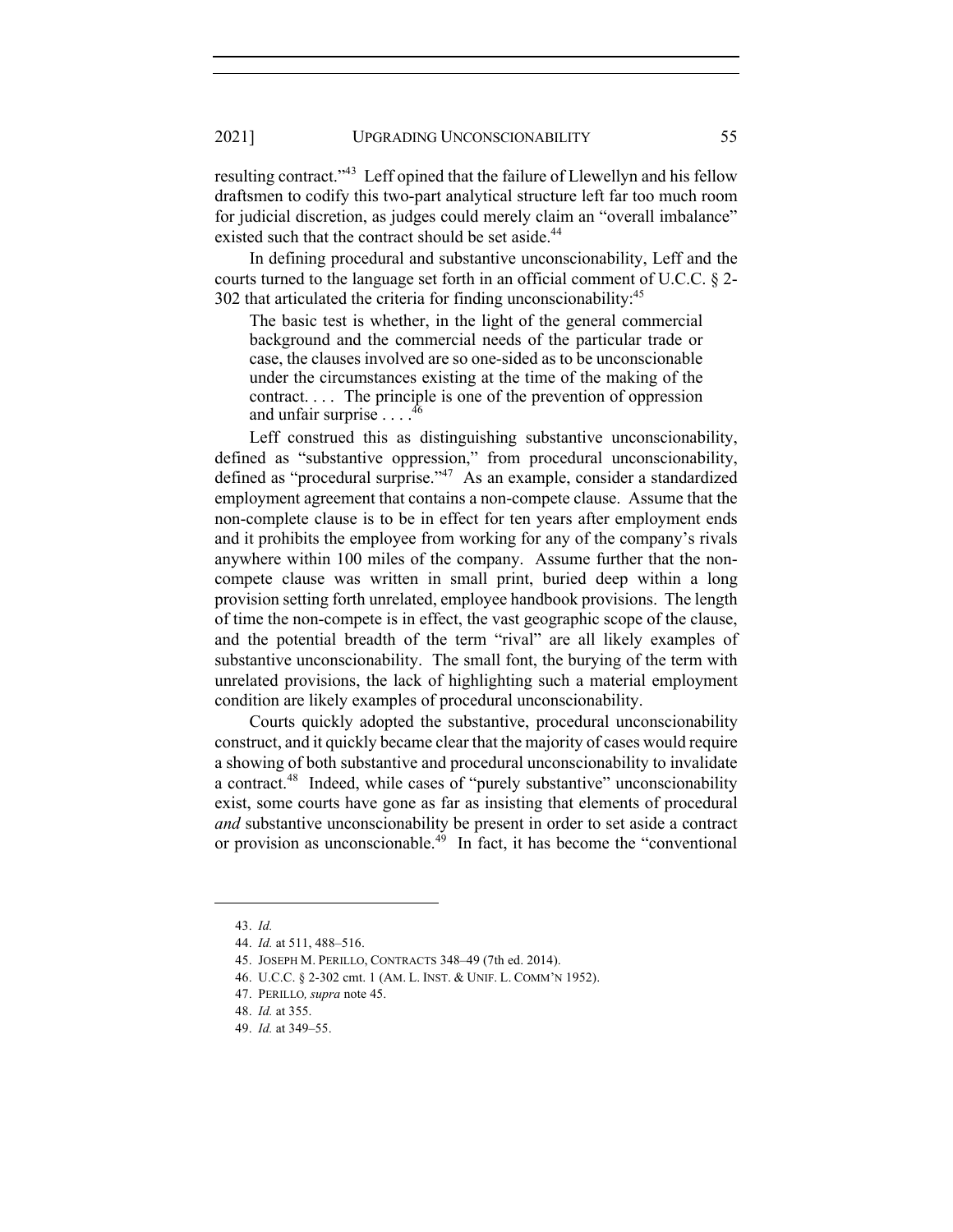approach" to invalidate a contract or term *only* in these instances.<sup>50</sup> In a slight departure from the conventional approach, many courts now use a two-prong "sliding scale approach."51 While the conventional approach requires strong evidence of both procedural and substantive unconscionability, the slidingscale approach merely requires a minimum of each.<sup>52</sup> Thus, "a relatively large quantum of one type of unconscionability can offset a relatively small quantum of the other," permitting courts to invalidate a contract or term if the evidence as a whole weighs toward finding the contract or term is unconscionable.<sup>53</sup>

Again, this procedural and substantive categorization of unconscionability had existed prior to Leff's clarification. But why did it take contracts scholars nearly twenty years from the inception of U.C.C. § 2- 302 to demand the subsections of unconscionability be distinguished? Arguably, because since its codification, unconscionability was not of much judicial focus until it was dragged into the legal spotlight two years *prior* to Leff's article. This key case shining that spotlight was decided by Judge Skelly Wright of the D.C. Circuit, who capitalized on the doctrine's malleability and applied it to invalidate an installment sales contract granted to a poor single mother.<sup>54</sup>

#### *E. Williams v. Walker-Thomas Furniture Co.*

In 1965, Judge Skelly Wright penned the opinion for the seminal unconscionability case—*Williams v. Walker-Thomas Furniture Co*. There, an underprivileged single mother of seven entered into a contract to purchase

<sup>50.</sup> Melissa T. Lonegrass, *Finding Room for Fairness in Formalism—The Sliding Scale Approach to Unconscionability*, 44 LOY. U. CHI. L.J. 1, 11 (2012).

<sup>51.</sup> *Id.* at 12.

<sup>52.</sup> *See* Michelle M. Mello & Rebecca E. Wolitz, *Legal Strategies for Reigning in "Unconscionable" Prices for Prescription Drugs*, 114 NW. U. L. REV. 859, 912–13 (2020) (showing that many courts use a sliding-scale approach to unconscionability which requires there to be "some quantum of *both*" procedural and substantive unconscionability) (quoting Larry A. DiMatteo & Bruce Louis Rich, *A Consent Theory of Unconscionability: An Empirical Study of Law in Action*, 33 FLA. ST. U.L. REV. 1067, 1073–74 (2006)).

<sup>53.</sup> Lonegrass, *supra* note 50, at 12.

<sup>54.</sup> Anne Fleming, *The Rise and Fall of Unconscionability as the "Law of the Poor*,*"* 102 GEO. L.J. 1383, 1385 (2014). In the years leading up to *Walker-Thomas*, the District of Columbia courts had "unwittingly . . . become collection agents for low-income market retailers" similar to Walker-Thomas Furniture Co. *Id.* at 1407–08. During this period, "low-income retailers employed 'a marketing technique [that] include[d] actions against default as a normal matter of business rather than as a matter of last resort," which often resulted in District of Columbia courts entering "judgement for the merchant." *Id.* The decision by Judge Skelly-Wright in *Walker-Thomas* can be viewed as a reaction to this trend. *Id.*; *see also* J. Skelly Wright, *The Courts Have Failed the Poor*, N.Y. TIMES (Mar. 9, 1969), https://www.nytimes.com/1969/03/09/archives/the-courts-have-failedthe-poor-the-courts-have-failed-the-poor.html.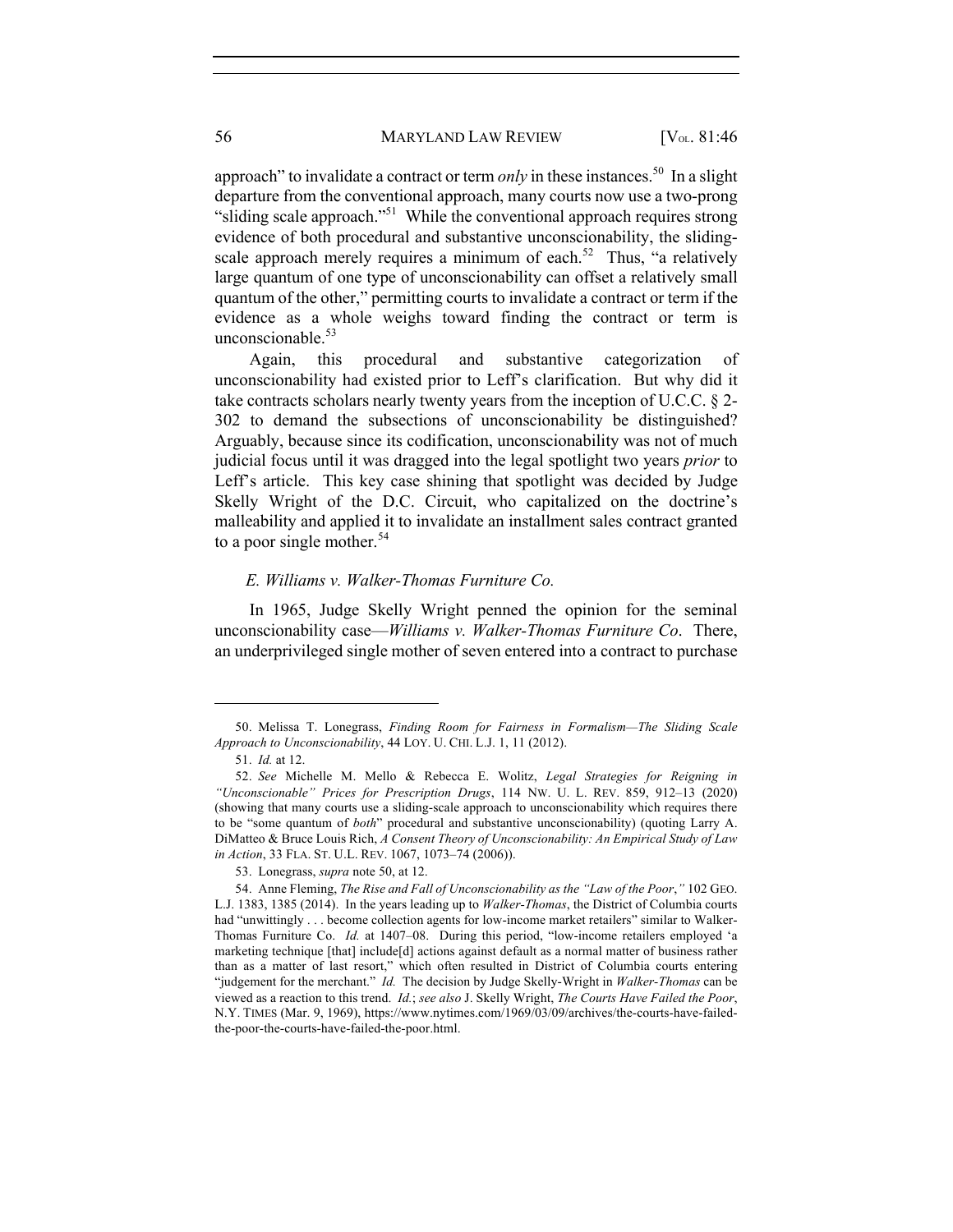a stereo on credit from Walker-Thomas Furniture  $Co<sub>55</sub>$  The contract contained a cross-collateral clause<sup>56</sup> providing that each installment payment made would be credited on a pro-rata basis to all debts owed to the store.<sup>57</sup> When Williams defaulted on a payment for the stereo, the furniture store claimed the right to repossess everything she purchased from it over the last five years.<sup>58</sup>

Just the year before the court heard *Walker-Thomas*, President Lyndon B. Johnson had declared a War on Poverty across the United States.<sup>59</sup> As part of this war, attorneys began providing free legal assistance to lowincome Americans, and judges took notice. $60$  The D.C. Circuit referenced U.C.C. § 2-302 and prior cases utilizing the common law doctrine of unconscionability, to find Walker-Thomas's installment contract unconscionable.61 Judge Wright's opinion in *Walker-Thomas* was a unique exercise of judicial discretion that he hoped would mark a turning point in the law of the poor,<sup>62</sup> or the "body of decisions that defined the relationship between poor families and the government officials, landlords, and merchants who served them."<sup>63</sup> Once again, unconscionability served as a gap-filler in another chasm in the law. Judge Wright envisioned widespread use of the unconscionability doctrine to protect the poor from harsh practices.64 However, the spotlight on *Walker-Thomas* drew attention to problems in the low-income marketplace, rather than on unconscionability alone, and ultimately sparked substantive legislative reform that displaced the need for unconscionability.<sup>65</sup> Though the impact of the case may not have

<sup>55.</sup> Williams v. Walker-Thomas Furniture Co., 350 F.2d 445, 447–48 (D.C. Cir. 1965).

<sup>56</sup>*. See* James Chen, *Cross Collateralization*, INVESTOPEDIA (Aug. 31, 2021), https://www.investopedia.com/terms/c/cross-collateralization.asp (stating that crosscollateralization involves using an asset that is already collateral for one loan as collateral for a second loan). The risk of cross-collateralization is that it increases the ways that the loan recipient can lose the asset. *Id.*

<sup>57.</sup> Russell Korobkin, *A "Traditional" and "Behavioral" Law-and-Economics Analysis of*  William v. Walker-Thomas Furniture Company, 26 U. HAW. L. REV. 441, 441–42 (2004).

<sup>58.</sup> Fleming, *supra* note 54, at 1385.

<sup>59.</sup> *See* NPR Staff, *For LBJ, The War on Poverty Was Personal*, NPR (Jan. 8, 2014, 3:31 AM), https://www.npr.org/2014/01/08/260572389/for-lbj-the-war-on-poverty-was-personal.

<sup>60.</sup> Fleming, *supra* note 54, at 1385.

<sup>61.</sup> Williams v. Walker-Thomas Furniture Co., 350 F.2d 445, 448–50 (D.C. Cir. 1965).

<sup>62.</sup> Fleming, *supra* note 54, at 1385 (quoting Jacobus tenBroek, *California's Dual System of Family Law: Its Origin, Development, and Present Status, Part III*, 17 STAN. L. REV. 614, 614 (1965)).

<sup>63</sup>*. Id.* at 1386.

<sup>64</sup>*. See* Todd D. Rakoff, *Contracts of Adhesion: An Essay in Reconstruction*, 96 HARV. L. REV. 1173, 1263 (1983) (showing that the court in *Walker-Thomas* emphasized the inherent "unfair[ness]" of the contract between Walker-Thomas Furniture Co. and its low-income purchaser and "suggested [that] an inquiry into [the] commercial practice" of the party with greater bargaining power be "one element in determination of what was fair").

<sup>65.</sup> Fleming, *supra* note 54, at 1385–90.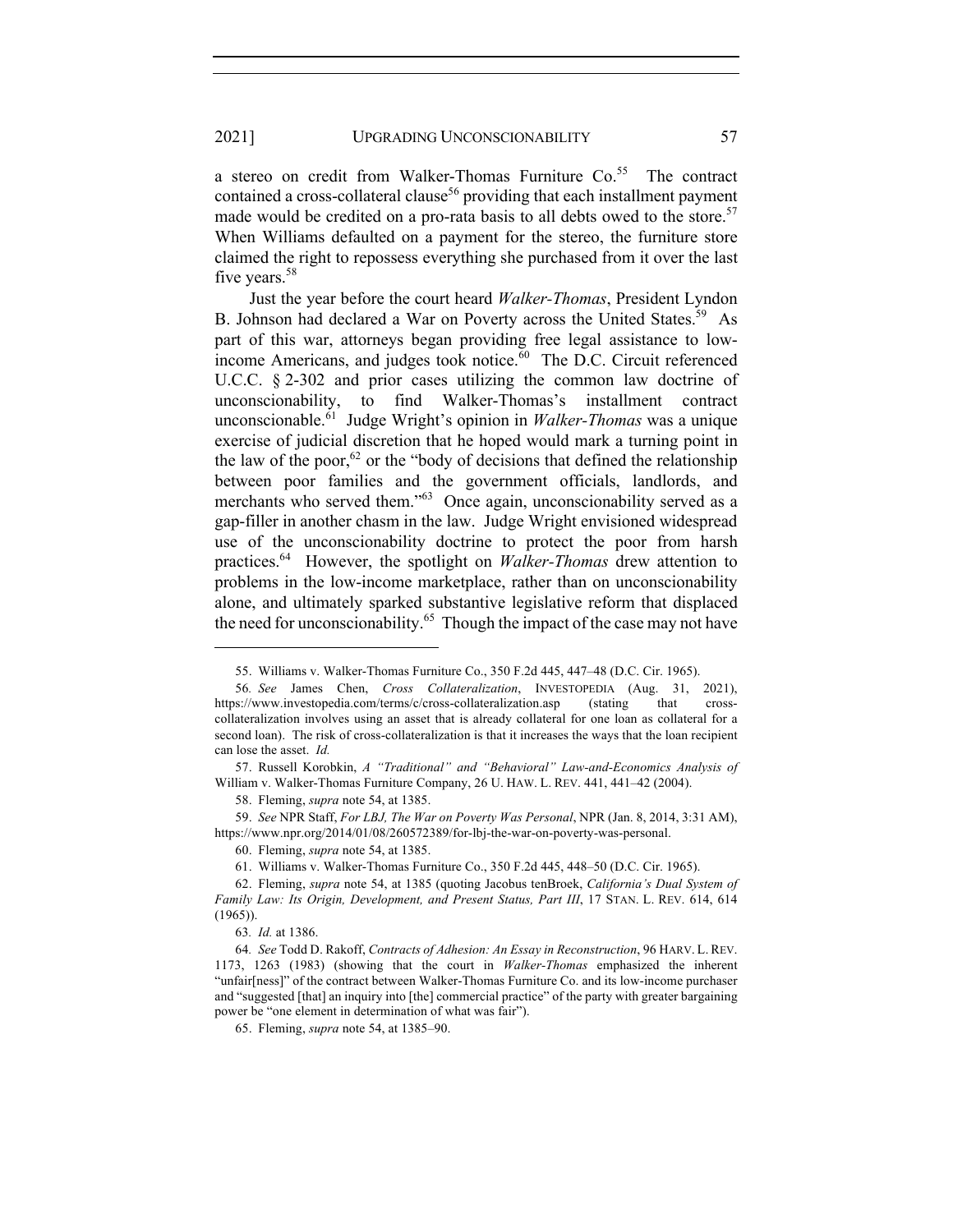met Judge Wright's expectations, it is one of the most famous unconscionability cases to date and elaborated on the dichotomy that Leff later titled.<sup>66</sup>

## *F. A&M Produce Co. v. FMC Corp.*

The California Court of Appeals adopted the sliding-scale approach in a commercial context in the 1982 case *A&M Produce Co. v. FMC Corp*. There, by likening California case law governing a form contract used by a music promoter to a contract for tomato seeds, the Court effectively expanded the sliding-scale approach to apply to the sale of goods as well as services.<sup>67</sup> Moreover, the court in *A&M Produce Co.* noted that the U.C.C. did not "attempt to precisely define" the two prongs of unconscionability, thereby proceeding to do so itself.<sup>68</sup> Marking a shift from Leff's original Marking a shift from Leff's original characterization of the two prongs, the court defined procedural unconscionability as focusing on both oppression and surprise. Oppression arose from an inequality of bargaining power resulting in no negotiation and an absence of meaningful choice, and surprise examined the extent to which the contract's terms are "hidden in a prolix printed form drafted by the party seeking to enforce the disputed terms."<sup>69</sup> Regarding substantive unconscionability, the court pointed to cases speaking of "overly-harsh" or "one-sided results," alongside objectively unreasonable or unexpected reallocations of risk.<sup>70</sup> However, the court was careful to point out that it considered these prongs on a sliding scale where "the greater the unfair surprise or inequality of bargaining power, the less unreasonable the risk reallocation which will be tolerated."<sup>71</sup> The clear delineation of the slidingscale approach soon gained popularity and became frequently cited amongst courts applying the doctrine of unconscionability.

## *G. The Restatement (Second) of Contracts and Unconscionability*

While the subject of *A&M Produce Co.* was a contract for seeds, a good governed by the U.C.C., it is worth noting that only one year prior, in 1981, the American Legal Institute published the *Restatement (Second) of Contracts*, containing § 208, a statute mirroring U.C.C. § 2-302, that was

<sup>66.</sup> 1 STEWART MACAULAY ET AL., CONTRACTS: LAW IN ACTION 659 (3d ed. 2010).

<sup>67.</sup> A&M Produce Co. v. FMC Corp., 186 Cal. Rptr. 114, 117–25 (Cal. Ct. App. 1982).

<sup>68.</sup> *Id.* at 121–22.

<sup>69.</sup> *Id.* at 122.

<sup>70.</sup> *Id.*

<sup>71.</sup> *Id.*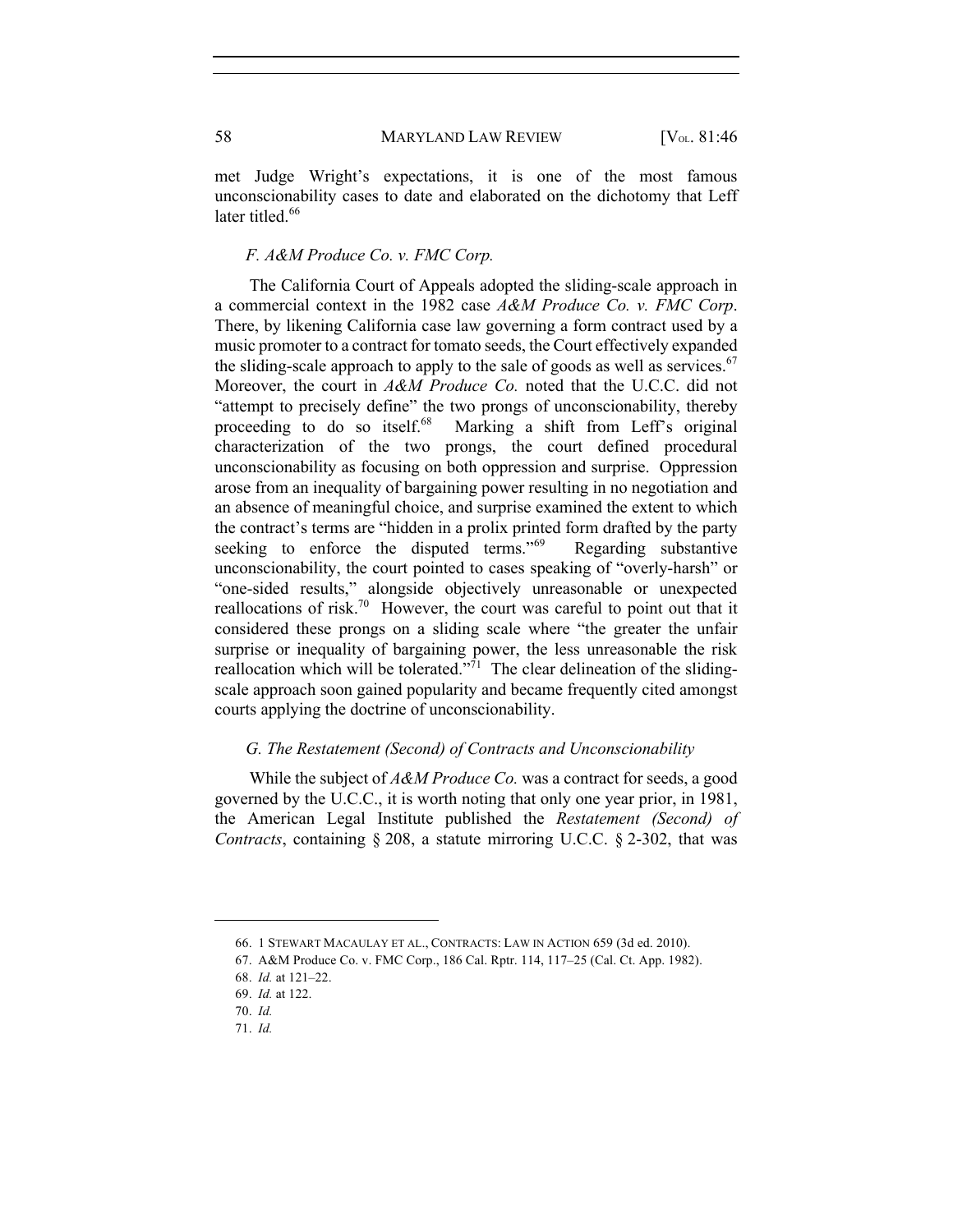specifically applicable to service contracts.<sup>72</sup> Though unconscionability had already been applied to the general law of contracts and "numerous transactions outside the coverage of Article 2 of the UCC," this enactment reinforced unconscionability's flexible application.<sup>73</sup> Moreover, while legislative reform subsequent to *Williams v. Walker-Thomas Furniture Co.*  addressed many of the issues unconscionability would have otherwise been applied to, the doctrine of unconscionability saw another increase in use this time to invalidate arbitration agreements.<sup>74</sup>

#### *H. Unconscionability and Arbitration Agreements*

As the data presented in Part IV displays, courts have continually applied unconscionability to arbitration clauses.<sup>75</sup> This is particularly interesting in the face of the articulated federal preference for the validity of such clauses. The Federal Arbitration Act (FAA) was enacted in  $1925$ <sup>76</sup>. The key purpose of the FAA was to ensure that arbitration agreements involving a "maritime transaction or a contract ... involving commerce" were considered "valid, irrevocable, and enforceable" except upon grounds that "exist at law or in equity for the revocation of any contract."<sup>77</sup> Even so, as one of the few defenses not preempted by the FAA, unconscionability once again stepped in to gap-fill the shadowy areas statutory law failed to reach.<sup>78</sup>

Initially, in *In re RealNetworks*, <sup>79</sup> the court clarified that neither an arbitration clause's presence in a form contract nor the high cost of arbitration alone was sufficient to find an arbitration provision unconscionable.<sup>80</sup> Later that same year, the court in *Armendariz v. Foundation Health Psychcare Service's, Inc.*<sup>81</sup> held that an arbitration clause in a form contract was unconscionable because it required the employee, but not the employer, to

<sup>72</sup>*. See* Lonegrass, *supra* note 50, at 8 n.32; W. Noel Keyes, *The Restatement (Second): Its Misleading Quality and a Proposal for Its Amelioration*, 13 PEPP. L. REV. 23, 30–33, 33 n.48 (1985).

<sup>73.</sup> PERILLO, *supra* note 45, at 352.

<sup>74.</sup> Fleming, *supra* note 54, at 1386.

<sup>75</sup>*. See infra* Section IV.A.

<sup>76</sup>*. See* AT&T Mobility LLC v. Concepcion, 563 U.S. 333, 339 (2011) (stating that "[t]he FAA was enacted in 1925 in response to widespread judicial hostility to arbitration agreements").

<sup>77.</sup> 9 U.S.C. § 2 (2015). *See generally* JON O. SHIMABUKURO & JENNIFER A. STAMAN, CONG. RSCH. SERV., R44960, MANDATORY ARBITRATION AND THE FEDERAL ARBITRATION ACT 2–7 (2017) (describing the Federal Arbitration Act in detail and shows that "the FAA preempts state laws or judicial rules that interfere with" arbitration agreements).

<sup>78.</sup> Fleming, *supra* note 54, at 1386 n.16.

<sup>79.</sup> In re RealNetworks, Inc., Priv. Litig., No. 00 C 1366, 2000 WL 631341 (N.D. Ill. May 8, 2000).

<sup>80.</sup> *Id.* at \*5–7.

<sup>81.</sup> 6 P.3d 669 (Cal. 2000).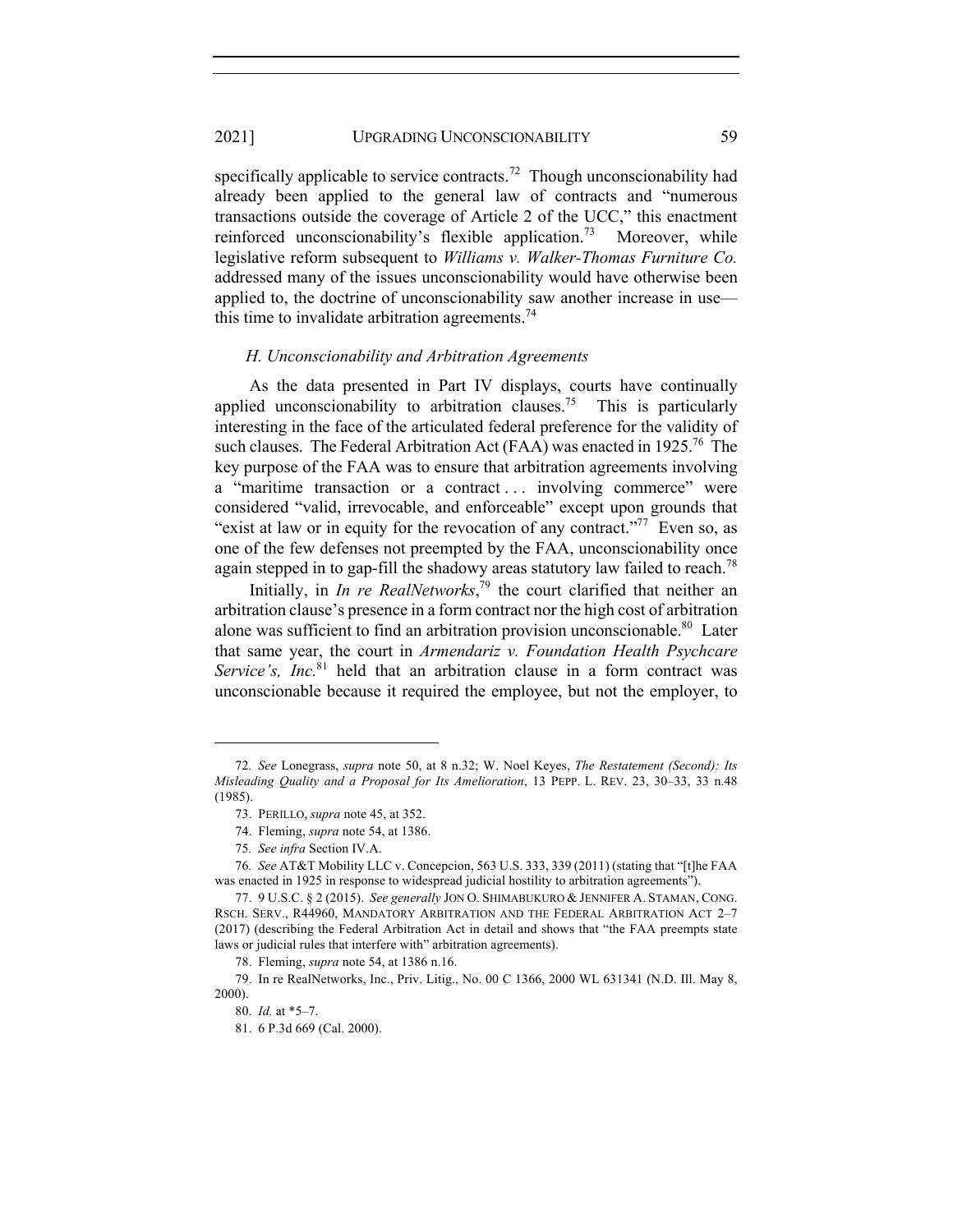arbitrate claims.82 Subsequently, the court in *Gatton v. T-Mobile USA, Inc.*<sup>83</sup> decided that a form contract's arbitration clause drafted by a corporation in a position of superior bargaining power was enough to establish a minimal degree of procedural unconscionability. The court noted, however, that based on the sliding-scale approach, to be invalidated, the provision must be substantively unconscionable as well.<sup>84</sup> Meanwhile, in *Discover Bank v*. Superior Court of Los Angeles,<sup>85</sup> the California Supreme Court held that waivers of class arbitration in a consumer contract of adhesion may be unconscionable and that the FAA did not preempt prohibition of class action arbitration waivers.<sup>86</sup> But that decision was abrogated a few short years later in *AT&T Mobility LLC v. Concepcion*. 87 There, the Supreme Court held that the FAA did, in fact, preempt state laws prohibiting class action arbitration waivers.<sup>88</sup> The Supreme Court went on to clarify that, although the FAA preempted state law, the second portion of the FAA reading—"save upon such grounds as exist at law or in equity for the revocation of any contract"89—served as a savings clause allowing for the application of contract law defenses, including unconscionability.<sup>90</sup> Since then, unconscionability has been primarily used to invalidate arbitration agreements, but the doctrine's versatility begs the question: How can we use this adaptability to our advantage?

If anything can be gleaned from the history of unconscionability it is the doctrine's ability to adapt to modern circumstances. Unconscionability has leapt from the courts of equity into modern contract law, where it has repeatedly served to address issues that statutes have not. From contracts managing disposal of family estates, to commercial contracts, to modern-day arbitration agreements, unconscionability has proved itself a useful addition to any practitioner's doctrinal toolbelt.

## II. DIGITAL CONTRACTS: PRIVACY, DISCRIMINATION, AND OTHER **SHORTCOMINGS**

When it comes to digital contracts, one option when there is societal discontent with certain contract terms—for example, the extensive collection

<sup>82.</sup> *Id.* at 689–94.

<sup>83.</sup> No. SACV 03-130 DOC., 2003 WL 21530185, at \*10–13 (C.D. Cal. Apr. 18, 2003).

<sup>84.</sup> *Id.*

<sup>85.</sup> 113 P.3d 1100 (Cal. 2005), *abrogated by* AT&T Mobility v. Concepcion, 563 U.S. 333 (2011).

<sup>86.</sup> *Id.* at 1104–18.

<sup>87.</sup> 563 U.S. at 352.

<sup>88.</sup> *Id.*

<sup>89.</sup> 9 U.S.C. § 2.

<sup>90.</sup> *Concepcion*, 563 U.S. at 336–52.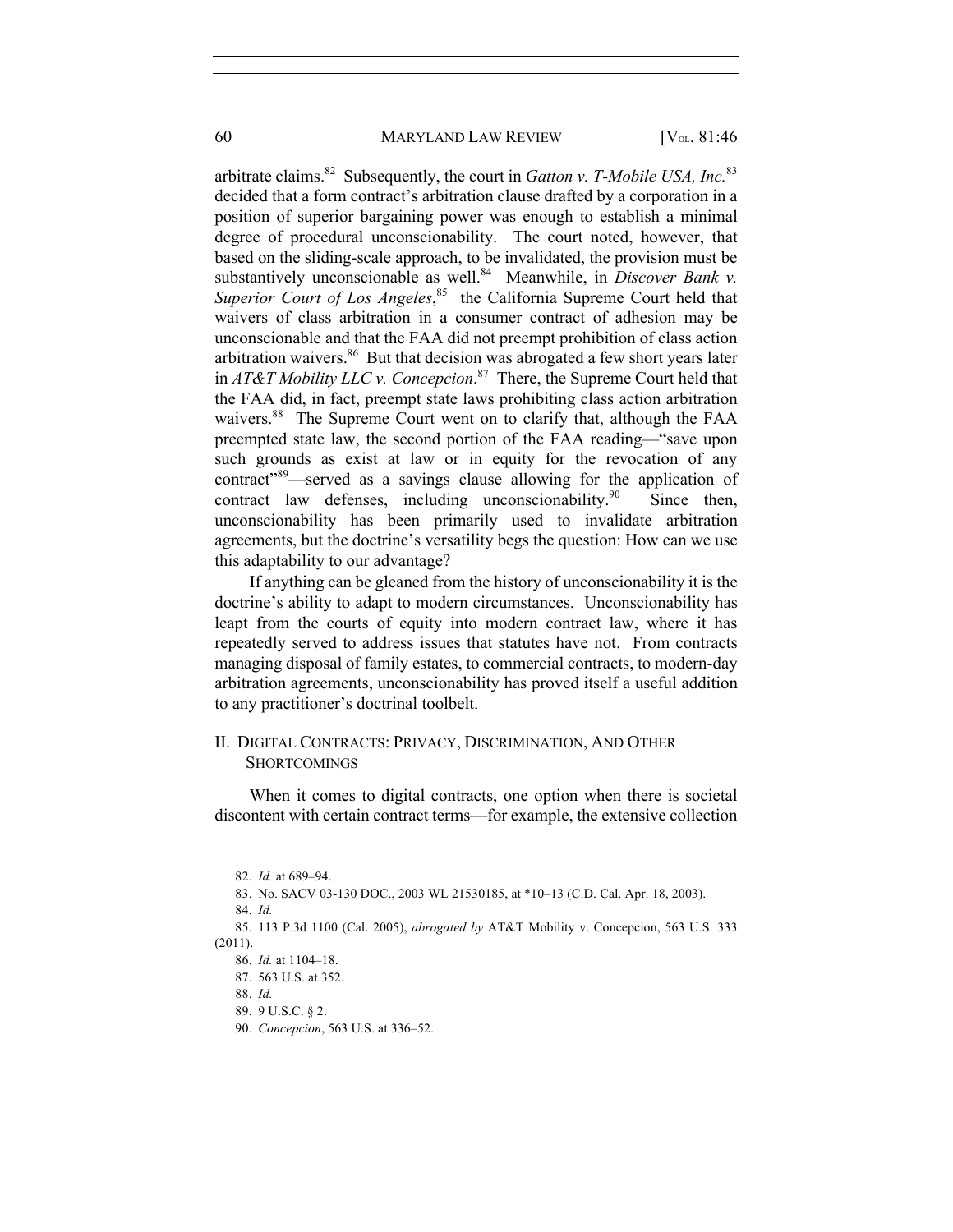of personal information—is to statutorily void or limit the rights of companies to contract for certain types of data. $91$  Statutes such as the California Consumer Privacy Act ("CCPA") are useful in establishing new rights and identifying contract provisions that will be rendered voidable under the statute. However, a statute's strength is also its weakness—in defining what cannot be contracted for, these statutes run the risk of being overly restrictive. If established, an overly broad ban on particular activities or practices may thereby limit productive exchanges that increase personal benefits and may even diminish spillover effects that increase social welfare. But statutes such as the CCPA and the European Union's General Data Protection Regulation ("GDPR") may also favor incumbent companies that can afford the associated compliance costs and litigations risks. This, in turn, may lead already dominant market players to increase their market power, creating a host of other societal concerns.

Importantly, statutes that seek to regulate an innovative, dynamic industry may quickly show their age. New technology or new business models not anticipated at the time of enactment may outpace a statute.<sup>92</sup> It is the simple problem of a static statute in a dynamic space. That temporal dissonance inevitably leads to the statute's decreased effectiveness over time and its potential obstruction of beneficial market changes.<sup>93</sup>

To illustrate how statutes may control the use of unconscionable contract terms, the discussion below examines several approaches to informational privacy in digital contracts. In general, the development of law in this area can be divided into two categories: (1) Federal Trade Commission ("FTC") "common law" derived from Section 5 of the FTC Act and (2) other privacy statutes. The two statutes examined under  $(2)$  are the GDPR<sup>94</sup> and

<sup>91.</sup> *See infra* Part V. Examples of a statutory approach include the California Consumer Privacy Act and the General Data Protection Regulation. *See infra* Sections III.B.2–III.B.3.

<sup>92.</sup> For example, Bitcoin, the first established cryptocurrency, was established in 2009. Bernard Marr, *A Short History of Bitcoin and Crypto Currency Everyone Should Read*, FORBES (Dec. 6, 2017, 12:28 AM), https://www.forbes.com/sites/bernardmarr/2017/12/06/a-short-historyof-bitcoin-and-crypto-currency-everyone-should-read/?sh=429fc8243f27. However, federal and state governments in 2021 are continuing to update and increase cryptocurrency regulation. *See*  Jamie L. Boucher et al., *Cryptocurrency Regulation and Enforcement at the US Federal and State Levels*, SKADDEN (Sept. 28, 2021), https://www.skadden.com/en/insights/publications/2021/09/quarterly-insights/cryptocurrencyregulation-and-enforcement-at-the-us-federal-and-state-levels.

<sup>93.</sup> Uber is an example of a company that openly defies regulations in cities where it wants to launch its services, and when the law enforcement responds, Uber actively fights to stay active in those cities. *See* PUBLIC CITIZEN, DISRUPTING DEMOCRACY 5 (2016), https://www.citizen.org/wpcontent/uploads/uber-disrupting-democracy-corporate-power-report.pdf. If a local government tries to force Uber to follow standards similar to taxicab and limousine companies, Uber engages its large consumer population and lobbyists to lobby for regulations Uber supports. *Id.* 

<sup>94.</sup> Although the GDPR is not the law of the United States, it is an example of the type of extensive, national privacy laws some advocates favor for the United States. *See* RACHEL F. FEFER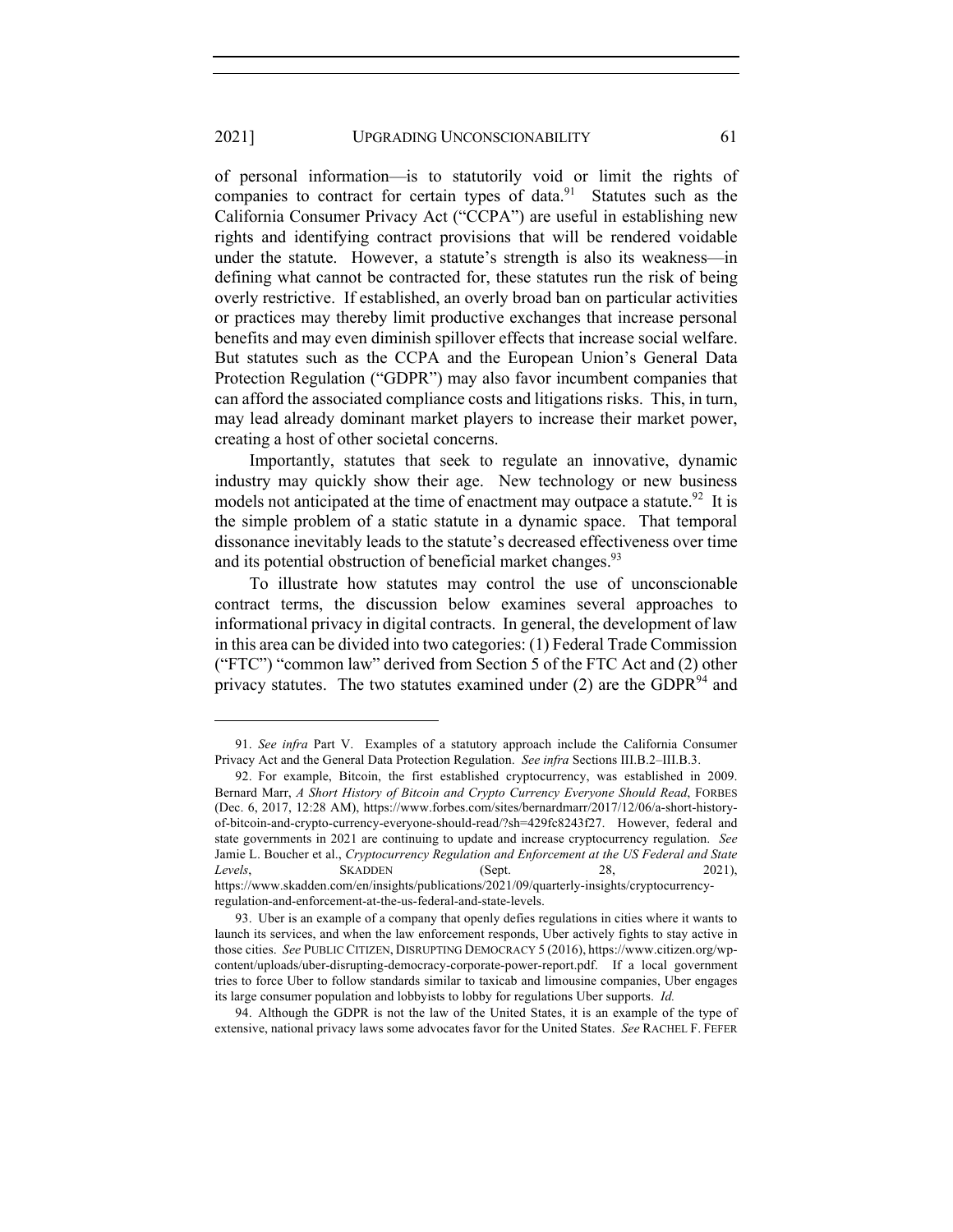the CCPA. When examining these approaches through the lens of unconscionability, familiar concepts arise. For example, both the FTC common law and the privacy statutes emphasize the importance of notice and transparency so that consumers know what they are agreeing to. This is much like the analysis of procedural unconscionability. Indeed, the basis of the FTC common law is its statute which prohibits "unfair methods" and practices. The statutes in particular define what practices are permitted or outright prohibited, thereby codifying what is considered off limits or substantively unconscionable.<sup>95</sup> Yet as is explained throughout this Part, there are still gaps and limits to these areas of law where the doctrine of unconscionability would prove a useful ally.

## *A. Informational Privacy*

The amount of personal data created every day is staggering and increasing every year.  $\frac{96}{6}$  And while the products we consume benefit us, it is no secret that online platform companies like Amazon, Facebook, and Google harvest and commercialize the information freely supplied in exchange for using their products.<sup>97</sup> Consequentially, the problems regarding informational privacy<sup>98</sup>—data about individual people—are growing continually more difficult to navigate.<sup>99</sup>

So too are the connections between people, their data, and notions of privacy becoming increasingly muddy. Today, as the value of individual data continues to rise, $100$  information that one would think to be anonymous in

<sup>&</sup>amp; KRISTIN ARCHICK, CONG. RSCH. SERV., IF10896, EU DATA PROTECTION RULES AND U.S. IMPLICATIONS 2 (2020), https://sgp.fas.org/crs/row/IF10896.pdf. The analysis of the GDPR is presented as an example of a different statutory solution to online privacy than the CCPA.

<sup>95</sup>*. See* Federal Trade Commission Act, 15 U.S.C. § 45(a) (2018).

<sup>96.</sup> Bernard Marr, *How Much Data Do We Create Every Day? The Mind-Blowing Stats Everyone Should Read*, FORBES (May 21, 2018, 12:42 AM), https://www.forbes.com/sites/bernardmarr/2018/05/21/how-much-data-do-we-create-every-daythe-mind-blowing-stats-everyone-should-read/?sh=4f69c73e60ba (stating that, "[o]ver the last two years alone 90 percent of the data in the world was generated").

<sup>97.</sup> Steve Lohr, *Calls Mount to Ease Big Tech's Grip on Your Data*, N.Y. TIMES (July 25, 2019), https://www.nytimes.com/2019/07/25/business/calls-mount-to-ease-big-techs-grip-onyour-data.html.

<sup>98.</sup> *See* Babette Boliek, *Prioritizing Privacy in the Courts and Beyond*, 103 CORNELL L. REV. 1101, 1103 n.2 (2018) (showing that, while "technically the term 'informational privacy interest' has been invoked in relation to government collected data," it can be spoken of more broadly, assuming that an informational privacy interest exists in the myriad of ways companies track and collect data regarding individuals for any number of purposes—such as targeted advertising).

<sup>99.</sup> Daniel J. Solove, *Introduction: Privacy Self-Management and the Consent Dilemma*, 126 HARV. L. REV. 1880, 1880 (2013). The complicated nature of the issue arises alongside "the ascendance of Big Data and fusion centers, the tsunami of data security breaches, the rise of Web 2.0, the growth of behavioral marketing, and the proliferation of tracking technologies." *Id.*

<sup>100.</sup> Isabella Anderson, *The Threat of Data Misuse as an Injury-In-Fact: Establishing a Uniform Framework for Constitutional Standing in the Privacy Era*, 123 W. VA. L. REV. 263, 264 (2020).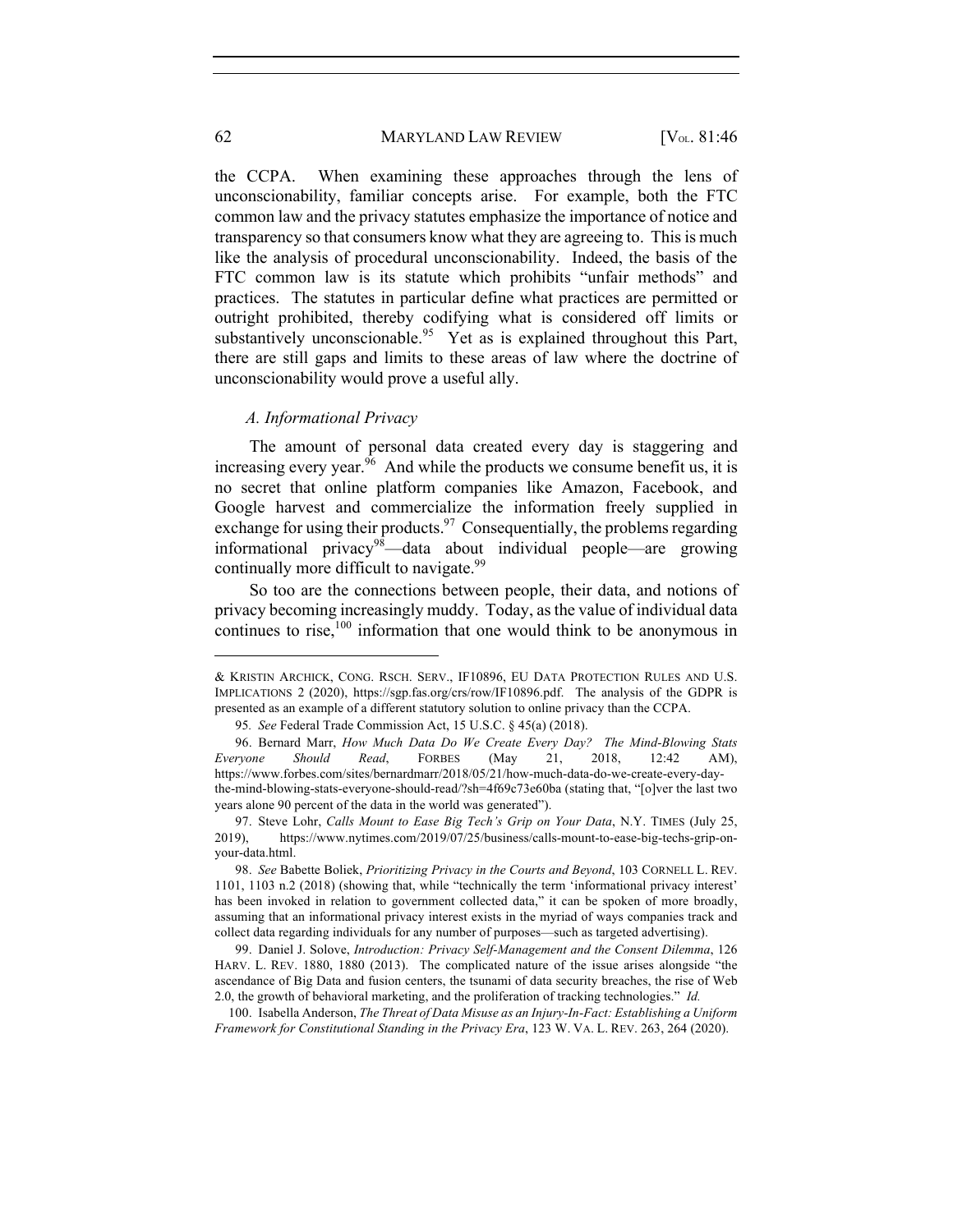nature, such as the advertisements a person clicks on or the websites they frequent (likely outside the realm of information one needed to be overly concerned about for privacy purposes), can be used by intelligent programmers and turned into usable identifiable data of individuals.<sup>101</sup>

It is important to note from the outset that, as a general matter, a legal person's privacy interest in data is difficult to define because each individual, company, and even each country may define privacy interests differently.<sup>102</sup> Unlike the approach of other countries, where the privacy interest of citizens is recognized and actively protected,  $103$  the United States has largely taken an unregulated approach to informational privacy.<sup>104</sup> Under the current framework, the law furnishes people with various rights—namely the "rights to notice, access, and consent regarding the collection, use, and disclosure of personal data"—meant to empower individuals to direct how companies manage their data.<sup>105</sup> Consent is a major focal point within this selfmanagement approach. The process by which a person manifests consent to specific terms necessitates the opportunity to understand what the terms mean. This process, however, is not respected by tech companies who aggregate, use, and sell consumer data in complex transactions either not explained or vaguely alluded to in a given standardized contract.<sup>106</sup> Perhaps too much of a burden has been placed upon individuals to make informed privacy choices, given the fact that most application and website users do not read privacy policies in their entirety (if at all), do not understand them if they do read them, and face the seemingly impossible task of understanding how all of their different privacy choices work together.<sup>107</sup> That being said,

<sup>101.</sup> Paul M. Schwartz & Daniel J. Solove, *The PII Problem: Privacy and a New Concept of Personally Identifiable Information*, 86 N.Y.U. L. REV. 1814, 1827–28 (2011).

<sup>102.</sup> *See, e.g.*, *Factsheet on the "Right to be Forgotten" Ruling (C-131/12)*, EUR. COMM'N, http://ec.europa.eu/justice/data-protection/files/factsheets/fact-sheetdataprotection-en.pdf [https://web.archive.org/web/20140708142544/http://ec.europa.eu/justice/data-

protection/files/factsheets/factsheet data protection en.pdf] (last visited Feb. 26, 2021) (explaining a case in which a Court of Justice of the European Union ruled on data privacy interests).

<sup>103.</sup> *See id.* (explaining the Court of Justice of the European Union's recognition of the right to be forgotten in certain circumstances); *see also* Alex Hem, *Google Takes Right to be Forgotten Battle to France's Highest Court*, GUARDIAN (May 19, 2016, 8:20 AM), https://www.theguardian.com/technology/2016/may/19/google-right-to-be-forgotten-fight-francehighest-court [https://perma.cc/Z778-7MR9] (describing Google's appeal of France's recognition of the right to be forgotten).

<sup>104.</sup> *See* Steven C. Bennett, *The "Right to Be Forgotten": Reconciling EU and US Perspectives*, 30 BERKLEY J. INT'L L. 161, 166, 166–67 n.20 (2012).

<sup>105.</sup> Solove, *supra* note 99.

<sup>106.</sup> *See, e.g.*, *Peacock Terms of Use*, PEACOCK, https://www.peacocktv.com/terms (Mar. 18, 2021) (hiding a "recipe inspired by Kevin's famous chili from The Office" in Peacock's Terms of Use).

<sup>107.</sup> *See* Brooke Auxier et al., *Americans and Privacy: Concerned, Confused and Feeling Lack of Control over Their Personal Information*, PEW RSCH. CTR. (Nov. 15, 2019), https://www.pewresearch.org/internet/2019/11/15/americans-and-privacy-concerned-confused-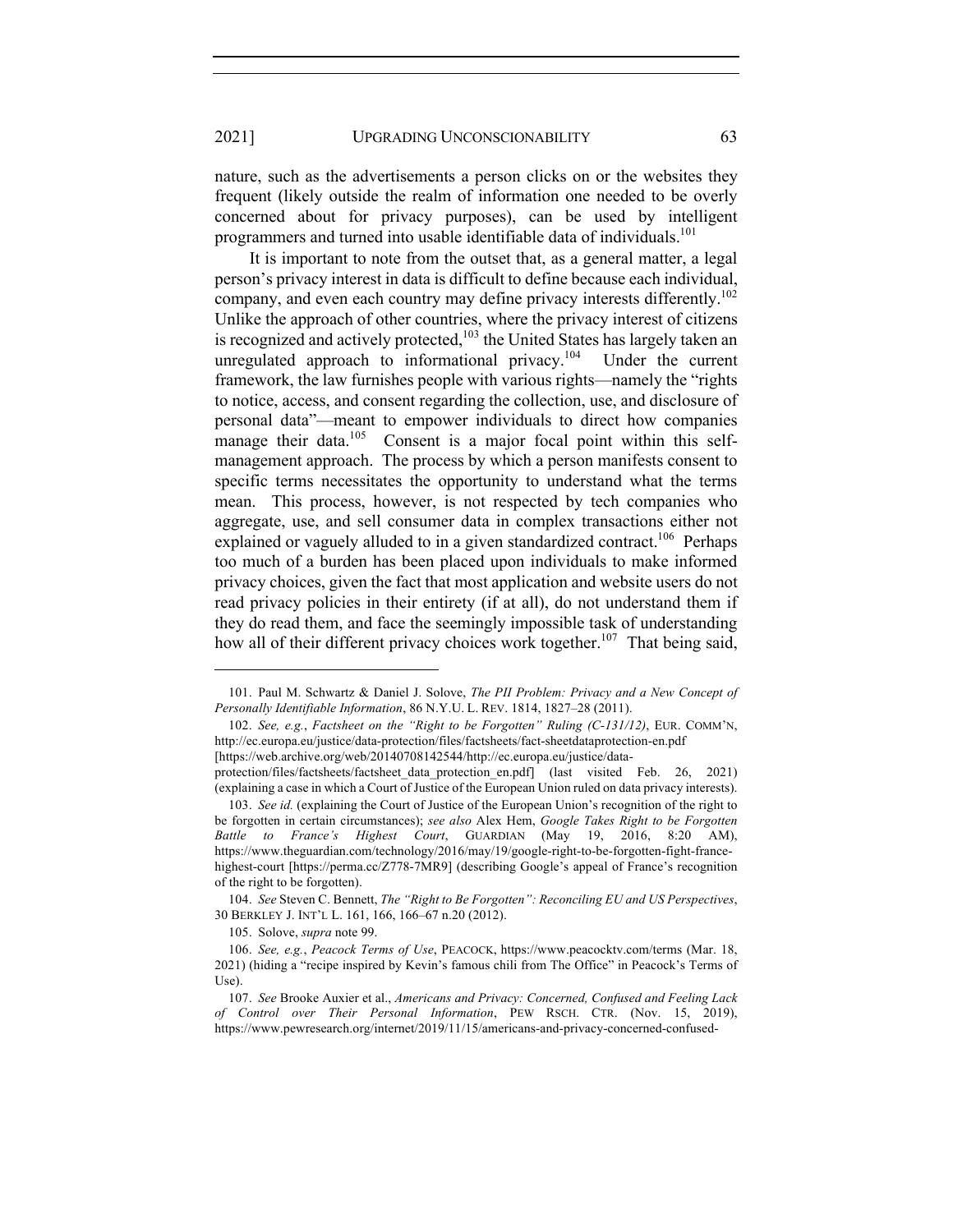consent is still important. To move away from this model reduces autonomy in an area where people, should they have the full opportunity to exercise informed choices, might have different preferences.<sup>108</sup> So how do we address these issues?

As we look at the informational privacy approaches taken within the United States, it is clear that the technological realities of today have exceeded current privacy protections, leaving us scrambling to catch up. While we wait, there is increasing evidence that a growing number of Americans are concerned about who has access to their data and for what purpose.<sup>109</sup> In 2019, before the coronavirus ("COVID-19") pandemic hit, more than two-thirds of Americans felt their informational privacy was at a greater degree of risk than five years ago.<sup>110</sup> Additionally, opting out of using products based on privacy concerns is an increasing reality for many Americans.<sup>111</sup>

## *B. Current Consumer Protections: Sometimes Helpful but Incomplete*

Modern concerns over individual privacy in the digital world have facilitated the development of a large and diverse body of law surrounding it. Through the examination of this already existing statutory infrastructure, with particular discussion of the various existing legal protections and their limitations, the role unconscionability could play in this area will become apparent. Applied in the right way, unconscionability can bolster consumer protections in the digital space without disturbing the potential these platforms have for innovation and increased consumer welfare. To serve as

and-feeling-lack-of-control-over-their-personal-information/ (explaining that very few Americans carefully read privacy policies despite the fact that most are asked to); *see also* Steven Hetcher, *Changing the Social Meaning of Privacy in Cyberspace*, 15 HARV. J.L. & TECH. 149, 208 (2001) (stating that, "[e]ven though privacy policies are just a click away, users may rarely read them"). As a result, any discussion of the implications of contracting in the digital space "must account for the fact that people do not read privacy policies." *Id.*

<sup>108.</sup> Solove, *supra* note 99, at 1894.

<sup>109.</sup> *See* Mary Madden & Lee Rainie, *Americans' Attitudes About Privacy, Security and Surveillance*, PEW RSCH. CTR. (May 20, 2015), http://www.pewinternet.org/2015/05/20/americansattitudes-about-privacy-security-and-surveillance/ (showing that surveys indicate "93% of adults say that being in control of *who* can get information about them" is either "very important" or "somewhat important").

<sup>110.</sup> *See* Brooke Auxier, *How Americans See Digital Privacy Issues Amid the COVID-19 Outbreak*, PEW RSCH. CTR. (May 4, 2020), https://www.pewresearch.org/facttank/2020/05/04/how-americans-see-digital-privacy-issues-amid-the-covid-19-outbreak/.

<sup>111.</sup> Andrew Perrin, *Half of Americans Have Decided Not to Use a Product or Service Because of Privacy Concerns*, PEW RSCH. CTR. (Apr. 14, 2020), https://www.pewresearch.org/facttank/2020/04/14/half-of-americans-have-decided-not-to-use-a-product-or-service-because-of-

privacy-concerns/ (describing research that reveals that more than half of Americans choose not to use certain products or services because of fears "about how much personal information would be collected about them").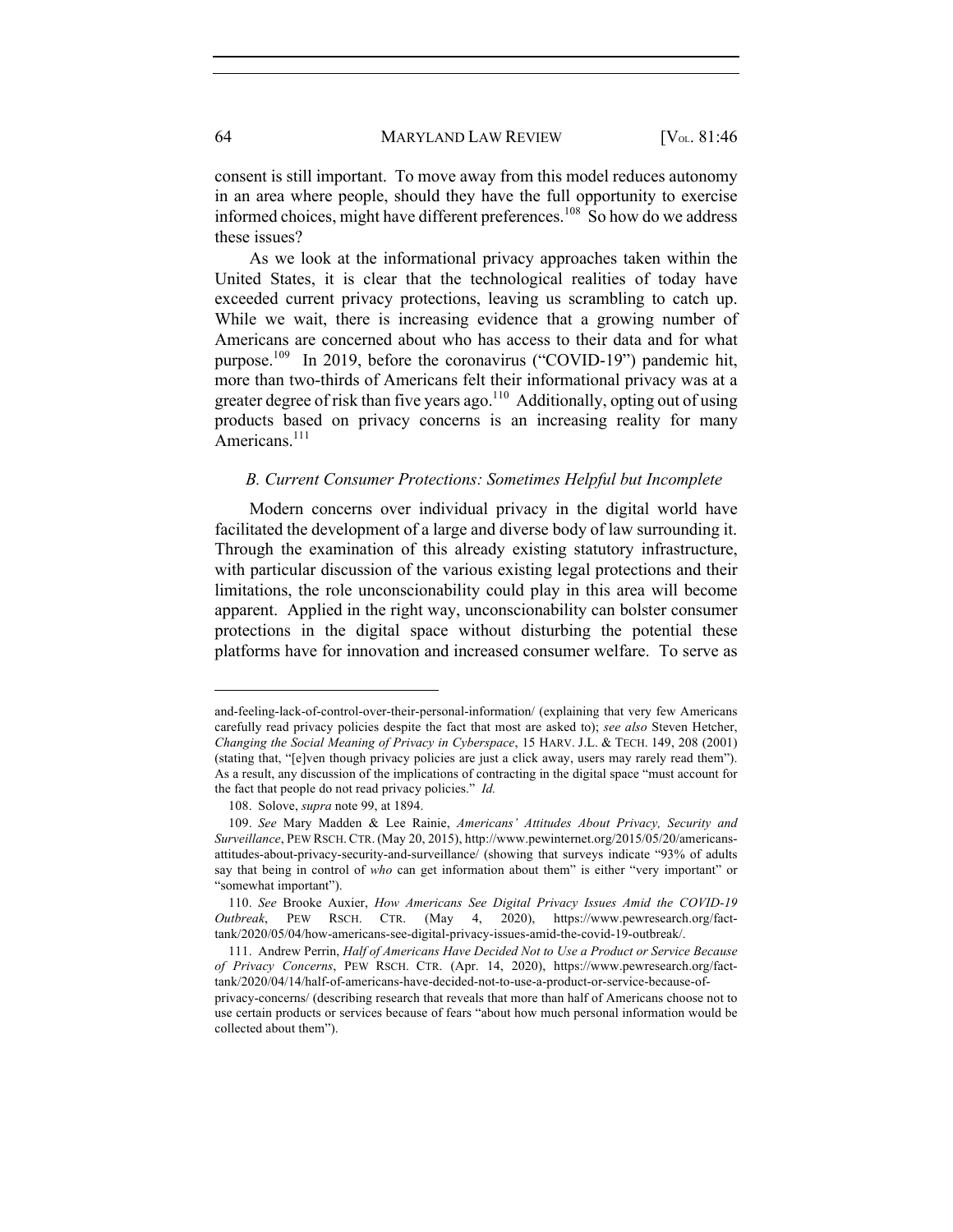a guide, this Article discusses existing legal protections provided by (1) the general consumer protections enforced by the  $FTC^{112}$  and (2) more particularized protections provided by statutes such as (a) Europe's General Data Protection Regulation<sup>113</sup> and (b) two California Consumer Privacy Acts.<sup>114</sup> Each of these approaches has emerged over the last five years and presents differing paths taken to protect consumer privacy in the digital space. By discussing their general framework, and the holes that exist in this framework, predicting a possible space for unconscionability to work in conjunction with them naturally arises.

## *1. The Federal Trade Commission*

The FTC is the primary United States federal law enforcement agency entrusted with protecting consumers.<sup>115</sup> As such, it has taken an active role in protecting the privacy of consumers, primarily through the use of its "general consumer protection authority and its litigated and stipulated enforcement resolutions . . . creat[ing] what is essentially a common law of U.S. data privacy enforcement."<sup>116</sup> This scheme relies heavily on Section 5 of the Federal Trade Commission Act (FTCA), "which prohibits unfair or deceptive practices in the marketplace," and achieves enforcement through sector-specific laws.<sup>117</sup>

The FTC's "principal tool" in this work is bringing enforcement actions aimed to stop companies from violating the law and requiring them to remediate conduct deemed unlawful.<sup>118</sup> At times, this remediation includes requiring "implementation of comprehensive privacy and security programs, biennial assessments by independent experts, monetary redress to consumers,

<sup>112</sup>*. See infra* Section II.B.1.

<sup>113</sup>*. See infra* Section II.B.2.a.

<sup>114</sup>*. See infra* Section II.B.2.b.

<sup>115.</sup> *See generally* FTC, *Privacy and Data Security Update: 2019*, at 1 (Feb. 25, 2020), https://www.ftc.gov/system/files/documents/reports/privacy-data-security-update-2019/2019 privacy-data-security-report-508.pdf ("The Federal Trade Commission . . . is an independent U.S. law enforcement agency charged with protecting consumers and enhancing competition across broad sectors of the economy.").

<sup>116.</sup> Rebecca Kelly Slaughter, FTC, *Data Privacy Enforcement: A Time of Change* 1 (Oct. 16, 2020), https://www.ftc.gov/system/files/documents/public\_statements/1581786/slaughter\_remarks on ftc data privacy enforcement - a time of change.pdf.

<sup>117.</sup> FTC, *Privacy and Data Security Update: 2019*, *supra* note 115, at 1. Several sector specific laws that the FTC enforces include:

<sup>[</sup>T]he Gramm-Leach-Bliley Act, the Truth in Lending Act, the Controlling the Assault of Non-Solicited Pornography and Marketing . . . Act, the Children's Online Privacy Protection Act, the Equal Credit Opportunity Act, the Fair Credit Reporting Act, the Fair Debt Collection Practices Act, and the Telemarketing and Consumer Fraud and Abuse Prevention Act.

*Id.*

<sup>118</sup>*. Id.*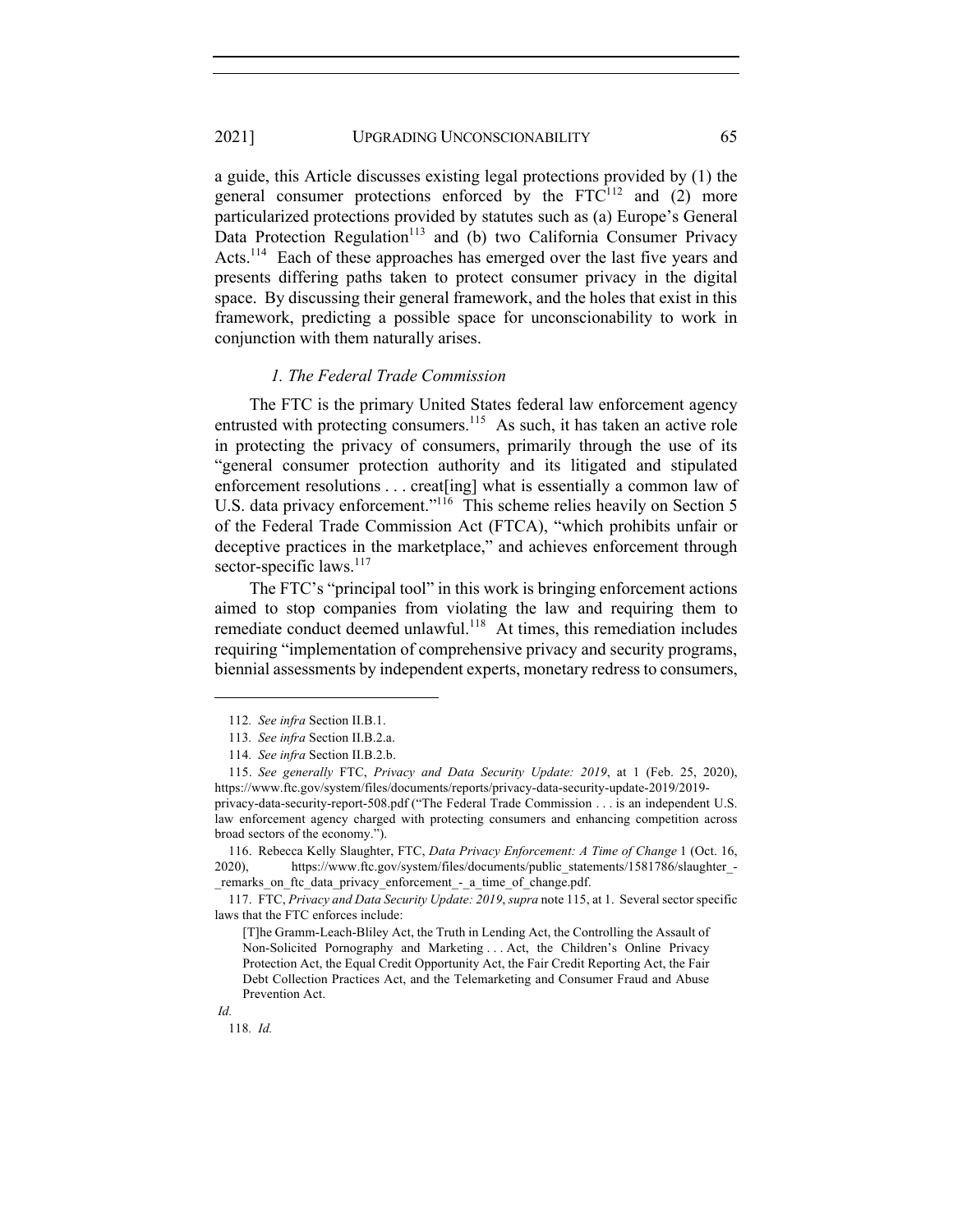disgorgement of ill-gotten gains, deletion of illegally obtained consumer information, and providing robust transparency and choice mechanisms to consumers."119 The FTC can seek and obtain civil monetary penalties in cases where a company violates an FTC order or where the company violates certain privacy statutes the FTC has authority to enforce.<sup>120</sup> In addition to the guidelines laid out by the FTC, Congress has granted the commission authority to police certain consumer privacy and security areas.<sup>121</sup> The FTC has created many types of consumer protection guidelines such as: notification requirements for consumers whose health information is breached; identity theft identification and prevention program requirements for financial institutions and creditors; regulations mandating parental consent for the collection of the personal data of minors under age thirteen; and telemarketing rules.<sup>122</sup> The FTC uses its authority to bring enforcement cases in areas of general privacy,<sup>123</sup> data security and identity theft,<sup>124</sup> credit reporting and financial privacy, $125$  international enforcement, $126$  children's

126. *Id.* at 8. Enforcement of the various agreements that govern the transfer of data by companies between different global regions (the EU-U.S. Privacy Shield Framework, the Swiss-

<sup>119.</sup> Chinmayi Sharma, *Concentrated Digital Markets, Restrictive APIs, and the Fight for Internet Interoperability*, 50 U. MEM. L. REV. 441, 504 n.278 (2019) (citation omitted).

<sup>120.</sup> *See* Daniel J. Solove & Woodrow Hartzog, *The FTC and the New Common Law of Privacy*, 114 COLUM. L. REV. 583, 605 (2014) (stating that while possible, the FTC "rarely fines companies for privacy-related violations under privacy-related statutes or rules that provide for civil penalties").

<sup>121.</sup> *See* Lauryn Harris, *Too Little, Too Late: FTC Guidelines on "Deceptive and Misleading" Endorsements by Social Media Influencers*, 62 HOW. L.J. 947, 977–78 (2019) (advocating for the expansion of the powers of the FTC to "issue civil fines for social-media influencer related violations"); *see also* Elias Wright, *The Future of Facial Recognition Is Not Fully Known: Developing Privacy and Security Regulatory Mechanisms for Facial Recognition in the Retail Sector*, 29 FORDHAM INTELL. PROP. MEDIA & ENT. L.J. 611, 677 (2019) (advocating for the expansion of the powers of the FTC "to directly regulate the facial recognition sector").

<sup>122.</sup> FTC, *Privacy and Data Security Update: 2019*, *supra* note 115, at 13–14.

<sup>123.</sup> *Id.* at 2. The FTC brought eleven general privacy cases in 2019. *Id.* at 2–5. A notable case the FTC brought in 2019 concerned a complaint against Facebook alleging that it "violated the Commission's 2012 order against the company by misrepresenting the control users had over their personal information, and failing to institute and maintain a reasonable program to ensure consumers' privacy," in addition to claiming Facebook used phone numbers from its two-factor authentication for targeted advertisements without disclosure to users. *Id.* at 2.

<sup>124.</sup> *Id.* at 5. The FTC has brought over seventy cases against companies since 2002 in the area of data security and identity theft in order to combat "unfair or deceptive practices involving inadequate protection of consumers' personal data." *Id.* 

<sup>125</sup>*. Id.* at 7. The FTC's enforcement in this area covers violations of the Fair Credit Reporting Act ("FCRA") and the Gramm-Leach-Bliley ("GLB") Act. *Id.* The FCRA "sets out requirements for companies that use data to determine creditworthiness, insurance eligibility, suitability for employment, and to screen tenants." *Id.* The GLB Act "requires financial institutions to send customers initial and annual privacy notices and allow them to opt out of sharing their information with unaffiliated third parties," as well as "requires financial institutions to implement reasonable security policies and procedures." *Id.* The FTC, in total, has brought over 100 cases for violation of the FCRA, and, since 2005, thirty-five cases for violation of the GLB Act. *Id.*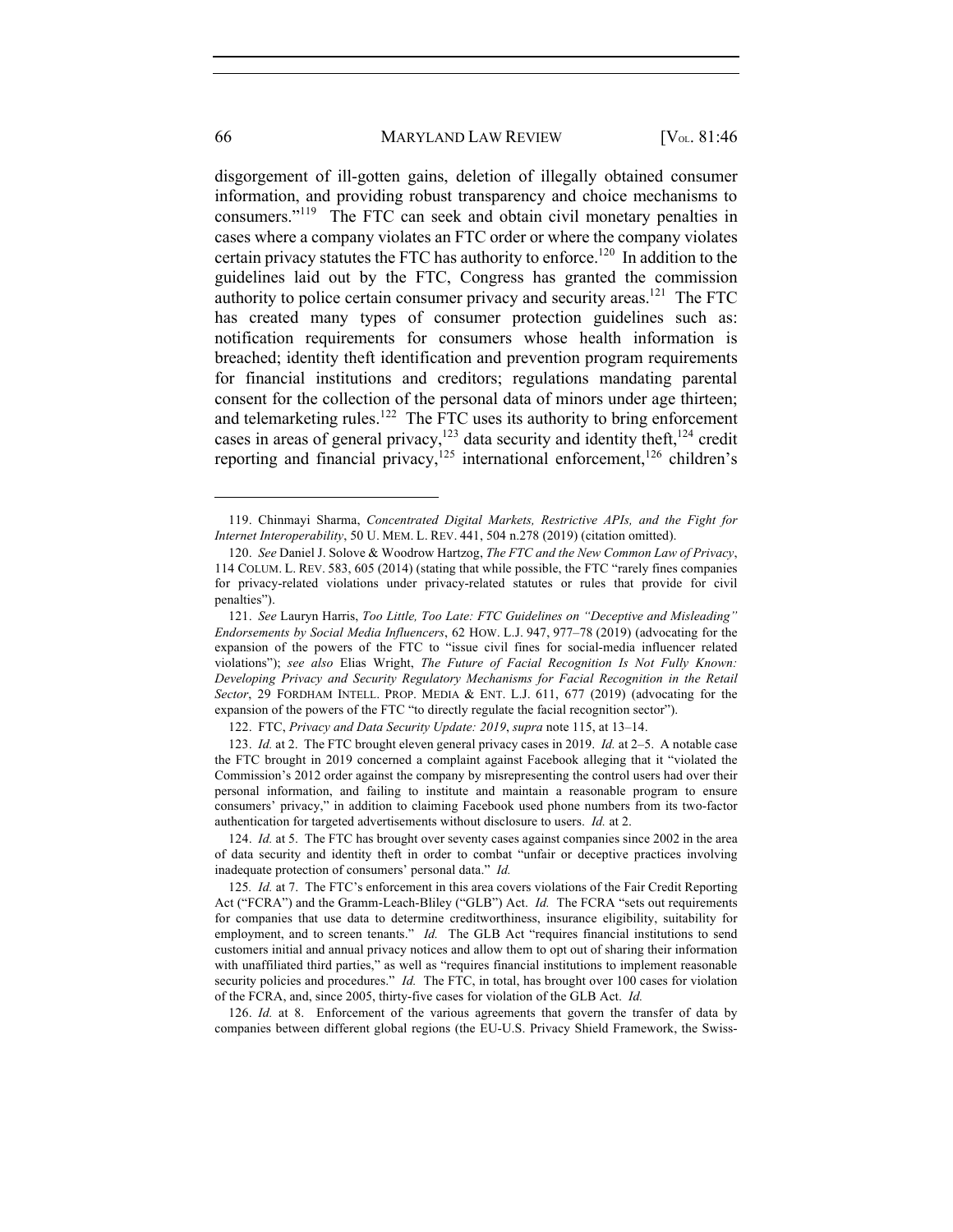privacy,<sup>127</sup> and privacy protections from telemarketers.<sup>128</sup> However, it is important to highlight that the FTC acknowledges its gap in protection in regards to consumer privacy and advocates for Congress to pass comprehensive privacy and data security legislation.<sup>129</sup>

#### *2. Particularized Statutory Protections*

#### *a. Europe's General Data Protection Regulation*

The GDPR, the most recent privacy and security law passed by the European Union ("EU"), universally applies to any organization (whether inside or outside the EU) that engages in the targeting or collecting of data connected to people within the  $EU<sup>130</sup>$ . The GDPR seeks to protect personal data, defined by the European Commission as "any information that relates to an identified or identifiable living individual."<sup>131</sup> The European Parliament passed the GDPR in 2016 and required any organization to which the law applied to comply with its requirements by May  $2018$ <sup>132</sup>

The European Commission describes the law as "an evolution of the existing set of [privacy] rules, based on the strong data protection principles set out in the Data Protection Directive" (passed in 1995).<sup>133</sup> In passing the GDPR, the EU sought to update privacy laws to reflect the modern data collection processes that exist within online activity.134 The GDPR sets out seven principles that guide its view of protection and accountability: $^{135}$  (1)

U.S. Privacy Shield Framework, and the Asia-Pacific Economic Cooperation Cross-Border Privacy Rules System) make up the FTC's international work. *Id.*

<sup>127.</sup> *Id.* at 9. The FTC has brought almost thirty cases since 2000 under the Children's Online Privacy Protection Act of 1998 ("COPPA"), which "generally requires websites and apps to obtain verifiable parental consent before collecting personal information from children under [thirteen]." *Id.*

<sup>128.</sup> *Id.* at 10. The Do Not Call Registry was created from the 2003 amendment to the Telemarketing Sales Rule and prohibits "sellers and telemarketers from engaging in certain abusive practices that infringe on a consumer's right to be left alone." *Id.* The FTC has pursued 147 cases under this provision. *Id.*

<sup>129.</sup> *Id.* at 1.

<sup>130.</sup> Ben Wolford, *What is GDPR, the EU's New Data Protection Law?*, GDPR.EU, https://gdpr.eu/what-is-gdpr/?cn-reloaded=1 (last visited Oct. 2, 2021).

<sup>131.</sup> *What is Personal Data?*, EUR. COMM'N, https://ec.europa.eu/info/law/law-topic/dataprotection/reform/what-personal-data\_en (last visited Feb. 26, 2021) (emphasis omitted). This includes pieces of information which, when used together, make identification of a person possible. *Id.* Examples provided by the European Commission are a first or last name, home address, email address of an individual (as opposed to a generic informational address for a company), location data, cookie ID, and more. *Id.*

<sup>132.</sup> Wolford, *supra* note 130.

<sup>133.</sup> *Mythbusting: General Data Protection Regulation*, EUR. COMM'N 1 (2019), https://ec.europa.eu/info/sites/info/files/100124\_gdpr\_factsheet\_mythbusting.pdf.

<sup>134.</sup> Wolford, *supra* note 130.

<sup>135.</sup> Commission Regulation 2016/679, art. 5, 2016 O.J. (L 119).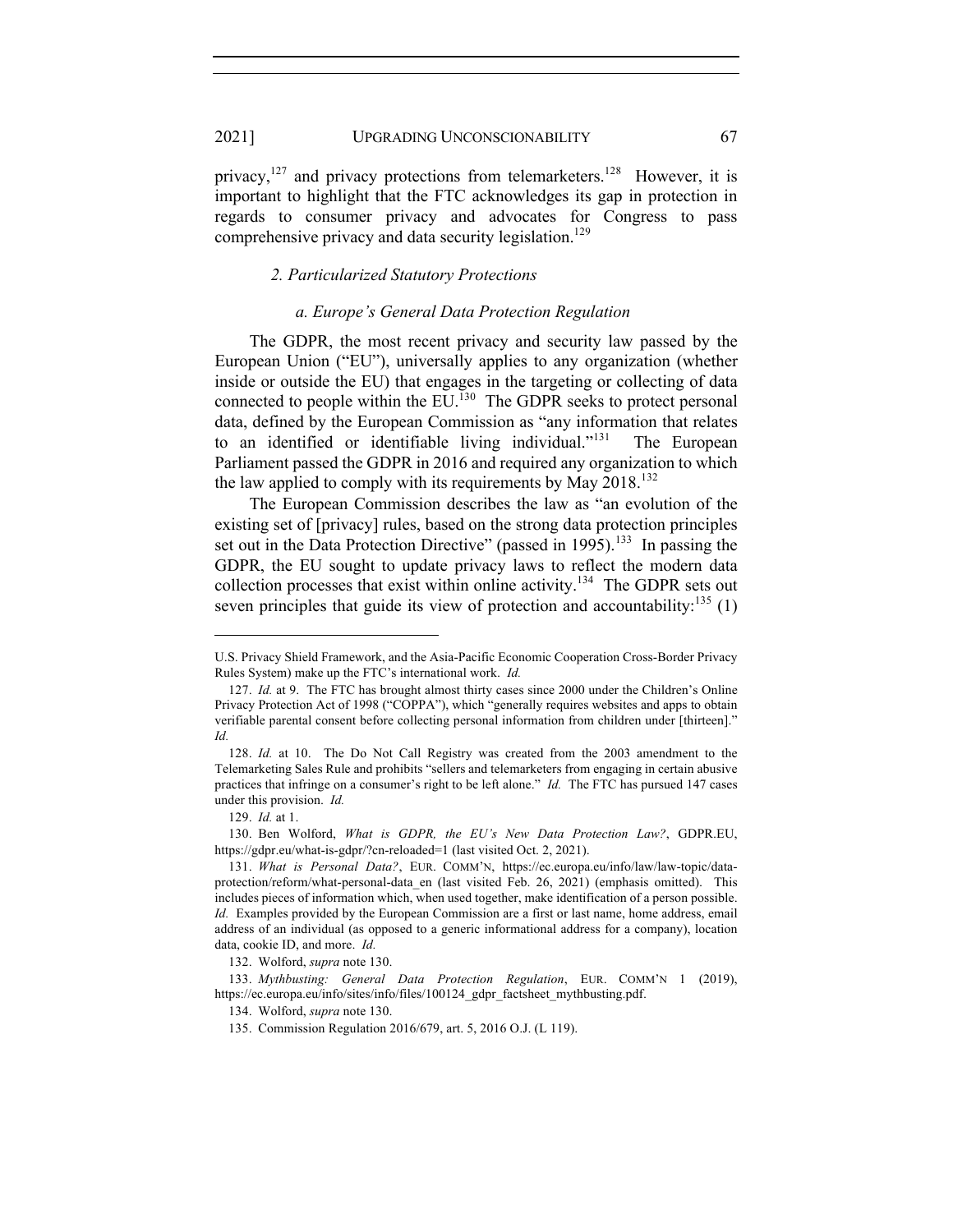lawful, fair, and transparent process; (2) purpose limitation; (3) data minimization; (4) accuracy; (5) storage limitation; (6) integrity and confidentiality; and  $(7)$  accountability.<sup>136</sup> The GDPR gives individual consumers enforceable rights, such as "access, rectification, erasure, the right to object, portability, and enhanced transparency."<sup>137</sup> Consent is a central piece of the changes made by the GDPR to the prior law.138 Under the GDPR, "the request for consent"—which companies typically bury within long terms and conditions that hardly anyone reads—"shall be presented . . . in an intelligible and easily accessible form, using clear and plain language."<sup>139</sup> Additionally, the GDPR makes it just as easy to withdraw consent as it is to grant it.<sup>140</sup> To enforce this law, each EU Member State must set up a Data Protection Authority (meant to work in partnership with each other), which is an independent public authority tasked with supervision through investigating and correcting violations of the law.<sup>141</sup> Should a company fail to adhere to the GDPR's strict standards, these authorities possess the power to levy fines, issue warnings or reprimand the company, bring orders to correct, orders to erase, restrict or limit processing, or even ban a company altogether. $142$ 

## *b. The California Consumer Privacy Act and the California Privacy Rights Act*

The CCPA was passed in 2018 in response to a ballot initiative put forward by Californians for Consumer Privacy.143 Alastair Mactaggart, a real estate developer in the Bay Area of Northern California, founded Californians for Consumer Privacy.144 Mactaggart coupled his financial abilities with his concern over the treatment of privacy issues, or lack thereof, to take action in the form of a California ballot initiative. In so doing, he

<sup>136.</sup> Wolford, *supra* note 130; Commission Regulation 2016/679, art. 5, 2016 O.J. (L 119).

<sup>137.</sup> *GDPR––The Fabric of a Success Story*, EUR. COMM'N (June 24, 2020), https://ec.europa.eu/info/sites/default/files/gdpr\_factsheet-09\_en.pdf.

<sup>138.</sup> Commission Regulation 2016/679, art. 7, 2016 O.J. (L 119).

<sup>139</sup>*. Id.*

<sup>140.</sup> *Id.*

<sup>141.</sup> *What are Data Protection Authorities (DPAs)?*, EUR. COMM'N, https://ec.europa.eu/info/law/law-topic/data-protection/reform/what-are-data-protectionauthorities-dpas\_en (last visited Feb. 26, 2021). These authorities also provide expert advice and

are the vehicle through which complaints can be lodged. *Id.*

<sup>142.</sup> *GDPR––The Fabric of a Success Story*, *supra* note 137.

<sup>143.</sup> Paul W. Sweeney, Jr., Tara C. Clancy & Gregory T. Lewis, *California Voters Approve (Another) Overhaul of California Consumer Privacy Laws: Meet the California Privacy Rights Act*, NAT'L L. REV. (Jan. 13, 2021), https://www.natlawreview.com/article/california-voters-approveanother-overhaul-california-consumer-privacy-laws-meet.

<sup>144.</sup> *About Us*, CALIFORNIANS FOR CONSUMER PRIV., https://www.caprivacy.org/about-us/ (last visited Feb. 26, 2021).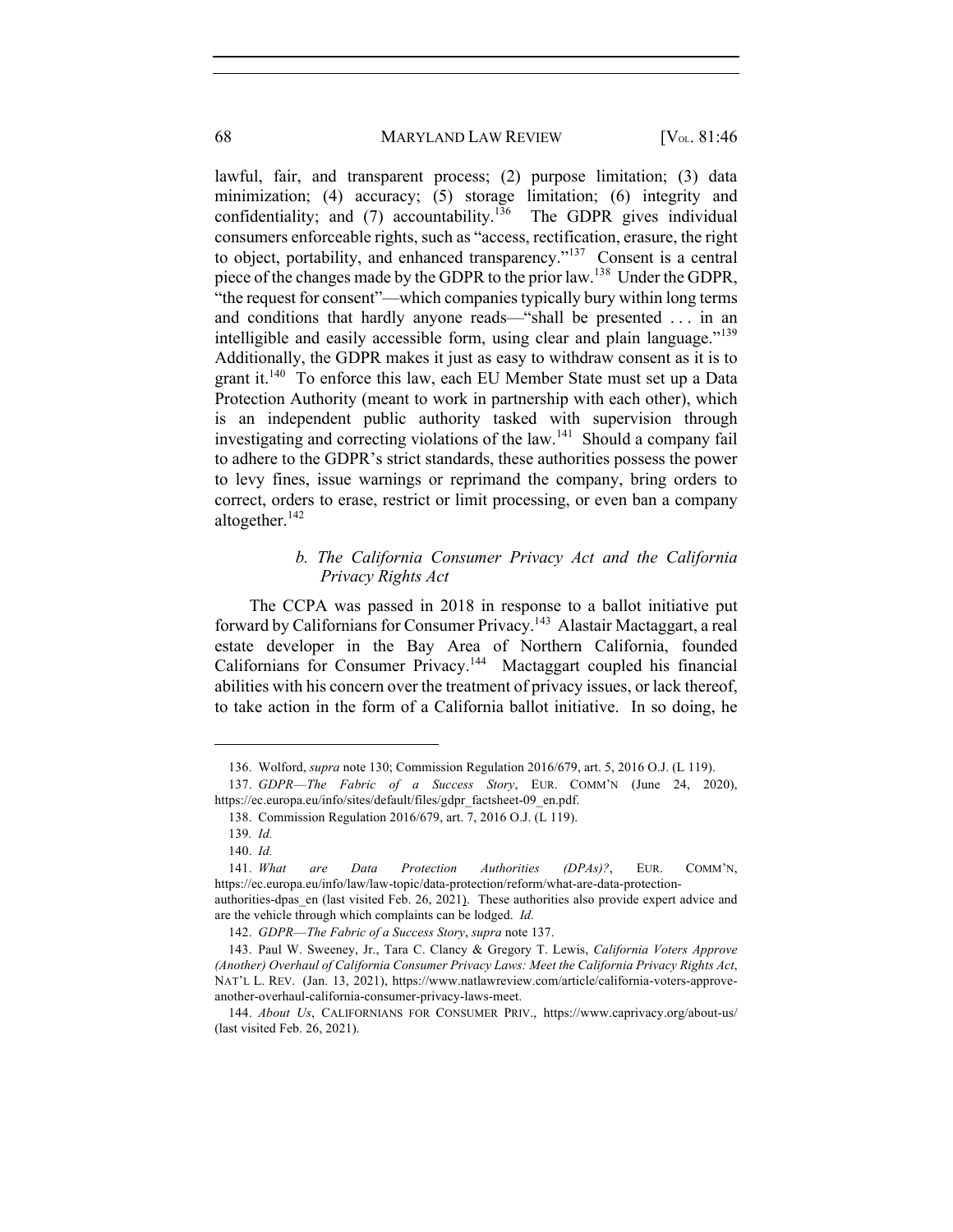sought to bring the privacy question directly to Californians.<sup>145</sup> After qualifying the proposition for the November 2018 ballot, the California State Legislature intervened to work with Mactaggart to pass a state bill that would assuage the worries of tech companies while still appeasing privacy advocates like Mactaggart. The legislature's preventative methods arose out of fear as to the harshness of Mactaggart's proposal and concern about the votes that would have to be mustered to change the proposition should it pass.146 This compromise, which led to Mactaggart's withdrawal of his ballot initiative, was passed in June 2018 as the CCPA.<sup>147</sup> This law, the first of its kind in the United States, allows online users to see the data companies are collecting about them and stop their sale.<sup>148</sup> Under the CCPA, businesses are required to inform users of the categories of data they are collecting and how they will use those data.<sup>149</sup> Armed with this newly available information, consumers have the option to opt out of the sale of their data.<sup>150</sup>

The intended goal of the CCPA is "to further the constitutional right of privacy and to supplement existing laws relating to consumers' personal information."<sup>151</sup> It defines a "[c]onsumer" as "a natural person who is a California resident."152 In broad strokes, the law grants consumers the right to request disclosure of information collected by businesses, $153$  the right to be informed by businesses of the categories of information that will be collected,<sup>154</sup> certain rights to request deletion of personal information collected,<sup>155</sup> certain rights to opt out of a business selling the personal information collected about the consumer,156 and the right not be discriminated against should a consumer choose to exercise any of the above rights.<sup>157</sup> For the purposes of these rights, the term "collection" refers to "buying, renting, gathering, obtaining, receiving, or accessing any personal

<sup>145</sup>*. See* Nicholas Confessore, *The Unlikely Activists Who Took on Silicon Valley—and Won*, N.Y. TIMES MAG. (Aug. 14, 2018), https://www.nytimes.com/2018/08/14/magazine/facebookgoogle-privacy-data.html (detailing the path Mactaggart took to propose the policy).

<sup>146.</sup> *Id.*

<sup>147.</sup> CALIFORNIANS FOR CONSUMER PRIV., *supra* note 144.

<sup>148.</sup> Tony Romm, *California Adopted the Country's First Major Consumer Privacy Law. Now, Silicon Valley is Trying to Rewrite It*, WASH. POST (Sept. 3, 2019), https://www.washingtonpost.com/technology/2019/09/02/california-adopted-countrys-first-majorconsumer-privacy-law-now-silicon-valley-is-trying-rewrite-it/.

<sup>149.</sup> Sweeney, Jr. et al., *supra* note 143.

<sup>150.</sup> Romm, *supra* note 148.

<sup>151.</sup> CAL. CIV. CODE § 1798.175 (West 2020).

<sup>152.</sup> *Id.* § 1798.140(g).

<sup>153.</sup> *Id.* § 1798.100(a).

<sup>154.</sup> *Id.* § 1798.100(b).

<sup>155.</sup> *Id.* § 1798.105(a).

<sup>156.</sup> *Id.* § 1798.120.

<sup>157.</sup> *Id.* § 1798.125.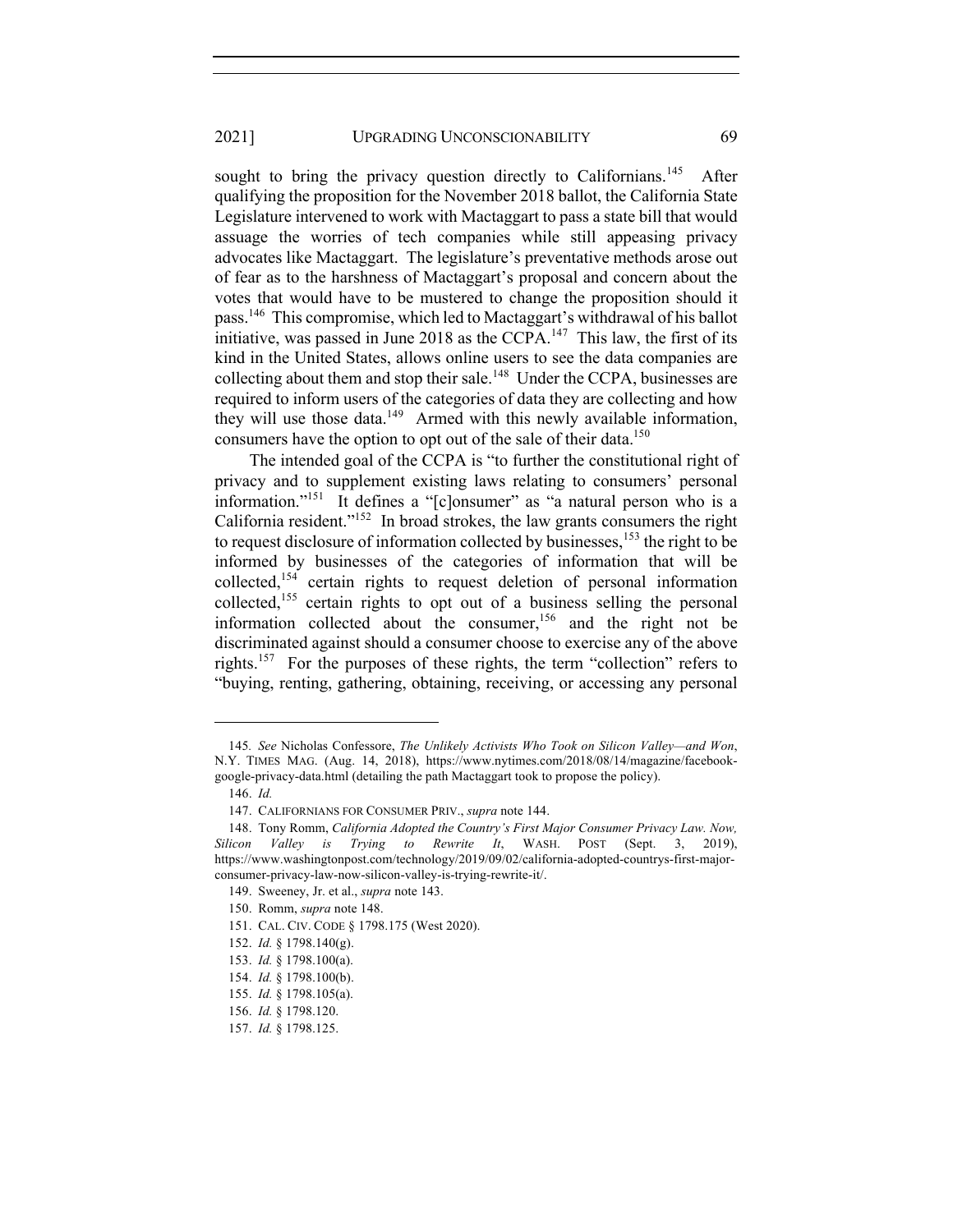information pertaining to a consumer by any means. This includes receiving information from the consumer, either actively or passively, or by observing the consumer's behavior."158

While revolutionary, the bill itself has been criticized as being "a law riddled with drafting errors and unresolved issues over what kind of information it covers and how consumers could stop the sale of their data."159 As a result, in the time between its passage and its implementation lobbyists on both sides of the issue attempted to shore up some of the holes in the bill and Big Tech made considerable attempts to weaken the protections available to consumers under the law.<sup>160</sup> This led to a new ballot initiative, also championed by Californians for Consumer Privacy, which was passed overwhelmingly by Californians in the November 2020 election.<sup>161</sup> That bill, called the California Privacy Rights Act ("CPRA"), will replace the CCPA, but its key provisions will not go into effect until the year  $2023$ .<sup>162</sup>

Proposition 24, which instituted the CPRA, made modifications to the CCPA in an effort to strengthen privacy protections for consumers. One of the important CPRA modifications is the creation of a new information category, referred to as "sensitive personal information." This category provides additional rights and limitations on how a company can use that information;<sup>163</sup> establish the definition of consent;<sup>164</sup> give California's attorney general power to introduce regulations regarding use of precise geolocation data and automated decision-making technology as it relates to

"Consent" means any freely given, specific, informed and unambiguous indication of the consumer's wishes by which he or she, or his or her legal guardian, by a person who has power of attorney or is acting as a conservator for the consumer, such as by a statement or by a clear affirmative action, signifies agreement to the processing of personal information relating to him or her for a narrowly defined particular purpose. Acceptance of a general or broad terms of use or similar document that contains descriptions of personal information processing along with other, unrelated information, does not constitute consent. Hovering over, muting, pausing, or closing a given piece of content does not constitute consent. Likewise, agreement obtained through use of dark patterns does not constitute consent.

*Id.* (emphasis omitted).

<sup>158.</sup> *Id.* § 1798.140(e).

<sup>159.</sup> Romm, *supra* note 148.

<sup>160.</sup> *Id.*

<sup>161.</sup> Sweeney, Jr. et al., *supra* note 143.

<sup>162.</sup> *Id.*

<sup>163.</sup> *Id.*

<sup>164.</sup> *See* Letter from Alastair MacTaggart on Submission of Amendments to The California Privacy Rights and Enforcement Act of 2020, Version 3, No. 19-0021, and Request to Prepare Circulating Title and Summary (Amendment), to Initiative Coordinator, Office of the Attorney General of California 22 (2019), https://oag.ca.gov/system/files/initiatives/pdfs/19- 0021A1%20%28Consumer%20Privacy%20-%20Version%203%29\_1.pdf.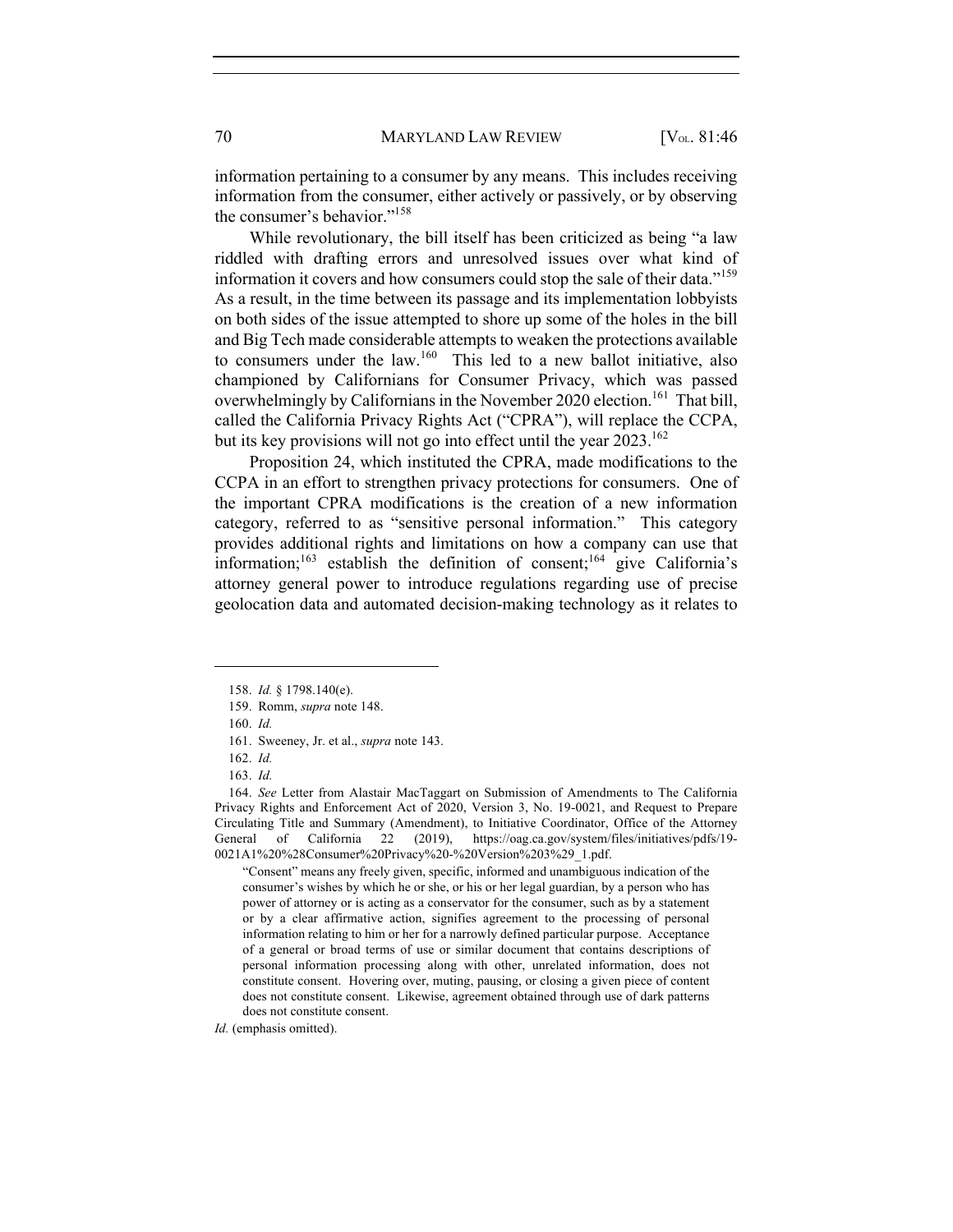opt-out rights;165 enhance protection for children under sixteen;<sup>166</sup> and create a privacy protection agency to enforce the privacy protections of the state.<sup>167</sup> Overall, the CPRA strengthens some rights—adding clarification and modification of definitions, etc.—but it also weakens some of the CCPA by narrowing the number of businesses that are subject to the privacy laws in question.<sup>168</sup>

As demonstrated above, the GDPR, CCPA, and now the new CPRA are extensive pieces of legislation that have changed the way businesses handle consumer privacy.<sup>169</sup> Businesses and consumers alike are still trying to navigate these changes and consumers are trying to determine how these new laws practically affect their rights on an individual level.<sup>170</sup> Under the GDPR, remedies available to consumers when their privacy rights are violated include the ability to lodge a complaint and the right to an "effective judicial remedy" against a supervisory authority, controller, or processor.<sup>171</sup> Under the CCPA, consumers can bring a private right of action against a company, but the company is allowed a thirty day period to "cure" the violation and avoid litigation.<sup>172</sup> Otherwise, the California Attorney General takes action on behalf of the consumers harmed as a whole.<sup>173</sup> These complicated statutes seem to have created more rights for consumers; however, determination of the actual scope of these new rights requires litigation.<sup>174</sup>

171. *See* Commission Regulation 2016/679, art. 78, 2016 O.J. (L 119) (explaining effective judicial remedies); Commission Regulation 2016/679, art. 79, 2016 O.J. (L 119) (same); *see also*  Commission Regulation 2016/679, art. 77, 2016 O.J. (L 119) (explaining that once a complaint is lodged the right to an effective judicial remedy attaches).

<sup>165.</sup> Sweeney, Jr. et al., *supra* note 143.

<sup>166.</sup> *Id.*

<sup>167.</sup> *Id.*

<sup>168.</sup> *Id.*

<sup>169</sup>*. See, e.g.*, Elaine F. Harwell, *What Businesses Need to Know About the California Consumer Privacy Act*, ABA (Oct, 7, 2019), https://www.americanbar.org/groups/business\_law/publications/blt/2019/10/ca-consumer-privacy/ (stating that, at the time, the CCPA was "the most comprehensive privacy legislation in the United States, with extensive new compliance requirements and liabilities" and was enacted to have significant reach).

<sup>170</sup>*. See, e.g.*, Chanley T. Howell & Maxwell S. Harwitt, *Remote Working in the Coronavirus Economy Reveals Potential GDPR and CCPA Compliance Issues*, NAT'L L. REV. (Oct. 30, 2020), https://www.natlawreview.com/article/remote-working-coronavirus-economy-reveals-potential-

gdpr-and-ccpa-compliance-issues (stating that working from home through a company VPN can cause potential CCPA or GDPR compliance issues when these individuals appear to be working from the location of the VPN rather than their actual location).

<sup>172.</sup> CAL. CIV. CODE § 1798.150 (West 2020).

<sup>173.</sup> *Id.* § 1798.155(b).

<sup>174.</sup> *See, e.g.*, Kathryn M. Rattigan, *What Does 2020 Have in Store for CCPA Enforcement and Litigation?*, NAT'L L. REV. (July 16, 2020), https://www.natlawreview.com/article/what-does-2020-have-store-ccpa-enforcement-and-litigation. "To date, the CCPA has yet to be interpreted in court. However, some of the recent case filings indicate that plaintiffs are attempting to interpret the CCPA's private right of action very broadly." *Id.*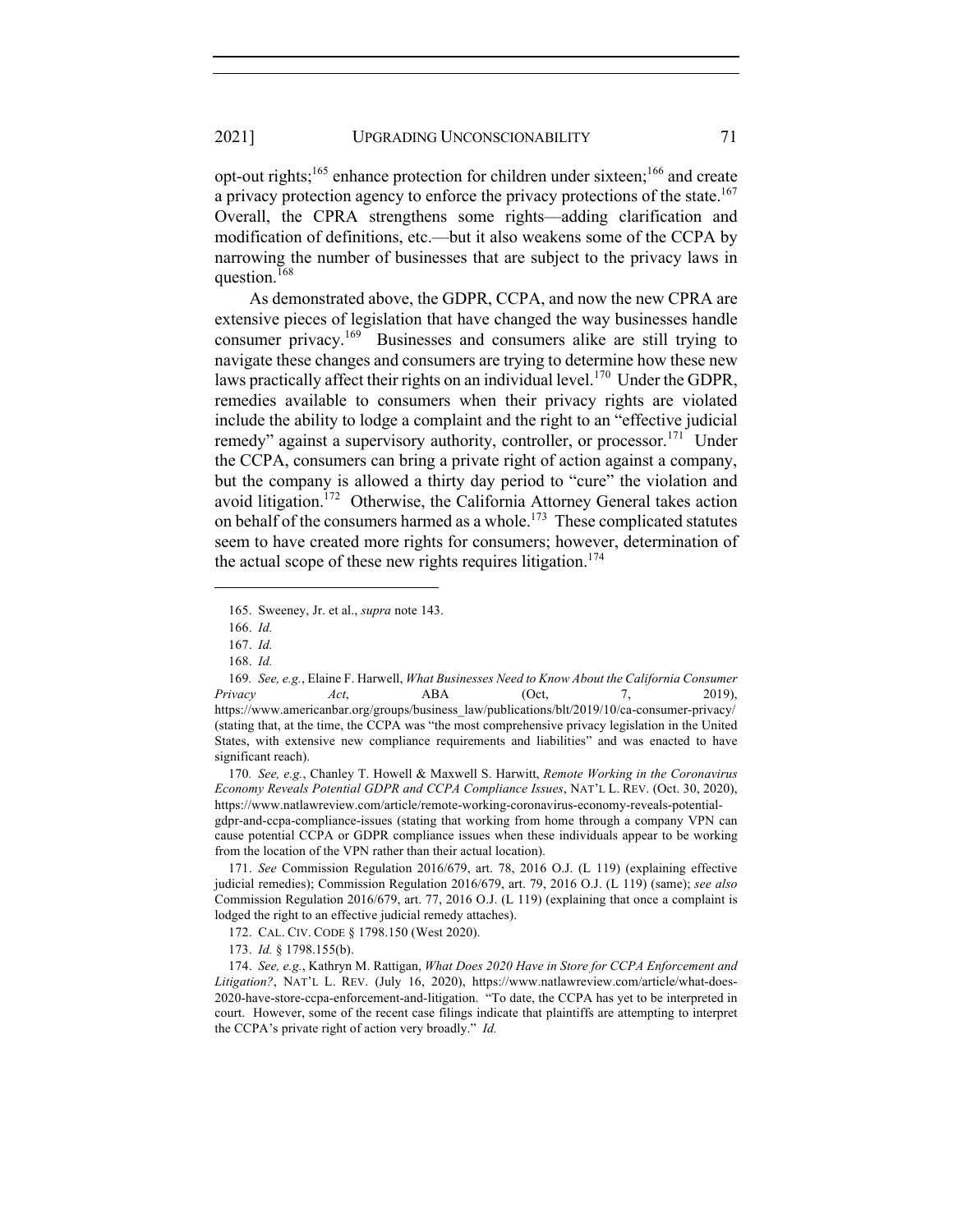Though all of these different laws attempt to strengthen privacy protection of consumers by reinforcing consent, they still place a heavy burden on consumers to understand privacy terms often written beyond the knowledge of normal users. Additionally, current statutory protections do little to protect against the one-sidedness of many privacy terms within user contracts. Adding the doctrine of unconscionability on top of continued statutory protections, however, could create an avenue for holding tech companies accountable in a meaningful, workable way.

#### III. APPLYING UNCONSCIONABILITY TO DIGITAL PROBLEMS

In the face of existing statutory protections regulating digital operators, the question of why use unconscionability arises. Of all the contractual doctrines that can be used to avoid unsavory terms in agreements, what aspects of the unconscionability doctrine make it a perfect fit for our current digital dilemma? First and foremost, because unconscionability is an already established common law doctrine with deep roots in our legal system, applying it in the digital contracting space minimizes the need for legislatures to rewrite specific statutes or create new ones. As has been the case for the doctrine throughout its history, it serves as an effective gap-filler to seal up holes in the existing statutory scheme. In addition, the doctrine protects court experimentation by the very nature of its malleable application. This malleability, in conjunction with the "low-hanging unconscionable fruit" that have been identified through centuries of application, renders the doctrine easily moldable to resolve some of the egregious current practices of digital operators. By declaring certain provisions of these contracts void as unconscionable, acceptable contract terms and practices can be developed through common law adjudication—similar to the FTC's common law development but extended throughout many courts. To illustrate the possible benefits the application of unconscionability in this manner can have, a few modern examples are instructive.

## *A. Uber*

As data privacy issues have become increasingly prevalent, unconscionability's gap-filling potential has concurrently increased. While most practitioners have yet to effectively employ unconscionability in the data privacy context, some recent cases show that unconscionability is an effective tool against tech companies' consumer contracts.<sup>175</sup> Other cases

<sup>175.</sup> *See* Uber Techs. Inc. v. Heller, 2020 SCC 16, para. 94 [2020] (Can.) (finding for Plaintiff where the company's service agreement was "improviden[t]").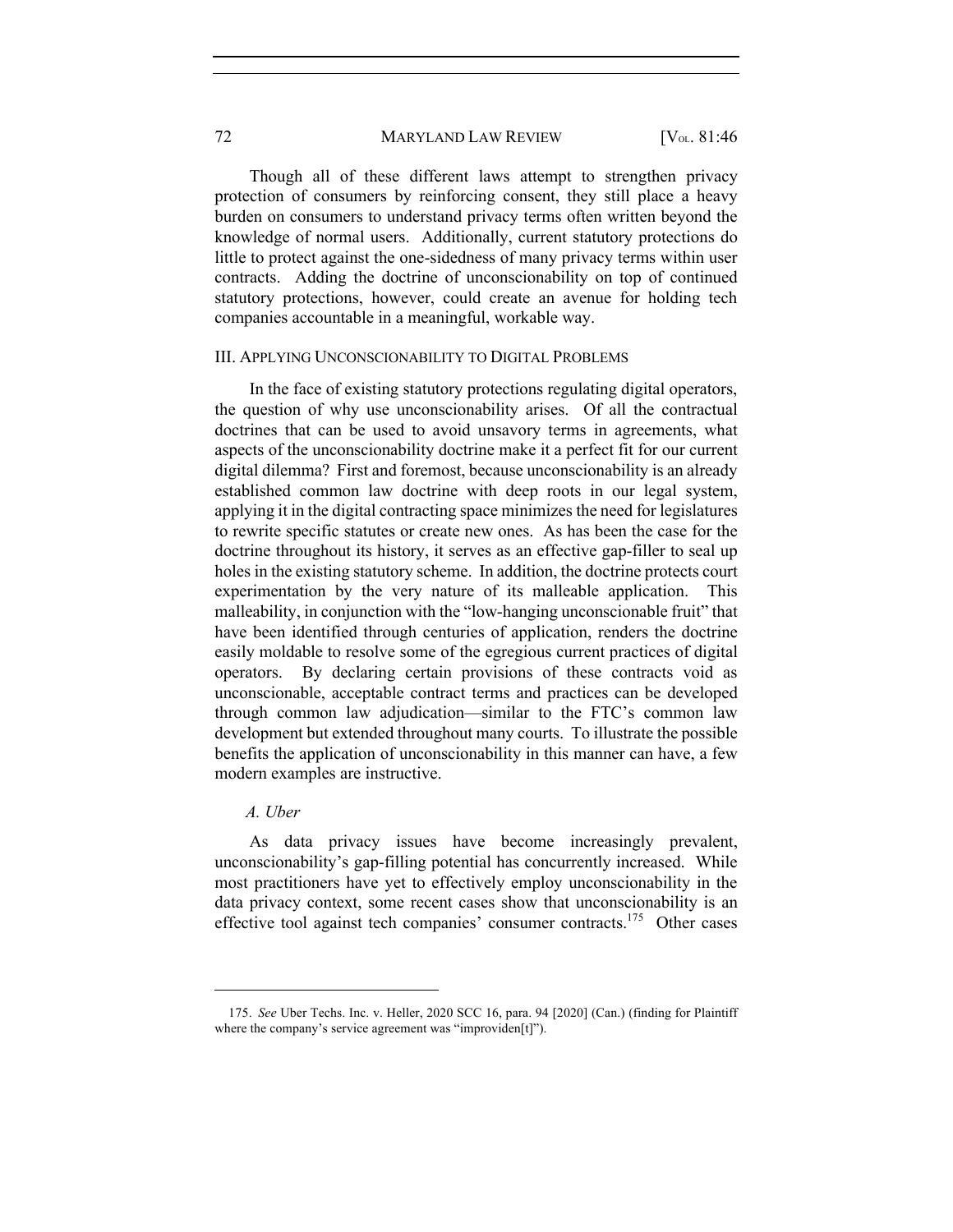still illustrate instances in which unconscionability could have been effectively utilized.176

For instance, in June of 2020, the Supreme Court of Canada held that an arbitration clause in Uber's services agreement was unconscionable in *Uber*  Technologies Inc. v. Heller.<sup>177</sup> There, Plaintiff David Heller, an UberEats<sup>178</sup> driver, challenged Uber's alleged failure to meet minimum wage guidelines under Ontario's Employment Standards Act.<sup>179</sup> Uber relied on Heller's acceptance of its services agreement in moving to stay the proceeding in favor of arbitration in the Netherlands.<sup>180</sup> However, the Court invalidated the arbitration provision, stating that the unnegotiated nature of the contract and the "significant gulf in sophistication" between the parties created too great an inequality in bargaining power.<sup>181</sup> According to the Court, "[a] person in Heller's position could not be expected to appreciate the financial and legal implications of [the arbitration clause]."182 The Court further held that the clause was "improviden[t]" because the arbitration process required the plaintiff to pay  $$14,500.00$  in administrative fees up front.<sup>183</sup> These excessive fees made it entirely possible that Heller's challenge to the clause's validity, as well as his challenge to Uber's employment practices, would never even reach an arbitrator.<sup>184</sup> Heller's success in using the doctrine of

<sup>176.</sup> *See infra* Parts III.B–C (illustrating how unconscionability could have been used to invalidate TikTok's and Facebook's terms of service).

<sup>177.</sup> 2020 SCC 16, para. 98–99.

<sup>178.</sup> Uber Eats is a food delivery service owned by Uber Technologies. UBER EATS, https://www.ubereats.com/ (last visited Sept. 27, 2021). Uber Eats delivery driver positions, like David Heller's job, are described as "flexible," allowing drivers to sign up via the Uber Eats website and select if they would like to be "a traditional full-time or part-time delivery driver," or "an independent contractor doing app-based delivery whenever and wherever." *Looking for Delivery Driver Jobs?* UBER, https://www.uber.com/us/en/deliver/ [https://web.archive.org/web/20210927061032/https://www.uber.com/us/en/deliver/] (last visited Sept. 27, 2021).

<sup>179.</sup> Tara Deschamps, *Supreme Court Sides with Uber Driver Seeking Better Pay, Benefits*, CTV NEWS (June 26, 2020, 5:03 AM), https://www.ctvnews.ca/canada/supreme-court-sides-with-uberdriver-seeking-better-pay-benefits-1.5000856. Mr. Heller initiated the claim as a class-action suit. *Id.* Plaintiffs are bringing similar claims against Uber across the United States as well. *See* Capriole v. Uber Techs., Inc., 7 F.4th 854 (9th Cir. 2021) (asserting Uber's policies violate labor laws and challenging the arbitration clause in Uber's services agreement); Singh v. Uber Techs. Inc., 939 F.3d 210 (3d Cir. 2019) (same).

<sup>180.</sup> *Heller*, 2020 SCC 16, para. 13.

<sup>181</sup>*. Id.* para. 93.

<sup>182.</sup> *Id.*

<sup>183</sup>*. Id.* para. 94.

<sup>184.</sup> *Id.* para. 324 (Côté, J., dissenting). The \$14,500 fees consist of only filing fees and the amount represents most of Heller's income. *Id.* What is more, Heller would be required to foot legal fees and other costs in addition to the \$14,500. *Id.* para. 2 (majority opinion).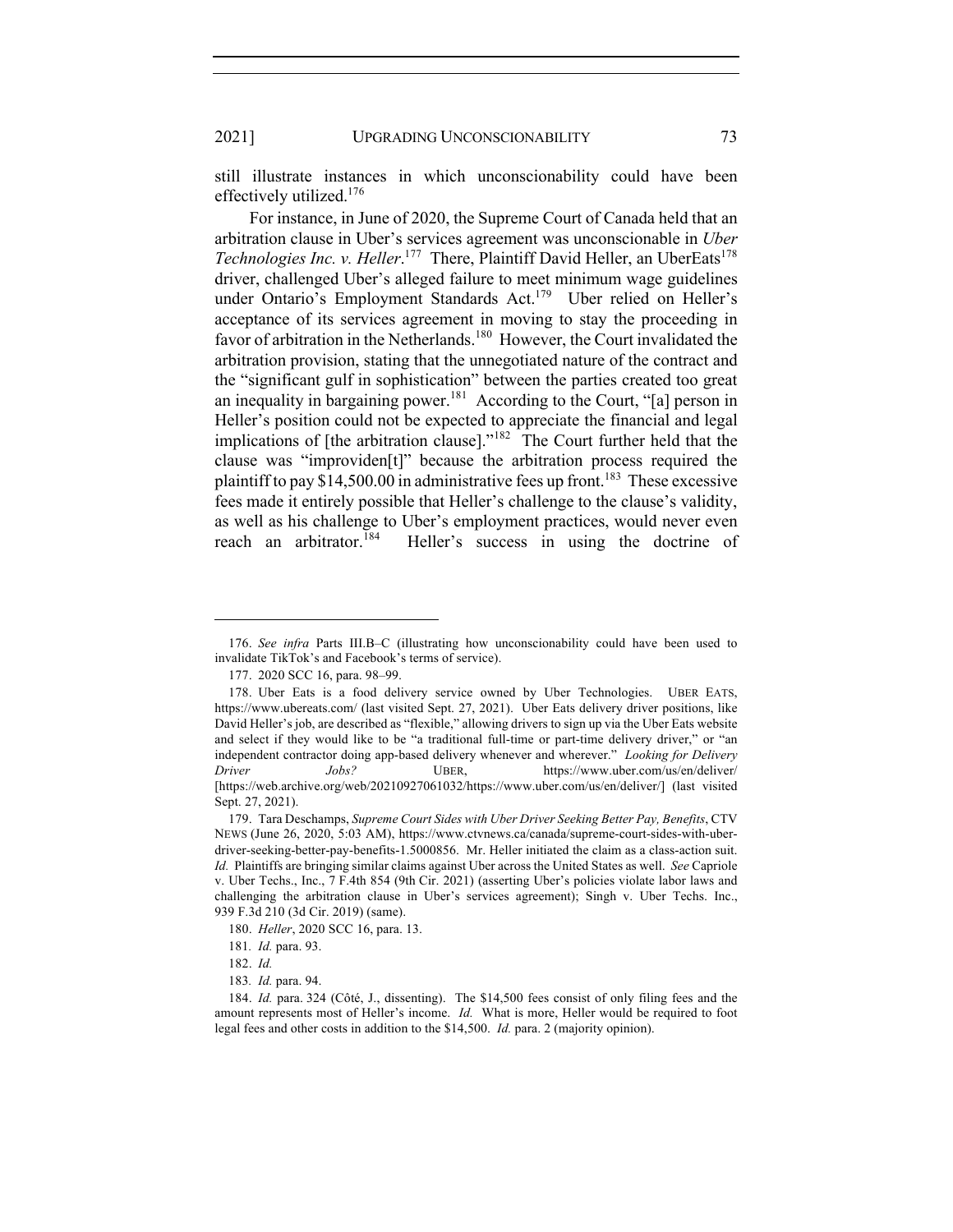unconscionability against a largely successful tech giant highlights that the doctrine is not only malleable—it is powerful.<sup>185</sup>

#### *B. TikTok and Privacy*

Given the potential force of the doctrine of unconscionability, practitioners would be wise to invoke the doctrine in the data privacy context. For example, in May 2020, dozens of parents of minors filed a class action lawsuit against TikTok, $186$  alleging that the application collects information about their children's "facial characteristics, locations and close contacts," and then "quietly sends that data to servers in China."187 While the complaint alleged violation of various privacy acts, this sort of litigation may prove to be fertile ground for implementing unconscionability as well.<sup>188</sup>

TikTok's attorneys argue that its privacy policy fully discloses that "user data will be shared with TikTok's corporate affiliates and third-party business partners and service providers, as is standard with free social networking apps that have a business model based on advertising."<sup>189</sup> But this disclosure fails to effectively convey to users that ByteDance, TikTok's China-based parent company, has full access to all the information that TikTok collects—thereby giving the Chinese government that same access as well.<sup>190</sup> Indeed, though TikTok denies capturing user information and sending it to the Chinese Government, the platform's legal team argues that TikTok "can transfer data to Beijing, if it so chooses, without breaking any  $\text{laws.} \cdot$ <sup>191</sup>

Analogous to *Uber Technologies Inc. v. Heller*, there is a similar "gulf in sophistication" between minors agreeing to TikTok's privacy policy and TikTok's drafting attorneys, who acknowledge that this agreement allows TikTok to pass along the identifying information of its users to a foreign

<sup>185.</sup> *Id.* para. 98–99.

<sup>186.</sup> TikTok is a platform for "short-form mobile video." *Our Mission*, TIKTOK, https://www.tiktok.com/about?lang=en (last visited Oct. 2, 2021).

<sup>187.</sup> Bobby Allyn, *Class-Action Lawsuit Claims TikTok Steals Kids' Data and Sends It to China*, NPR (Aug. 4, 2020, 1:39 PM), https://www.npr.org/2020/08/04/898836158/class-action-lawsuitclaims-tiktok-steals-kids-data-and-sends-it-to-china.

<sup>188.</sup> *Id.*

<sup>189.</sup> *Id.*

<sup>190.</sup> *Id.*

<sup>191.</sup> *Id.* On February 26, 2021, TikTok settled the case for \$92 million dollars and an agreed to modify their data usage practices. Bobby Allyn, *TikTok to Pay \$92 Million to Settle Class-Action Suit Over 'Theft' Of Personal Data*, NPR (Feb. 26, 2021), https://www.npr.org/2021/02/25/971460327/tiktok-to-pay-92-million-to-settle-class-action-suitover-theft-of-personal-data. "Under the proposed terms of the settlement, TikTok will no longer record a user's biometric information, including facial characteristics . . . . TikTok also committed to stop sending U.S. users data overseas . . . ." *Id.*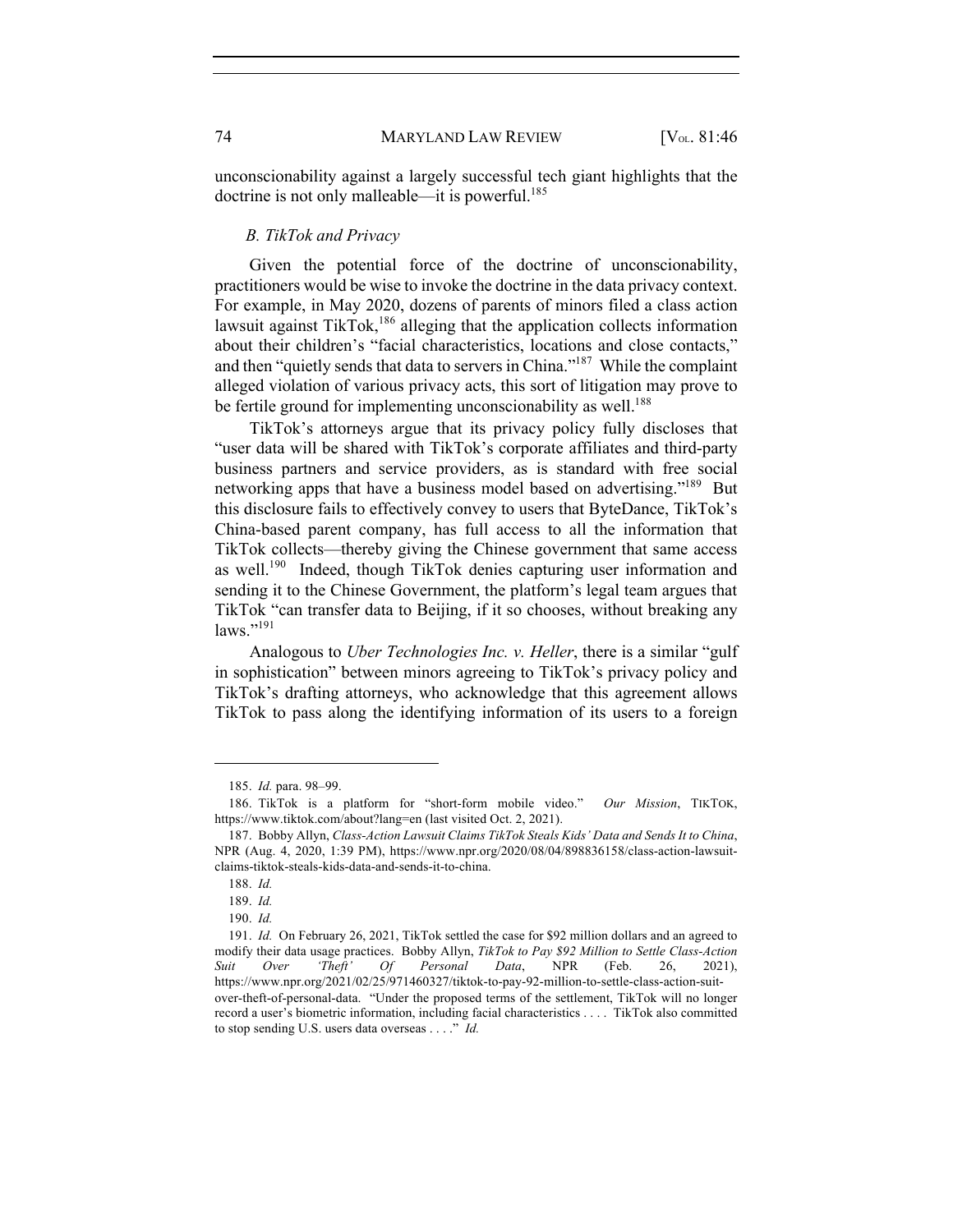government with no legal repercussions whatsoever.<sup>192</sup> Moreover, it would be largely unpersuasive for TikTok to assert that these children, or even their parents, had the capacity to "appreciate"<sup>193</sup> the ramifications of this agreement at the time of signing when it fails to specify the nature of the "corporate affiliates and third-party business partners and service providers"<br>receiving the information.<sup>194</sup> Further reinforcing unconscionability's Further reinforcing unconscionability's potential efficacy, just like in *Uber Technologies Inc. v. Heller*, TikTok's privacy agreement is a standard, unnegotiated form contract.<sup>195</sup> Thus, there is an inequality in bargaining power between the plaintiffs and TikTok that mirrors the inequality in *Heller*. 196

Moreover, while the prohibitive cost of arbitration in *Heller* led to the "improvident"<sup>197</sup> result of potentially barring resolution of Heller's claims, if TikTok's privacy policy does in fact allow it to legally transfer user data to Beijing, then the agreement completely bars litigation—an even more improvident result than the potential roadblock to arbitration in *Heller*. 198 Even further, this bar on litigation has graver consequences than the inability to pursue employment claims in *Heller*, as preventing TikTok users from bringing their claims gives the Chinese government unfettered access to the appearance, location, and communication contacts of minors throughout the United States.<sup>199</sup> Thus, because TikTok's privacy policy contains elements of both procedural and substantive unconscionability analogous to, or more egregious than, those in *Heller*, plaintiffs could likely prevail on an unconscionability claim against the tech company.

198. Allyn, *supra* note 176.

<sup>192.</sup> Uber Technologies Inc. v. Heller, 2020 SCC 1693, 477 D.L.R. 4th 179 (Can).

<sup>193.</sup> *Id.*

<sup>194.</sup> *See* Allyn, *supra* note 187.

<sup>195.</sup> *Id.*

<sup>196.</sup> *Heller*, 2020 SCC 16, para. 93.

<sup>197.</sup> *Id.* para. 91. *See supra* Section III.A (describing the Canadian Supreme Court's reasoning in finding Uber's terms of service unconscionable in *Heller*).

<sup>199.</sup> *Id.* The United States has prioritized protecting minors' privacy online for over twenty years. *See* Children's Online Privacy Protection Act (COPPA) of 1998, 15 U.S.C. §§ 6501–6505 (2012). "COPPA imposes certain requirements on operators of websites or online services directed to children under [thirteen] years of age, and on operators of other websites or online services that have actual knowledge that they are collecting personal information online from a child under [thirteen] years of age." *Children's Online Privacy Protection Rule ("COPPA")*, FTC, https://www.ftc.gov/enforcement/rules/rulemaking-regulatory-reform-proceedings/childrensonline-privacy-protection-rule (last visited Nov. 14, 2021). Additionally, in May of this year, Senators Edward J. Markey and Bill Cassidy introduced a new privacy bill, the Children and Teens' Online Privacy Protection Act, that would update COPPA and add protections for children ages thirteen to fifteen. *See* Children and Teens' Online Privacy Protection Act, S. 1628, 117th Cong. (2021).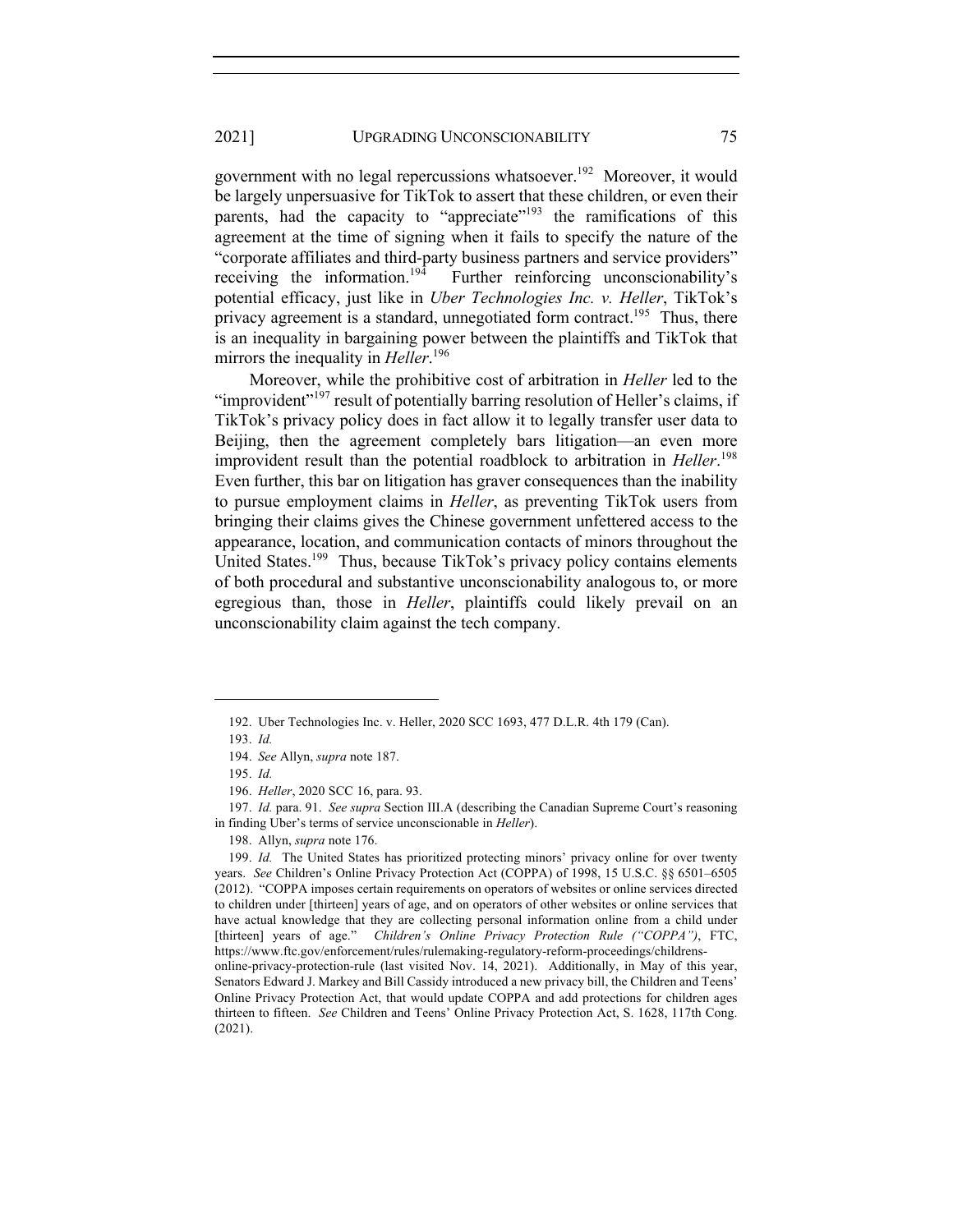#### *C. Facebook and Privacy*

Further illustrating the dire state of data privacy, Facebook, notorious for its abuse of consumer data, has made common practice of harvesting data through third-party sites—allowing Facebook to obtain the private data of those who do not even have Facebook accounts.<sup>200</sup> Indeed, in a paltry attempt to improve public relations after Mark Zuckerberg testified in front of Congress, Facebook released a series that "addresses the impact of [their] products on society."<sup>201</sup> In this series, Facebook explained that when an individual visits a site or application that uses Facebook's services, Facebook "receive[s] information even if you're logged out [of Facebook] or don't have a Facebook account."<sup>202</sup>

Facebook services include social plugins, Facebook login abilities, Facebook analytics, and Facebook ads and measurement tools.<sup>203</sup> Perhaps the most disturbing aspect of Facebook's data collection is "[s]ocial plugins," or the Facebook "Like" or "Share" buttons on third-party sites that enable users to quickly share the site's content to Facebook.<sup>204</sup> These social plugins allow Facebook to access the user's data through their mere existence on the page. This means that by simply using the site and without any affirmative clicking on those plugins, the website user's data is exposed to Facebook regardless of whether they have a Facebook account.<sup>205</sup> Further, websites and applications that "show ads from Facebook advertisers," "run their own ads on Facebook," or merely use Facebook's ad measurement tools pass off user information to the tech giant as well.<sup>206</sup>

In fact, many of these third-party websites contain their own privacy policies or terms of service.<sup>207</sup> But given the public's shock at these practices,

<sup>200.</sup> David Baser, *Hard Questions: What Data Does Facebook Collect When I'm Not Using Facebook, and Why?*, FACEBOOK (Apr. 16, 2018), https://about.fb.com/news/2018/04/data-offfacebook/.

<sup>201.</sup> *Id.* (emphasis omitted). Interestingly, the series preemptively states that Zuckerberg answered more than five hundred of Congress's questions, and that Facebook is "following up with Congress" on the forty or so questions Zuckerberg could not answer. *Id.*

<sup>202.</sup> *Id.*

<sup>203</sup>*. Id.* Facebook Login allows users to use their Facebook accounts to log into other websites and applications, while Facebook Analytics helps websites and applications "better understand how people use their services." *Id.*

<sup>204</sup>*. Id.* 

<sup>205.</sup> *Id.*

<sup>206.</sup> *Id.* Facebook receives users' IP addresses, what operating system is in use, and browsing history. Jason Murdock, *Facebook Is Tracking You Online, Even If You Don't Have an Account*, NEWSWEEK (Apr. 17, 2018, 6:53 AM), https://www.newsweek.com/facebook-tracking-you-evenif-you-dont-have-account-888699. Facebook allegedly uses this to obtain user demographic data and insists it does not "sell people's data. Period." Baser, *supra* note 200.

<sup>207.</sup> *See, e.g.*, *Terms of Service*, INSIDER INC. (Nov. 11, 2019), https://www.insiderinc.com/terms (setting forth the terms that govern the "access and use" of a website featuring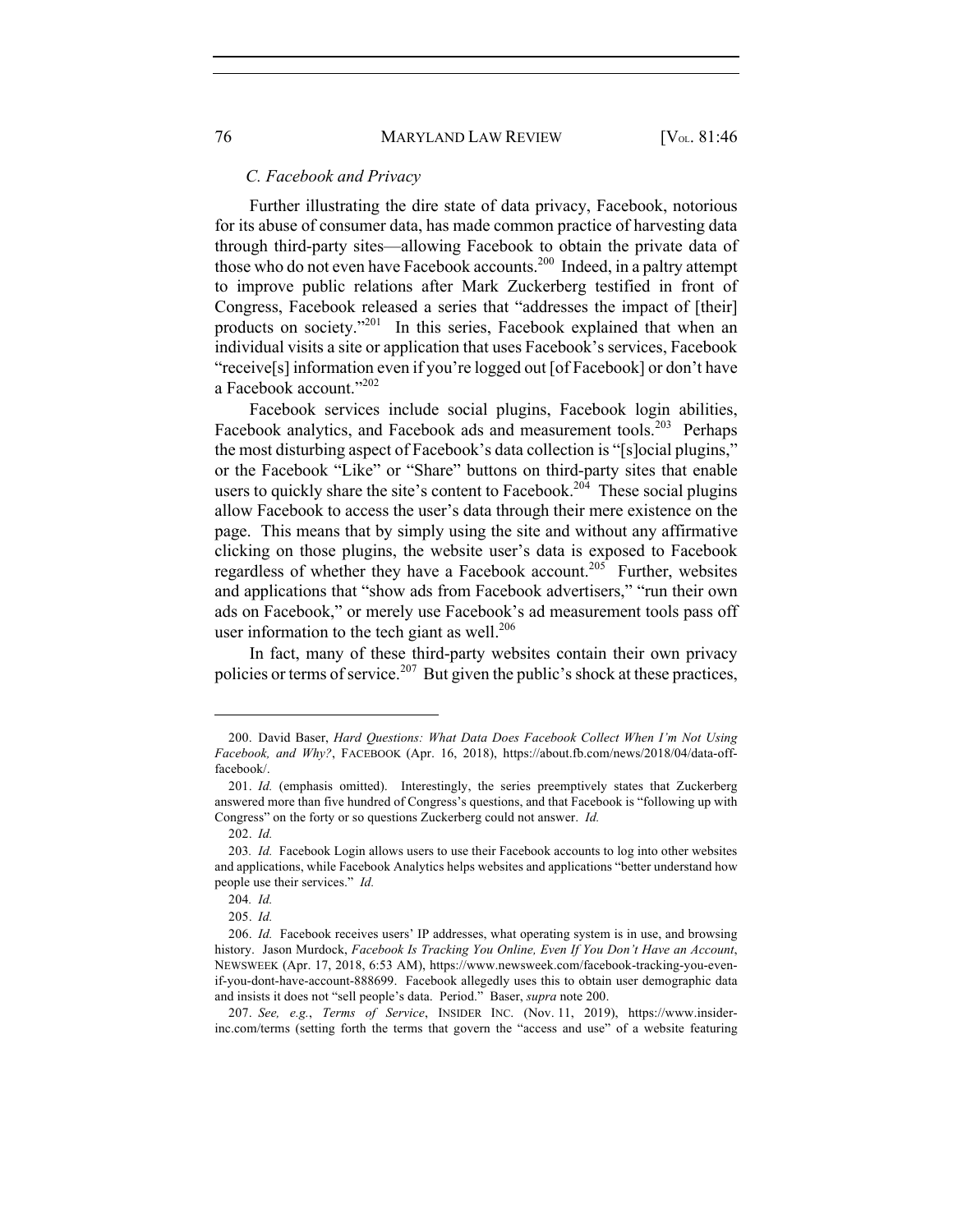it is clear that these websites' agreements are not adequately informing users that by clicking "agree," they are allowing their information to be funneled directly to Facebook.<sup>208</sup> Even further, these third-party website agreements are nonnegotiable and users who do not wish to share their information with Facebook must simply forfeit use of the third-party website.<sup>209</sup> Because these users clearly cannot "be expected to appreciate"<sup>210</sup> the implications of these agreements that are offered on a take-it-or-leave-it basis, unconscionability once again has the potential to invalidate them. $2^{11}$ 

Indeed, similar to the Uber and the TikTok illustrations, third-party websites are pressing users into agreements that are both substantively and procedurally unconscionable by failing to adequately inform consumers that they are relinquishing their data to Facebook in their nonnegotiable form contracts.212 In addition, similar to TikTok, where the actual impact of the contract is revealed after it is too late to prevent the data sharing, here, once users access these websites their information is immediately exposed to Facebook.<sup>213</sup> Prior to Facebook's public admission of these data collection practices, consumers had nearly no way of knowing their information was being collected.<sup>214</sup> Even today, only those who have been exposed to Facebook's public relations efforts realize such data sharing is occurring.<sup>215</sup> As a result, attacking these third-party website agreements with claims of unconscionability can serve as an indirect way to thwart Facebook's datacollection efforts and encourage websites to provide agreements that are clear and candid.<sup>216</sup>

Facebook plug-ins); *Terms of Service*, N.Y. TIMES (Sept. 1, 2021), https://help.nytimes.com/hc/enus/articles/115014893428-Terms-of-service (same).

<sup>208.</sup> *See, e.g.*, Kate O'Flaherty, *All The Ways Facebook Tracks You And How To Stop It*, FORBES (May 8, 2021, 8:00 AM), https://www.forbes.com/sites/kateoflahertyuk/2021/05/08/all-the-waysfacebook-tracks-you-and-how-to-stop-it/?sh=16e870885583 (telling readers that "Facebook does know everything about you. Sometimes, it knows what you are going to say, do––or buy—even before you do."); Murdock, *supra* note 206 (explaining that Facebook "admitted" to tracking internet users who do not have Facebook accounts or are logged out after "unprecedented controversy" arose when Facebook allegedly facilitated a data breach of their information).

<sup>209.</sup> *See* Baser, *supra* note 200.

<sup>210.</sup> Uber Technologies Inc. v. Heller, 2020 SCC 16, para. 93, 477 D.L.R. 4th 179 (Can).

<sup>211.</sup> *See id.*

<sup>212.</sup> *See id*.

<sup>213.</sup> *See* Baser, *supra* note 200.

<sup>214.</sup> *See id.*

<sup>215.</sup> *See id.*

<sup>216.</sup> *See generally* Mark Jamison, *What Happens When the EU and Biden Redesign Big Tech?*, AEI (Jan. 15, 2021), https://www.aei.org/technology-and-innovation/what-happens-when-the-euand-biden-redesign-big-tech/.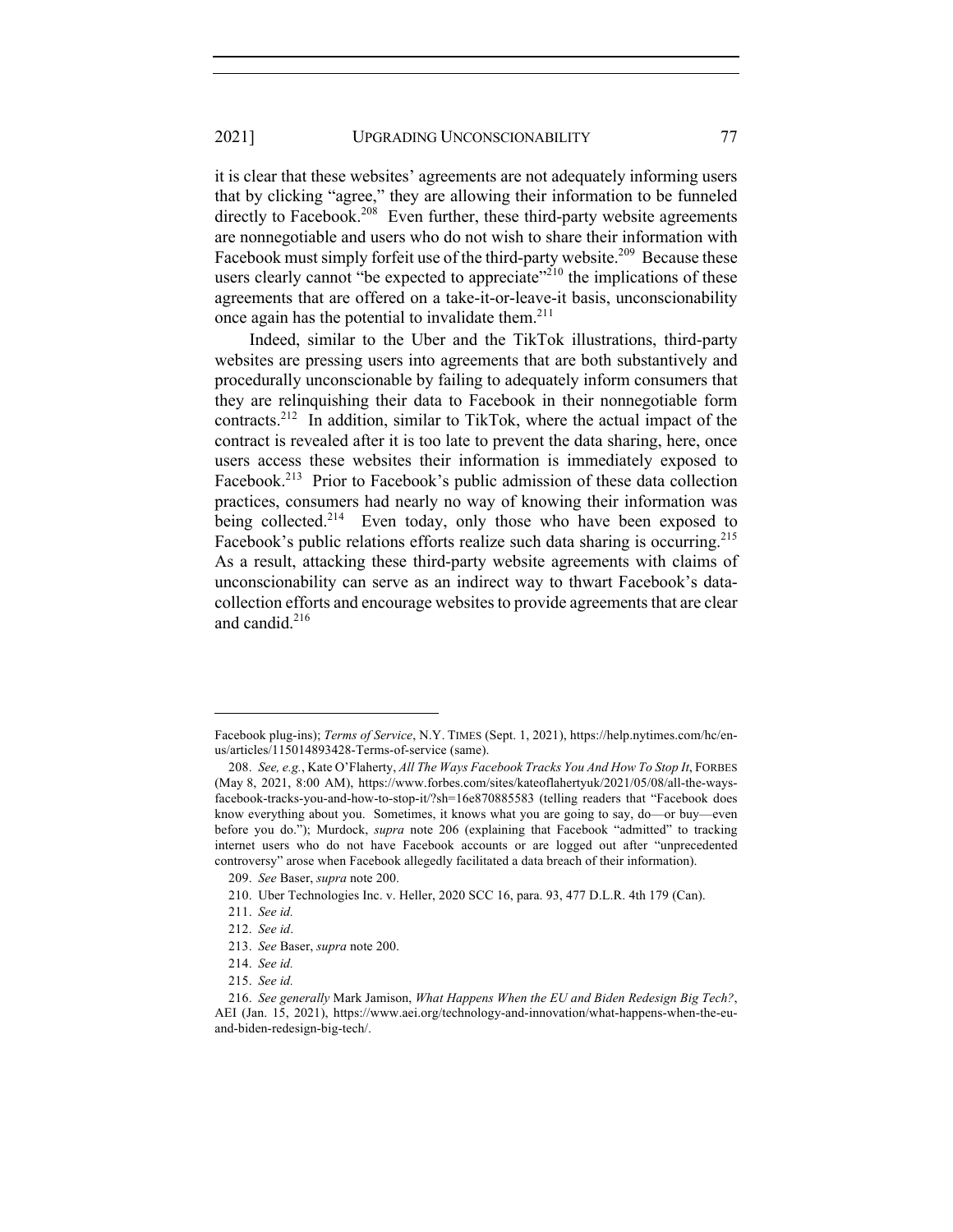#### *D. YouTube and Discriminatory Treatment*

Big Tech's unconscionable practices are not limited to Facebook's notorious activities.<sup>217</sup> YouTube posted a monetization policy that reads in part: "YouTube has the right to monetize all content on the platform and ads may appear on videos from channels not in the YouTube Partner Program."<sup>218</sup> YouTube's policy provides content providers with two options: either designate their content to be monetizable and join its Partnership Program or designate their content as nonmonetizable.<sup>219</sup> Additionally, YouTube can remove content creators from its Partnership Program for making "multiple or egregious attempts to monetize unmonetizable content," thereby encouraging content creators to claim limited or no monetizability as a preventive measure.<sup>220</sup>

But pressuring content providers to designate their content as nonmonetizable is not the most egregious element of the YouTube terms. YouTube reserves and exercises the right to monetize content that creators self-rate as nonmonetizable. Further, if a creator designates its content as monetizable, YouTube may still deem that content nonmonetizable and prevent the creator from profiting off of it. But YouTube can then turn around and monetize the same content it just deemed "nonmonetizable" to profit off of a creator's content, while preventing that creator from profiting off of that same content. This point merits repetition: YouTube exerts extreme pressure on content providers not to monetize their own content so that YouTube itself can earn money from that content without making any payments to the content providers.

The economic incentive for YouTube is clear: YouTube profits most when it can (i) strongly discourage creators from designating content as monetizable, or (ii) add administrative hurdles for creators to challenge a nonmonetizable review so that YouTube itself can monetize the content. YouTube has, in essence, created the modern economic equivalent of the company town. In the company town of old, the employer paid wages to employees, but the employees paid all their wages back to the employer because the employer forced employees to rent housing and purchase stables from the company properties. So too YouTube promises the opportunity of

<sup>217.</sup> *See id.*

<sup>218.</sup> *See* Viva Frei, *Why YouTube's NEW Monetization Policies Are Totally DECEPTIVE – Viva Frei Vlawg*, YOUTUBE (Nov. 21, 2020), https://www.youtube.com/watch?v=wPwbagAhqfY. YouTube often monetizes content by running advertisements on the videos. *Id.*; *see also YouTube Channel Monetization Policies*, YOUTUBE HELP, https://support.google.com/youtube/answer/1311392 (last updated Oct. 2021).

<sup>219.</sup> *Id.* The content providers' designation of monetizable or nonmonetizable is the difference between earning or not earning income from that content.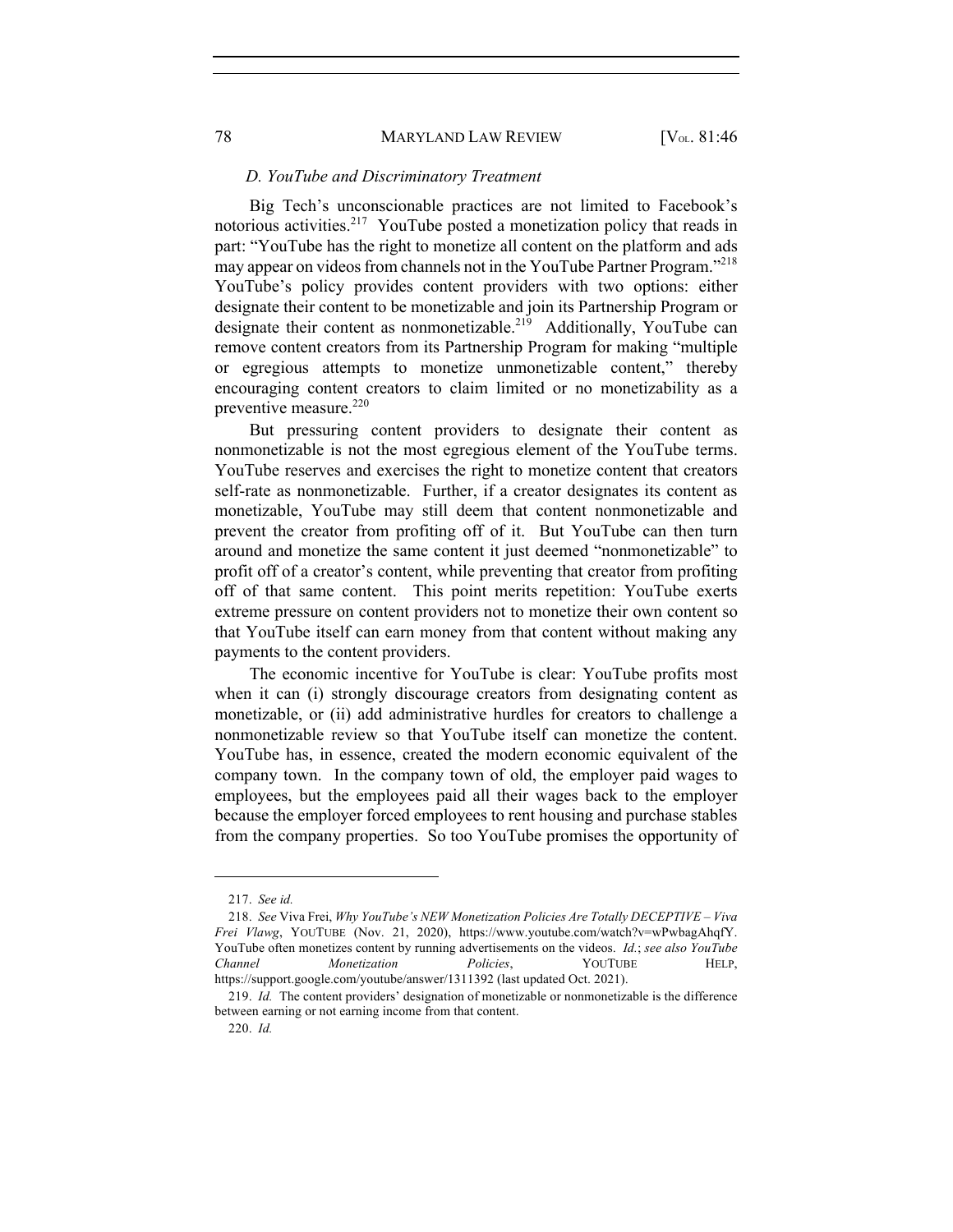monetary reward if users join their creator community, but it also takes creator profits back through a backdoor process facilitated by YouTube's own nonnegotiable contract.

This illustrates yet another way in which consent is twisted and extended beyond recognition in the digital world.<sup>221</sup> YouTube recently e-mailed notification of this policy update to content creators. In turn, YouTube considers consent to the update to merely be continued use of the platform.<sup>222</sup> In other words, content providers are not asked for affirmative consent (e.g. clicking an "I agree" button) but rather are considered to have consented by using the platform whether or not they have even seen the policy update. Given the implications of YouTube's convoluted rating system and Partnership Program, it does not follow that simply using the platform can reasonably serve as consent to YouTube's rather unconscionable new terms that permit YouTube to redirect users' profits to YouTube itself. $223$ 

The practical effect of YouTube's policy is akin to the substantive unconscionability seen in other Big Tech cases—creators can easily end up having no say in who is reaping the benefits of their content. This parallels the predicament of TikTok and Facebook users who have no say in who obtains their personal data.<sup>224</sup> Similarly, the procedural unconscionability regarding YouTube's terms of service is analogous to that in *Heller* because the plain wording of the policy does not make the reach of YouTube's monetization powers abundantly clear to creators.<sup>225</sup> To make matters worse, mirroring the Uber, TikTok, and Facebook illustrations, this agreement is nonnegotiable and is offered to users on a take-it-or-leave-it basis.<sup>226</sup> Given

<sup>221.</sup> *See* Frei, *supra* note 218.

<sup>222.</sup> *See Terms of Service*, YOUTUBE, https://support.google.com/youtube/answer/1311392. There is nothing in the terms of service that requires consumers to affirmatively click to assent to the change of terms. No accounts are deactivated or locked if no affirmative acceptance is granted. It is presumably the case that continued use is assumed to be acceptance of the modified terms.

<sup>223.</sup> *See id.*

<sup>224.</sup> *See supra* Sections III.B–III.C.

<sup>225.</sup> *See* Mehab Qureshi, *YouTube's New Monetization Policy Flawed: Indian Creators*, QUINT (May 1, 2021), https://www.thequint.com/cyber/youtubes-new-monetization-policy-flawed-indiancreators#read-more (referring to YouTube's new monetization policy as "flawed and confusing"); Frei, *supra* note 218 (explaining the effect of the combination of various clauses in YouTube's new monetization policy, though not explicitly stated in the policy's text, is that YouTube can declare a creator's content nonmonetizable and then go forward with monetizing it); Roberto Blake, *YOUTUBE "NOT PAYING CREATORS" – YouTube Monetization 2021 Terms of Service Update*, YOUTUBE (June 4, 2021), https://www.youtube.com/watch?v=Usl8Bf4zNQI (detailing how YouTube's new monetization policy "affects a lot of different things that [creators] may not be aware of" based on the policy's language alone).

<sup>226.</sup> *See Terms of Service*, *supra* note 222 (when creating a YouTube account, one must agree to the terms of service in order to use the platform, making it a take-it-or-leave-it contract); Caroline Cakebread, *You're Not Alone, No One Reads Terms of Service Agreements*, INSIDER (Nov. 15, 2017, 7:30 AM), https://www.businessinsider.com/deloitte-study-91-percent-agree-terms-of-servicewithout-reading-2017-11 ("Of course, consumers don't have much of a choice. If they don't agree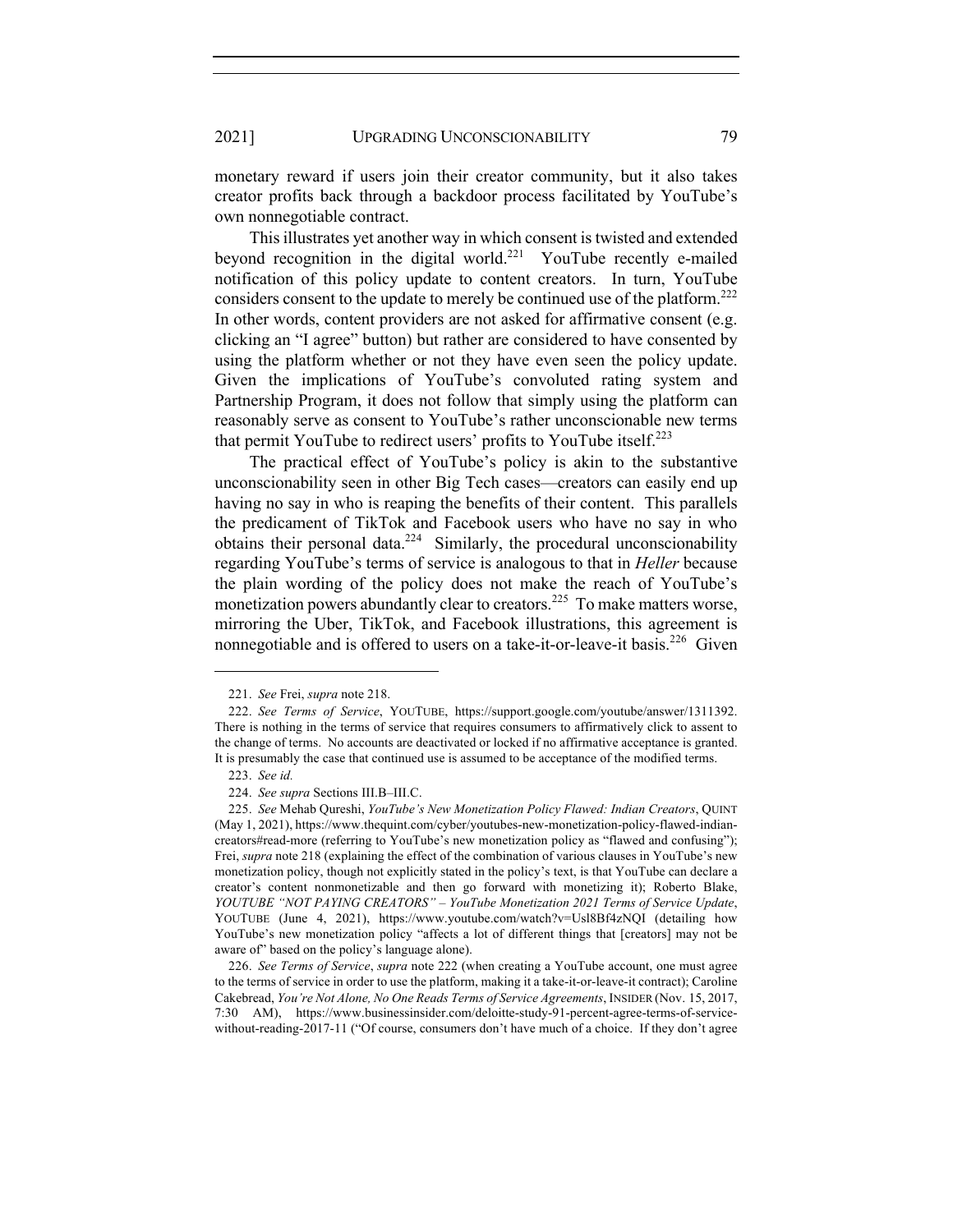the parallels to the prior illustrations, this particular YouTube policy provides yet another instance in which an examination of contract terms under an unconscionability analysis could break through the one-sided, self-dealing incentives YouTube has imposed on creators.<sup>227</sup> Indeed, given that there is essentially no real way for content creators to consent to this YouTube policy in any meaningful sense, courts should find the trampling of traditional consent principles so procedurally unconscionable as to require only a minimal factual showing as to substantive unconscionability.<sup>228</sup>

#### *E. Facebook and Discriminatory Treatment*

Although the above illustration demonstrates that notice and transparency requirements are not sufficient to protect contracting parties from egregiously one-sided contracts, there is no doubt that demanding "Big Tech companies [to be] clear, candid, and consistent with customers about their terms of service"<sup>229</sup> is an important step. Lack of clarity has consistently haunted Big Tech's consumer agreements and has led to seemingly contradictory public responses.<sup>230</sup> After the 2016 election, "Facebook users" were caught flatfooted" by Cambridge Analytica's improper access to tens of millions of Facebook users' data, used to support Donald Trump's 2016 presidential campaign.<sup>231</sup> Interestingly enough, in 2012, the Obama campaign "suck[ed] out" Facebook's social graph, essentially downloading "everything that connected people, including their friends, photos, events, internet pages visited, who they listened to, what music they listened to, their likes, and places they had been," without any resulting public outrage.<sup>232</sup> Even worse, Facebook "didn't stop [the Obama Campaign] once [it] realized" what it was doing "because Facebook favored it" and "was siding with the Obama campaign in its competition with Republicans."<sup>233</sup> Indeed,

<sup>[</sup>to terms of services agreements], they don't get access to the wireless network, new app or whatever it is they want to use—and there's nothing they can [do] about it.").

<sup>227.</sup> *See* Frei, *supra* note 218 (describing how YouTube's monetization policy can disadvantage content creators while allowing YouTube to profit from these creators' videos)*.*

<sup>228.</sup> *See id.*

<sup>229.</sup> Jamison, *supra* note 216.

<sup>230.</sup> *See* Mark Jamison, *Political Use of Facebook Data Is Old Hat but Still Creates Problems*, AEI (Mar. 29, 2018), https://www.aei.org/technology-and-innovation/political-use-of-facebookdata-is-old-hat-but-still-creates-problems/ [hereinafter Jamison, *Political Use of Facebook Data*]; Mark Jamison, *What to do About Facebook? Let Users Decide*, AEI (May 17, 2018), https://www.aei.org/technology-and-innovation/what-to-do-about-facebook-let-users-decide/ [hereinafter Jamison, *What to do About Facebook?*].

<sup>231.</sup> *See* Jamison, *supra* note 216; *see also* Jamison, *Political Use of Facebook Data*, *supra* note 230; Jamison, *What to do About Facebook?*, *supra* note 230.

<sup>232.</sup> *Cambridge Analytica and the Future of Data Privacy: Hearing Before the S. Comm. on the Judiciary*, 115th Cong. (2018) (responses for the record from Dr. Mark Jamison, responding to questions from Sen. Charles E. Grassley).

<sup>233.</sup> *Id.*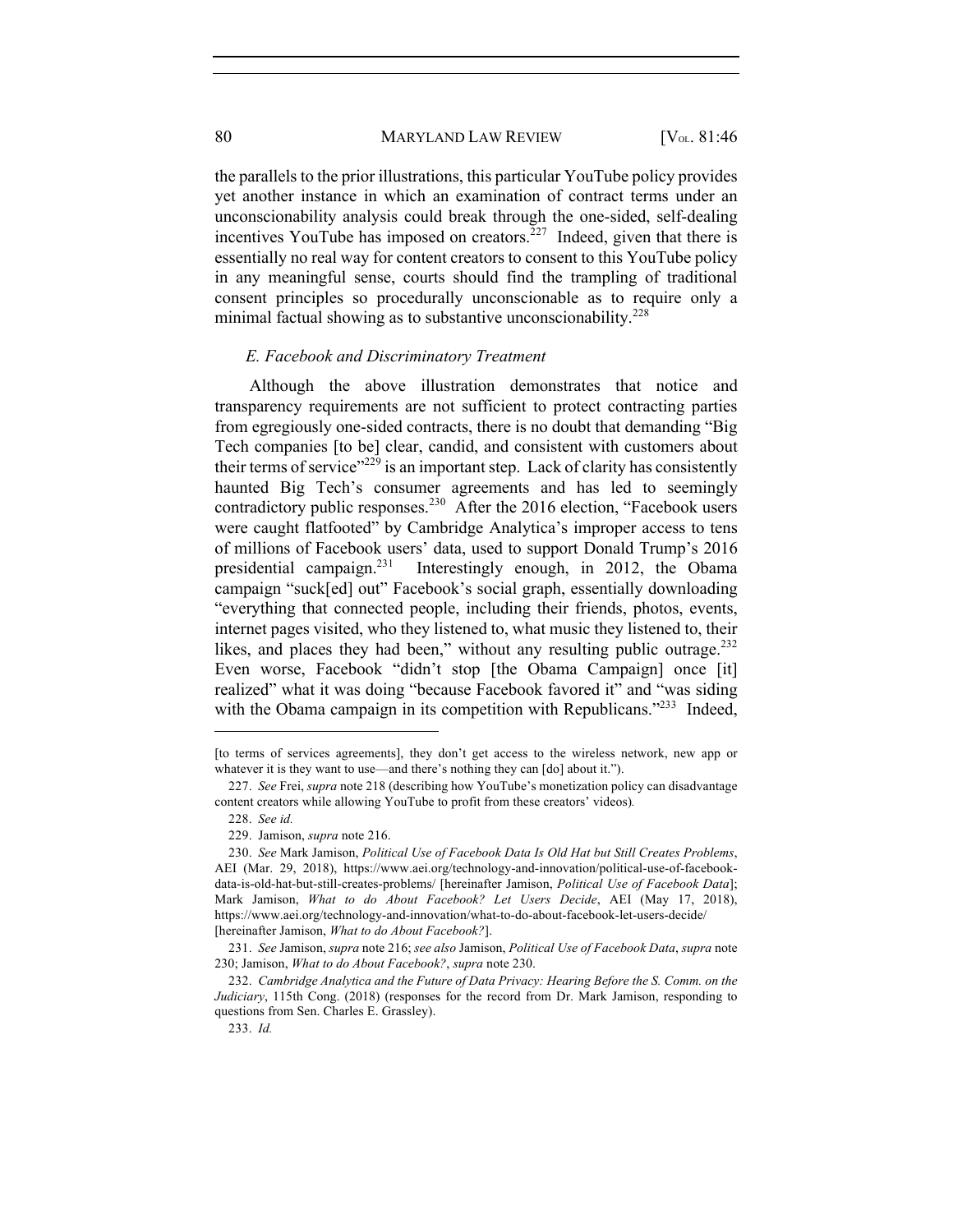the only difference between Cambridge Analytica's actions and the Obama Campaign's actions is that the Obama Campaign "acted with Facebook's blessing."<sup>234</sup>

The contrast in public reaction to both instances is surprising—though perhaps understandable in light of ignorance regarding data practices and personal political preferences. Perhaps the public is fine with Facebook knowingly allowing its preferred politicians to access user data, but failing to protect its users' data from being improperly accessed by corporations and then used to aid politicians is cause for outrage.<sup>235</sup> However, consumers who view these incidents as different fail to realize that Facebook more or less allowed the Obama Campaign to do exactly what Cambridge Analytica did, only with consumers' permission via Facebook's terms of service.<sup>236</sup> The practical effect of both instances is the same, but in the former instance, users' unknowing consent resulted from lack of clarity in Facebook's terms of service—terms which Facebook could have used to allow Cambridge Analytica to access and use such data in nearly the exact same manner.<sup>237</sup>

## *F. COVID-19 and the Rise of Digital Contracts*

During the lockdowns associated with the COVID-19 pandemic, much of American life moved online—increasing the volume of digital contracts. Indeed, during lockdowns that require online work and online school (let alone online shopping), standard service agreements may be less of a choice and more of a "take it" necessity. Therefore, at a minimum, transparency and clarity of terms is of paramount importance. *The New York Times* recently noted that, "[t]hough courts have held terms of service contracts to be binding, there is generally no legal requirement that companies make them comprehensible."<sup>238</sup> Unfortunately, "[i]t is understandable, then, that companies may feel emboldened to insert terms that advantage them at their customers' expense."<sup>239</sup> This results in companies "includ[ing] provisions that most consumers wouldn't knowingly agree to," such as "an inability to delete one's own account, granting companies the right to claim credit for or alter their creative work, letting companies retain content even after a user

<sup>234.</sup> Jamison, *What to do About Facebook?*, *supra* note 230.

<sup>235</sup>*. Id.*

<sup>236</sup>*. See id.*

<sup>237</sup>*. See id.*

<sup>238.</sup> *What Happens When You Click 'Agree'?*, N.Y. TIMES (Jan. 23, 2021), https://www.nytimes.com/2021/01/23/opinion/sunday/online-terms-of-

service.html?action=click&module=Opinion&pgtype=Homepage.

<sup>239.</sup> *Id.*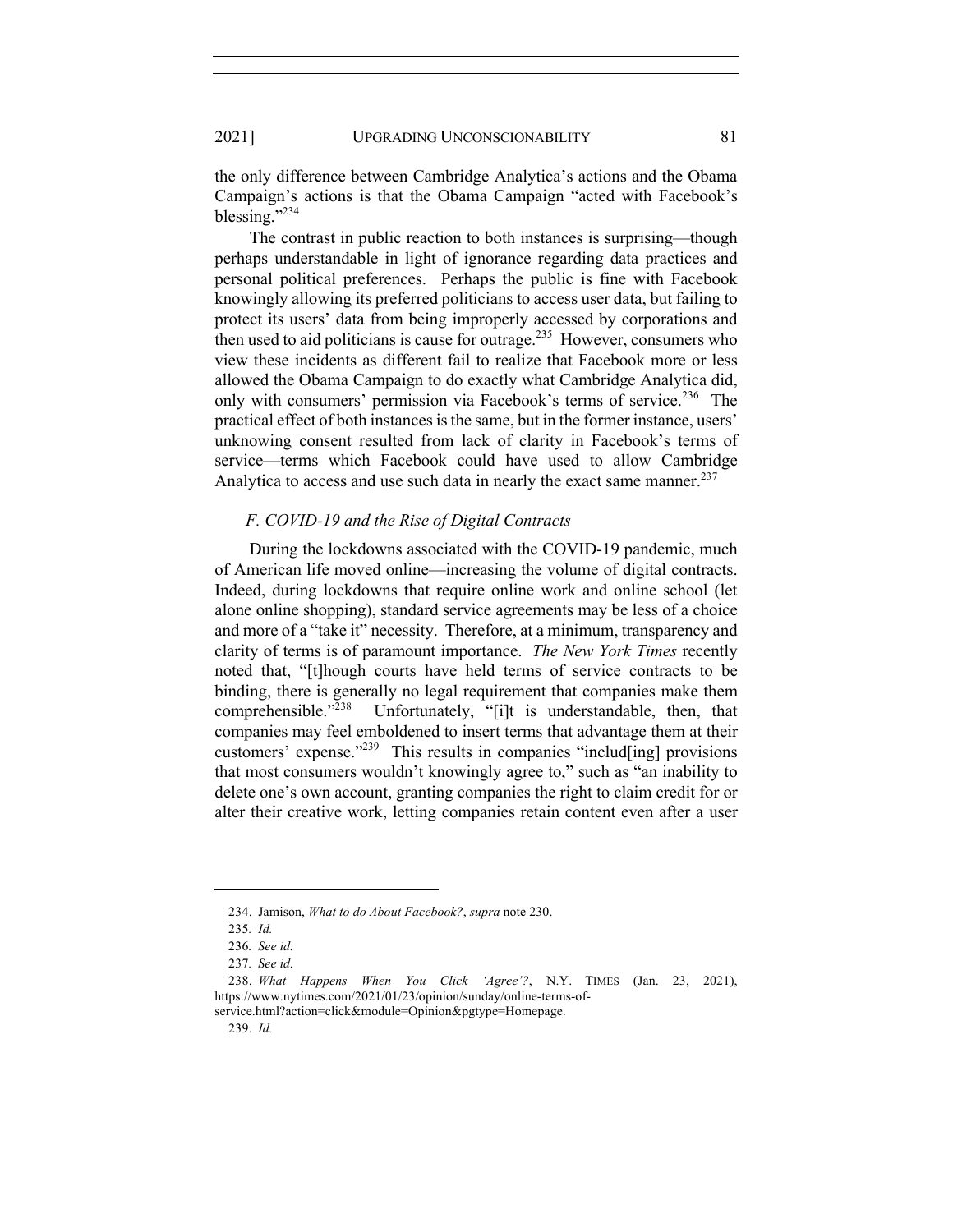deletes it, [giving] access to . . . a user's full browsing history and giving them blanket indemnity."240

These examples of terms that "most consumers wouldn't knowingly agree to" are eerily similar to YouTube's new monetization policy and Facebook's data-collection policy and are not limited to just terms of service agreements.241 The fact that *The New York Times* can come to the conclusion that this type of contracting is occurring on a mass scale among digital operators points to a failure of the courts. As a legal fact, unconscionability is meant to apply to such situations that "shock[] the conscience."<sup>242</sup> It is presumed that standard agreements will be void if the drafter knows or has reason to know that the consumer would not sign the contract if they knew certain terms were included. $243$  That judges have not stepped forward to void such provisions is arguably evidence that unconscionability needs to be revitalized and refocused in just such contexts.

In fact, studies have found that "[u]nderstanding a typical company's terms . . . requires [fourteen] years of education, which is beyond the level most Americans attain."244 Nearly a decade ago, a "Carnegie Mellon study found that the average American would have to devote [seventy-six] work days just to read over tech companies' policies."<sup>245</sup> Given how use of online services has increased over the past decade, as well as the recent heightened use of online services in the COVID-19 pandemic, it follows that this number is probably much higher today.<sup>246</sup> That understanding these contracts requires more education and time than the vast majority of Americans have further shows that this "arrangement is unbalanced, putting the burden on consumers to read through voluminous, nonnegotiable documents, written to benefit corporations in exchange for access to their services."<sup>247</sup>

Put in a more real-world context, the outrageousness of these agreements becomes even more apparent.<sup>248</sup> For instance, "[i]t's hard to imagine, by contrast, being asked to sign a [sixty]-page printed contract before entering a bowling alley or a florist shop."<sup>249</sup> But given our increasing

<sup>240.</sup> *Id.* 

<sup>241.</sup> *Id.* 

<sup>242.</sup> Prince, *supra* note 31, at 471.

<sup>243.</sup> *See* RESTATEMENT (SECOND) OF CONTRACTS § 211 (AM. L. INST. 1981).

<sup>244</sup>*. What Happens When You Click 'Agree'?*, *supra* note 238.

<sup>245.</sup> *Id.*

<sup>246.</sup> *See id.*; *see also Adult Internet Usage Penetration in the United States From 2000 to 2021, by Age Group*, STATISTA, https://www.statista.com/statistics/184389/adult-internet-users-in-the-usby-age-since-2000/ (last visited June 26, 2021) (showing that, between 2009 and 2021, the percentage of U.S. adults who are "online users" increased from seventy-six percent to ninety-three percent).

<sup>247.</sup> *What Happens When You Click 'Agree'?*, *supra* note 238.

<sup>248.</sup> *See id.*

<sup>249.</sup> *Id.*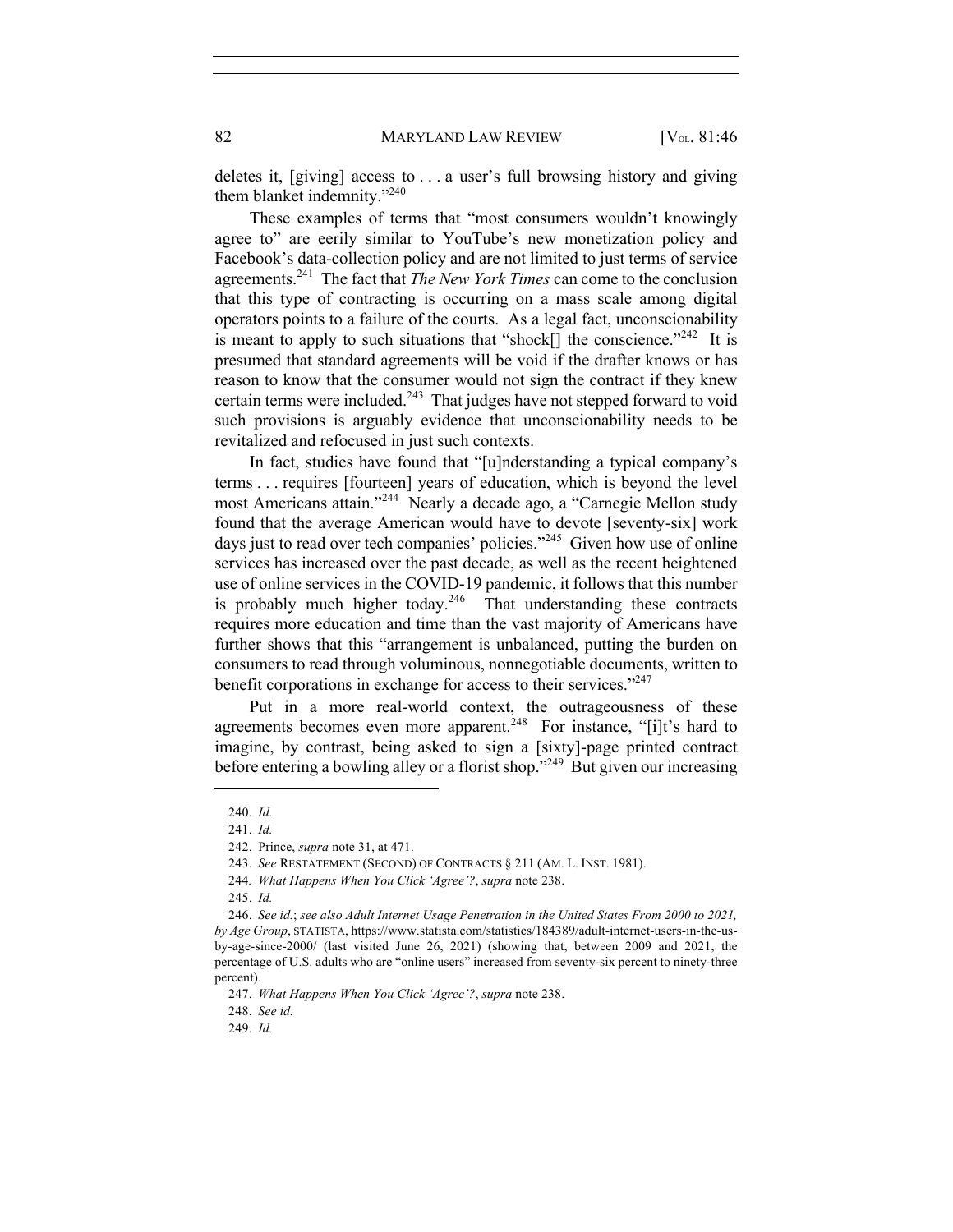reliance on tech companies like DoorDash, Handy, Uber, and Lyft, we now enter lengthy contracts just to have our food delivered, our homes cleaned, or get a ride to the airport.<sup>250</sup> What is more, as noted by Northeastern University law professor Woodrow Hartzog, not only are these agreements "written to discourage people from reading them," but many of these contracts also include a clause "that the terms can be updated at any time without prior notice."<sup>251</sup> Professor Nancy Kim from California Western School of Law states that these agreements, "[w]ith their constant updates to terms and conditions ... amount<sup>[]</sup> to a massive bait-and-switch."<sup>252</sup> Unfortunately, these types of contracts have become the norm for us, and as aptly summarized by Professor Hartzog, "[w]e have become so beaten down by this that we just accept it."<sup>253</sup> The increased need for tech companies' services during the COVID-19 pandemic should encourage consumers to protest these companies' absurd contracting practices.<sup> $254$ </sup> And using unconscionability to invalidate these agreements would be a step in the right direction. What could be more unconscionable than nonnegotiable agreements designed so that few, if any, consumers will have the time or capacity to understand their terms?

#### IV. WHY UPGRADE UNCONSCIONABILITY?

Unconscionability, as outlined in the Introduction, has a long doctrinal history as a gap-filler in voiding contractual terms that consumer laws fail to statutorily invalidate. However, the doctrine is not used pervasively. While beneficial in the sense that its limited application preserves the fundamental freedom to contract, this limited application may also be detrimental in the digital world. Pre-digital contracts, even those of adhesion, had firm consent requirements and consumers could clearly signal non-acceptance by simply

<sup>250</sup>*. See id.*; *see also Terms and Conditions Agreement*, DOORDASH, https://help.doordash.com/consumers/s/terms-and-conditions-us?language=en\_US (last visited Oct. 22, 2021) (stating DoorDash's Terms of Service); Levi Sumagaysay, *The Pandemic Has More Than Doubled Food-Delivery Apps' Business. Now What?*, MARKETWATCH (Nov. 25, 2020, 4:36 PM), https://www.marketwatch.com/story/the-pandemic-has-more-than-doubled-americans-useof-food-delivery-apps-but-that-doesnt-mean-the-companies-are-making-money-11606340169 (showing that DoorDash and UberEats have experienced steep increases in business and revenue since the beginning of the COVID-19 pandemic).

<sup>251.</sup> *What Happens When You Click 'Agree'?*, *supra* note 238.

<sup>252.</sup> *Id*.

<sup>253.</sup> *Id*.

<sup>254.</sup> *See id.*; *see also COVID-19 Is Accelerating the Rise of the Digital Economy*, BDO (May 2020), https://www.bdo.com/getattachment/07e769aa-5755-4151-9b52- 4eeccfe61710/attachment.aspx?ADV\_DTS\_COVID-19-is-Accelerating-the-Rise-of-the-Digital-Economy\_Web.pdf ("If there were any lingering doubts about the necessity of digital transformation to business longevity, the coronavirus has silenced them. In a contactless world, the vast majority of interactions with customers and employees must take place virtually.") (emphasis omitted).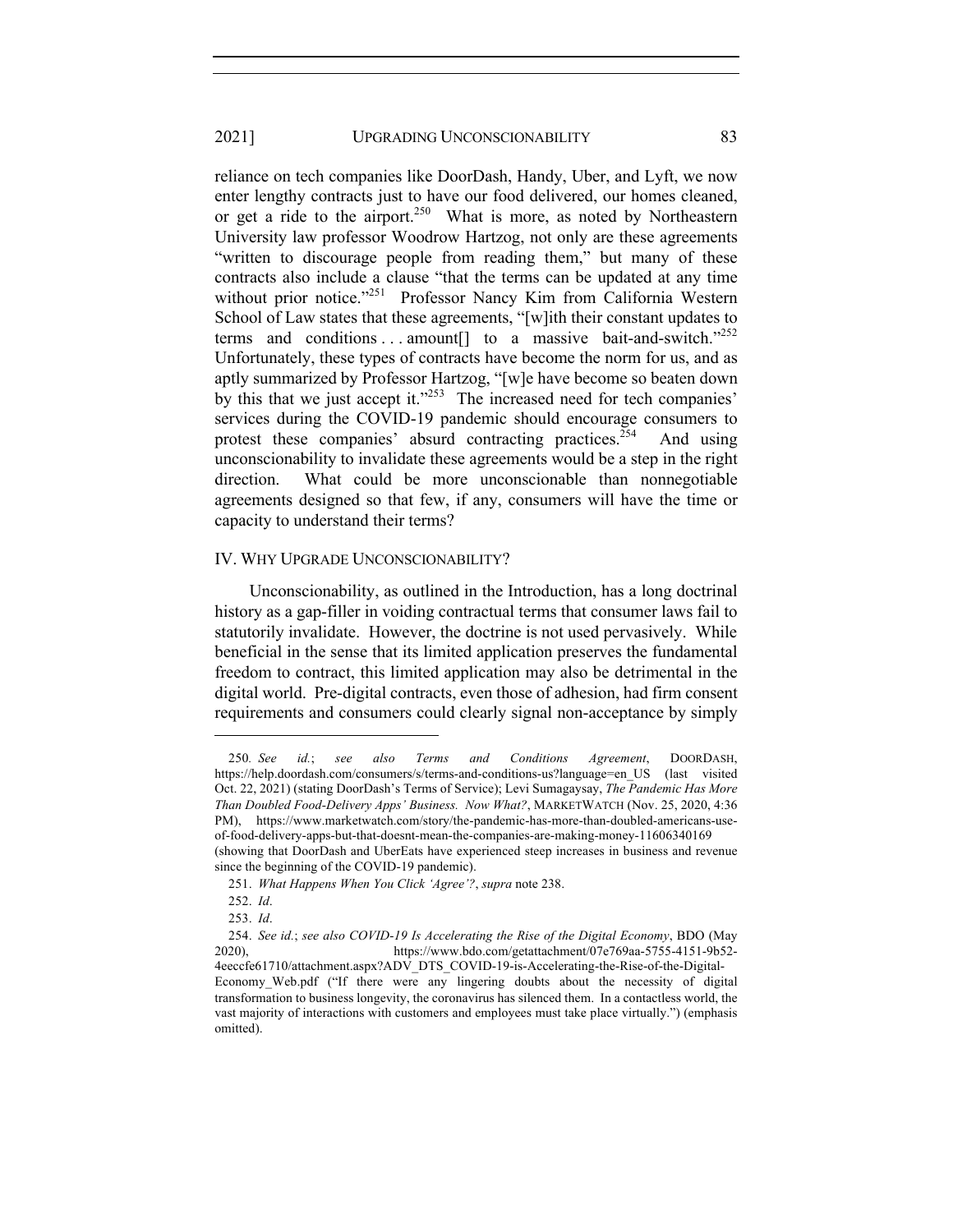leaving the deal. How is that possible in the contracts of our modern digital world? The fundamental consent requirement underpinning any valid contractual agreement has been eroded by modern technology, with consumers often ensnared in a contract—without even realizing it has occurred.<sup>255</sup> The substantiality of this shift in the nature of modern contracting—particularly in regard to concepts of assent and notice—require courts and state legislatures to reexamine the role of the unconscionability doctrine. In particular, using the subsequent data as a guide for best implementing the doctrine, this Article suggests that state legislatures should require courts to consider unconscionability as a means to void egregious terms and contractual practices of digital operators.<sup>256</sup>

This Part is laid out in two subsections. The first lays out a description of the data set. As described further in Section IV.A, the data were collected in two phases and the search criteria and summary statistics for each phase are provided and described in the text, tables, and figures. Section IV.B examines in detail the question set out in this Article, to what extent is the doctrine of unconscionability currently a viable judicial mechanism for voiding egregious terms in standardized digital contracts.

#### *A. The Data*

As has been noted, some speak of unconscionability as the last refuge of fools.257 However, the doctrine has not gone undiscussed or unenforced throughout history. The data collected here, involving a comprehensive look at cases that alleged unconscionability, was divided into two phases. In Phase I, a comprehensive Westlaw search was conducted and all contracts cases alleging unconscionability in federal and state courts were pooled together.<sup>258</sup> This collected data were then further sorted into several categories of interest

<sup>255.</sup> *See* Federal Trade Commission Act, 15 U.S.C. § 45(a) (declaring "[u]nfair methods of competition" and "unfair or deceptive acts or practices" unlawful).

<sup>256.</sup> *See infra* Part V.

<sup>257.</sup> *See supra* note 7 and accompanying text.

<sup>258.</sup> Phase I was divided into two comprehensive searches of the West digest. The first search concentrated on a Westlaw Key Number search on 95k1.11 to retrieve cases published in a West digest that an editor has decided to correspond to the legal issue or topic of unconscionability. All searches were performed in and around July 2020.

First Phase I search command:

https://www.westlaw.com/Browse/Home/KeyNumber?guid=I0544f1d416171ee307a41cdd76a9a6 7c&transitionType=Default&contextData=(sc.Default)&VR=3.0&RS=cblt1.0

Second Phase I search command:

https://www.westlaw.com/SharedLink/659b5666ce454daaaa0ee3b8d81ffa3d?VR=3.0&RS=cblt1.  $\Omega$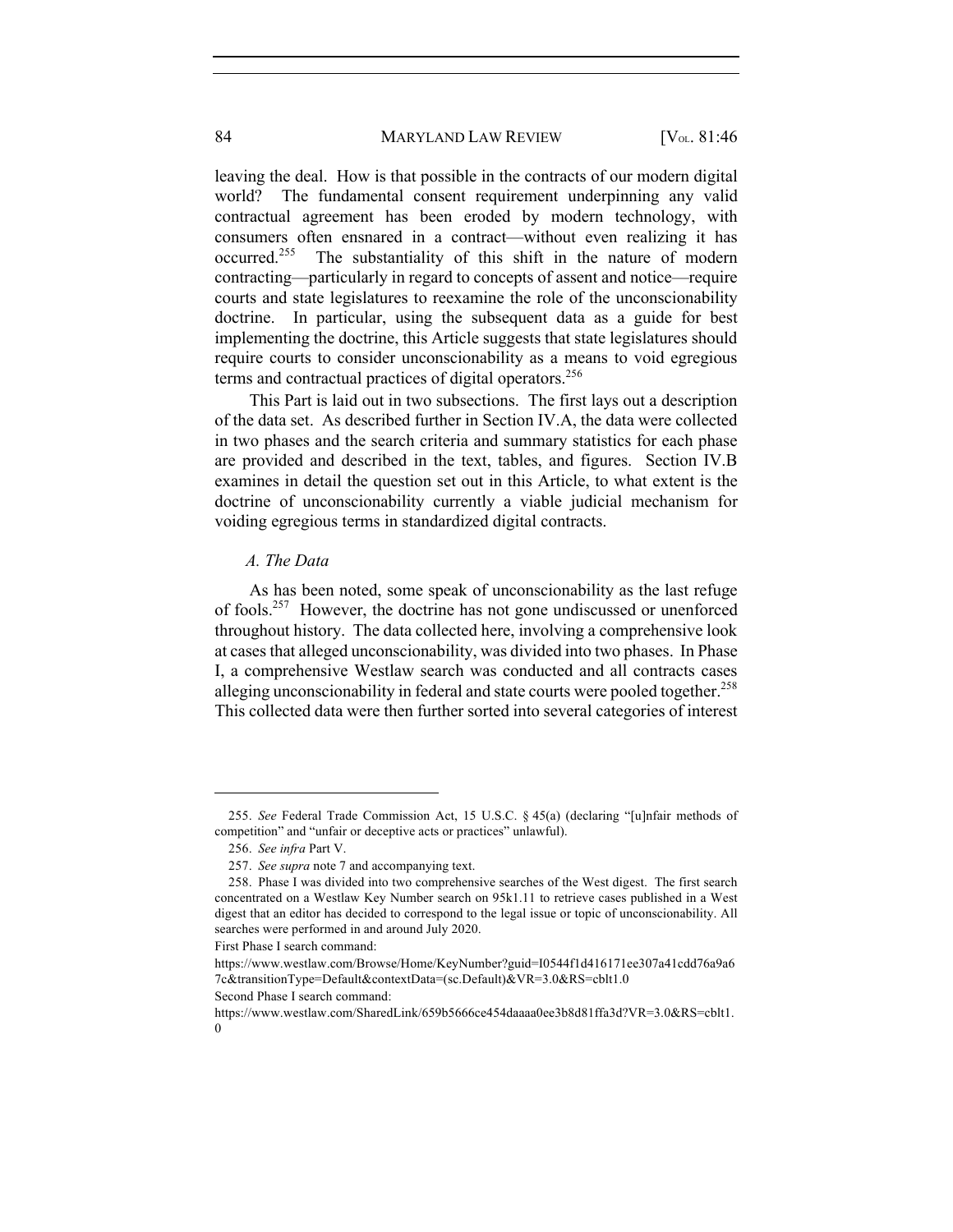based upon whether there was an arbitration clause, $259$  where the state court was located, $260$  and what year the case was heard (the date range presented here is from  $1785-2019$ .<sup>261</sup>

In Phase II, a selective query traced the impact and lineage of two seminal unconscionability cases<sup>262</sup>—*A&M Produce* and *Walker-Thomas*. Each court decision that cited to either of these was then catalogued and read to determine (i) what terms were alleged to be unconscionable (arbitration clause or other) and (ii) what the court's determination was on the issue of unconscionability. The results of both Phase I and Phase II of the data collection process are in the analyses that follow.

#### *B. The Results*

In the comprehensive Phase I analysis, the first search retrieved 7,496 court decisions that mentioned unconscionability.<sup>263</sup> Federal courts had 3,381 decisions that alleged unconscionability and the state courts had 4,114. Among the decisions implicated in the search, New York, California, Texas, Illinois, Florida, Ohio, and West Virginia heard the most unconscionability cases. In a second parallel search, which retrieved 7,745 court decisions that mentioned unconscionability—2,628 in federal courts and 5,115 in state courts<sup>264</sup>—most unconscionability claims were brought in New York, California, Texas, Illinois, Florida, and New Jersey.

The data from the second search was further separated into claims attempting to invalidate arbitration clauses and those not involving arbitration clauses. Of the 7,745 court decisions noting unconscionability, twenty-two percent (1,705) had an arbitration clause at issue and seventyeight percent (6,040) did not. Once divided, the non-arbitration decisions were categorized by year from 1785–2020. The graph below shows the yearly results from 1900 to 2019:

<sup>259.</sup> The arbitration clause cases were cordoned off from second Phase I search, *see id.*, advanced: (DI(unconscionab!) & TO(contracts)) % (DI(arbitrat!) OR TO(alternative dispute resolution))

Westlaw search command:

https://www.westlaw.com/SharedLink/961a5bbe914343b5a7544aaf98ce6f0d?VR=3.0&RS=cblt1.  $\theta$ 

<sup>260.</sup> Results reported from both first and second Phase I search commands. *See supra* note 258. 261. Westlaw command:

https://www.westlaw.com/SharedLink/961a5bbe914343b5a7544aaf98ce6f0d?VR=3.0&RS=cblt1. 0

<sup>262.</sup> The selection of seminal cases is based on the number of times a case was cited in Westlaw, referenced in Contracts hornbooks, and referenced in casebooks.

<sup>263.</sup> *See* First Phase I search command, *supra* note 258.

<sup>264.</sup> *See* Second Phase I search command, *supra* note 258.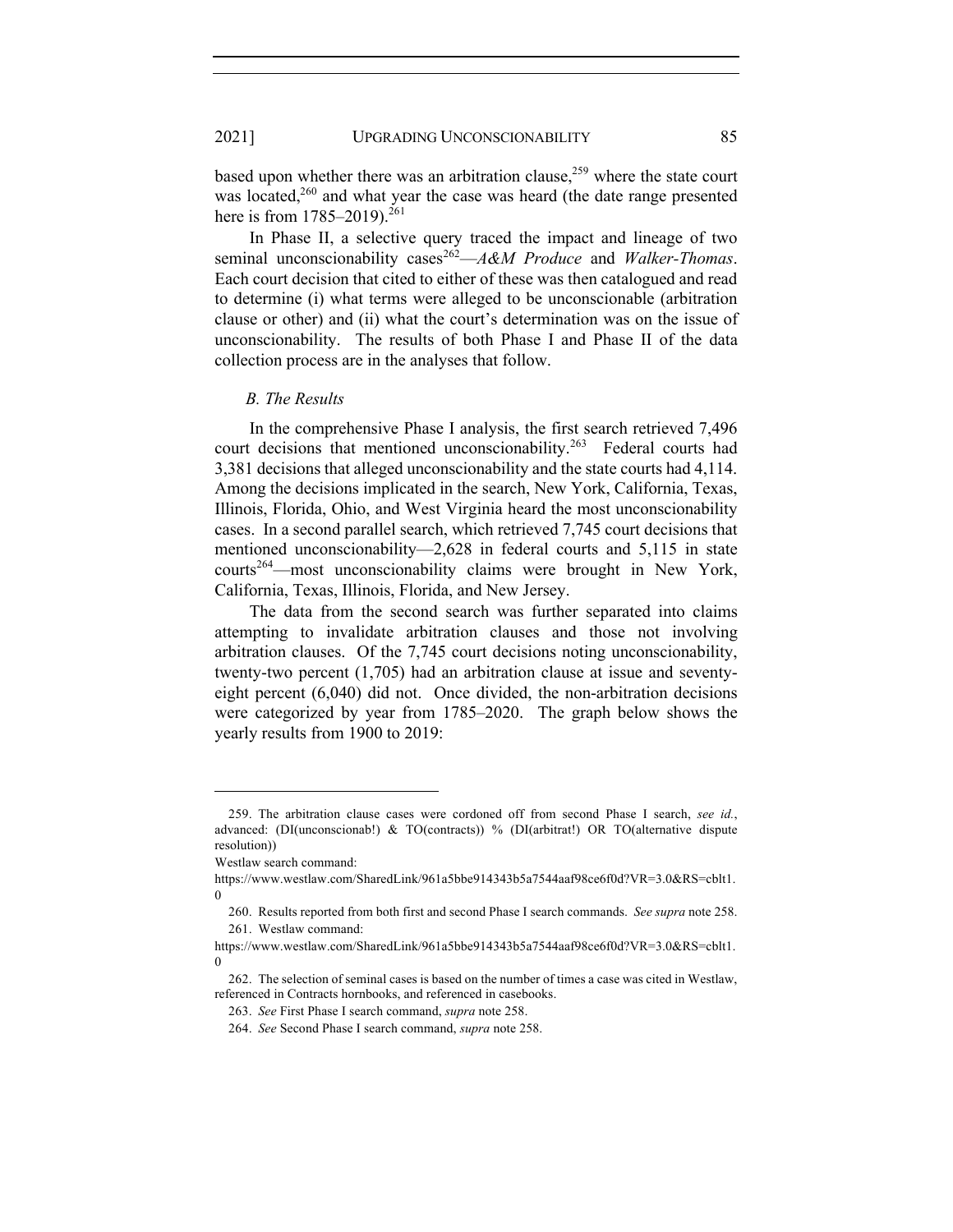

Although the maximum number of court decisions in any given year does not exceed a total of 160, it is interesting and unsurprising to see an uptick in unconscionability decisions in <sup>265</sup> This coincides with the development of the line of unconscionability cases that followed *Walker-Thomas*. This lineage of cases was partly used as protection for low-income, ill-informed consumers—in some ways a pre-cursor to state consumer protection laws. 266

Because Phase I looked only to the number of judicial decisions in which an unconscionability claim was raised, it did not answer the question of whether the unconscionability claim was successful. That question is answered in Phase II of the data analyses. However, in turning to Phase II, the first step was to limit the number of cases in the query based upon specific criteria. First, Walker-Thomas was selected as it is the perennial favorite of contract law casebook and hornbook authors and is known to law students across the country for its defining analysis of unconscionability. Second, A&M Produce was selected as one of the three most cited cases that analyzes

<sup>265.</sup> *See* Figure 1. This is an absolute number as opposed to a percentage of total cases.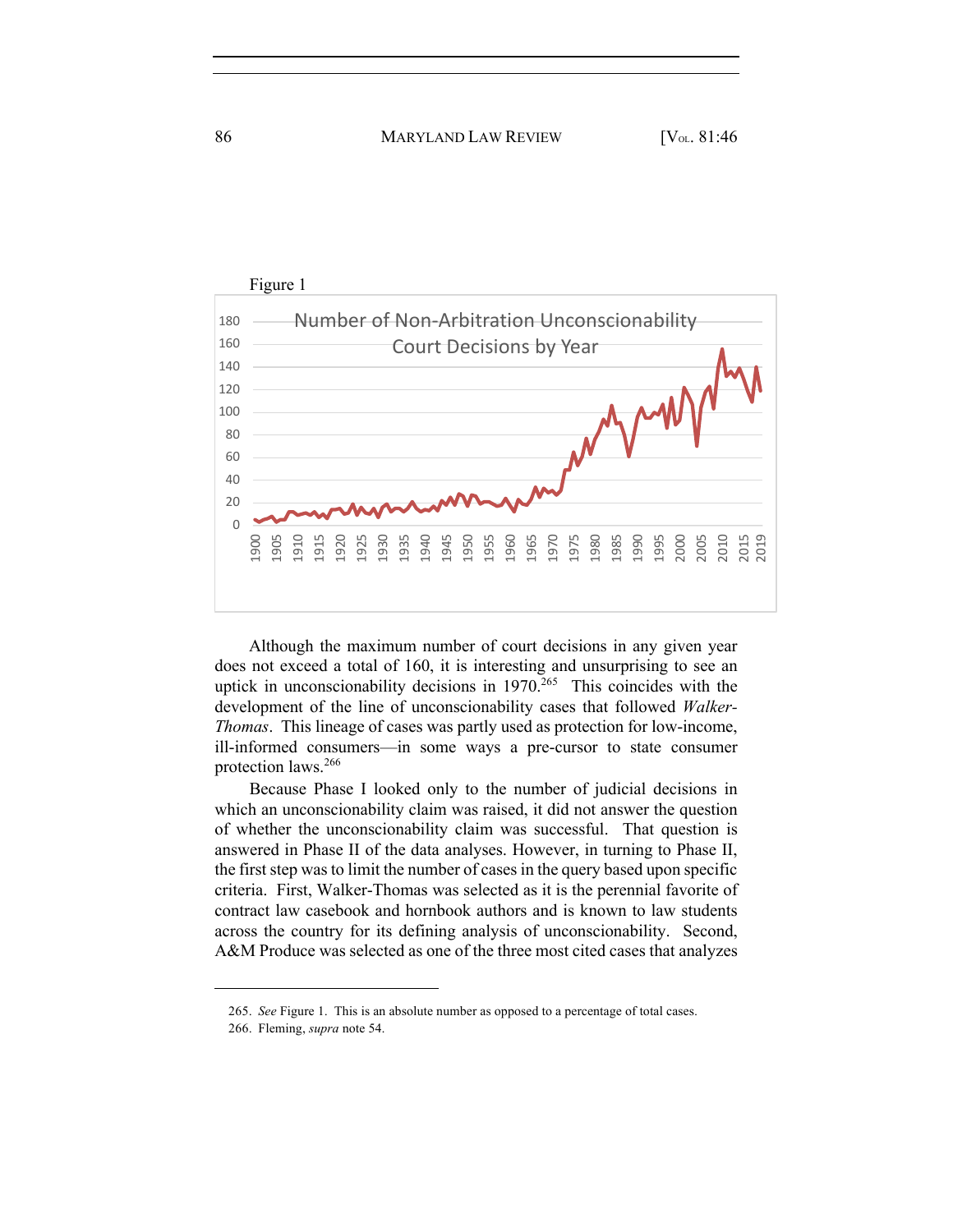Figure 2

unconscionability for a contract term other than an arbitration clause.<sup>267</sup> The results follow.

*Walker-Thomas* was cited 364 times in the data set, while *A&M Produce* was cited 450 times in the data set.<sup>268</sup> Of those decisions that cited either of these lineal descendants, the results displayed below were first separated by whether the claim was based upon an arbitration clause and then the likelihood of success regarding the unconscionability claim was determined in each of these two scenarios.

|                                                   |                                  | WALKER-THOMAS   |                              |                 |         |
|---------------------------------------------------|----------------------------------|-----------------|------------------------------|-----------------|---------|
| Was the<br>unconscionability<br>claim successful? | Non-arbitration<br>term at issue |                 | Arbitration term at<br>1SSUe |                 | Total % |
|                                                   | No.                              | $%$ of<br>total | No.                          | $%$ of<br>total |         |
| <b>Total cases</b>                                | 286                              | 78.6%           | 78                           | 21.4%           |         |
| <b>Yes</b>                                        | 54                               | 14.8%           | 17                           | $4.7\%$         | 19.5%   |
| N <sub>0</sub>                                    | 156                              | 42.9%           | 56                           | 15.3%           | 58.2%   |
| <b>Other</b>                                      |                                  | $0.3\%$         |                              | $0\%$           | $0.3\%$ |
|                                                   |                                  |                 |                              |                 |         |

**Not applicable\*** | 75 | 20.6% | 5 | 1.4% | 22% N=364 court decisions (primarily NY and DC but heavily mixed)

\* Repetitive decisions—rehearings or lower court decisions decided later on appeal—are included in the "not applicable" category.

<sup>267.</sup> The other two most cited cases are Bradford v. Vento, 48 S.W.3d 749 (Tex. 2001) and Tenzer v. Superscope, Inc., 702 P.2d 212 (Cal. 1985).

<sup>268.</sup> Of the decisions that cited *Walker-Thomas* and *A&M Produce*, there were nineteen decisions that cited both cases. Of these nineteen decisions, the court in twelve did not find unconscionability, the court in four found unconscionability, there was no unconscionability claim at issue in two of the decisions, and one decision was remanded for reconsideration of the unconscionability claim. The "N" value for *Walker-Thomas* and *A&M Produce* respectively each contains these nineteen decisions.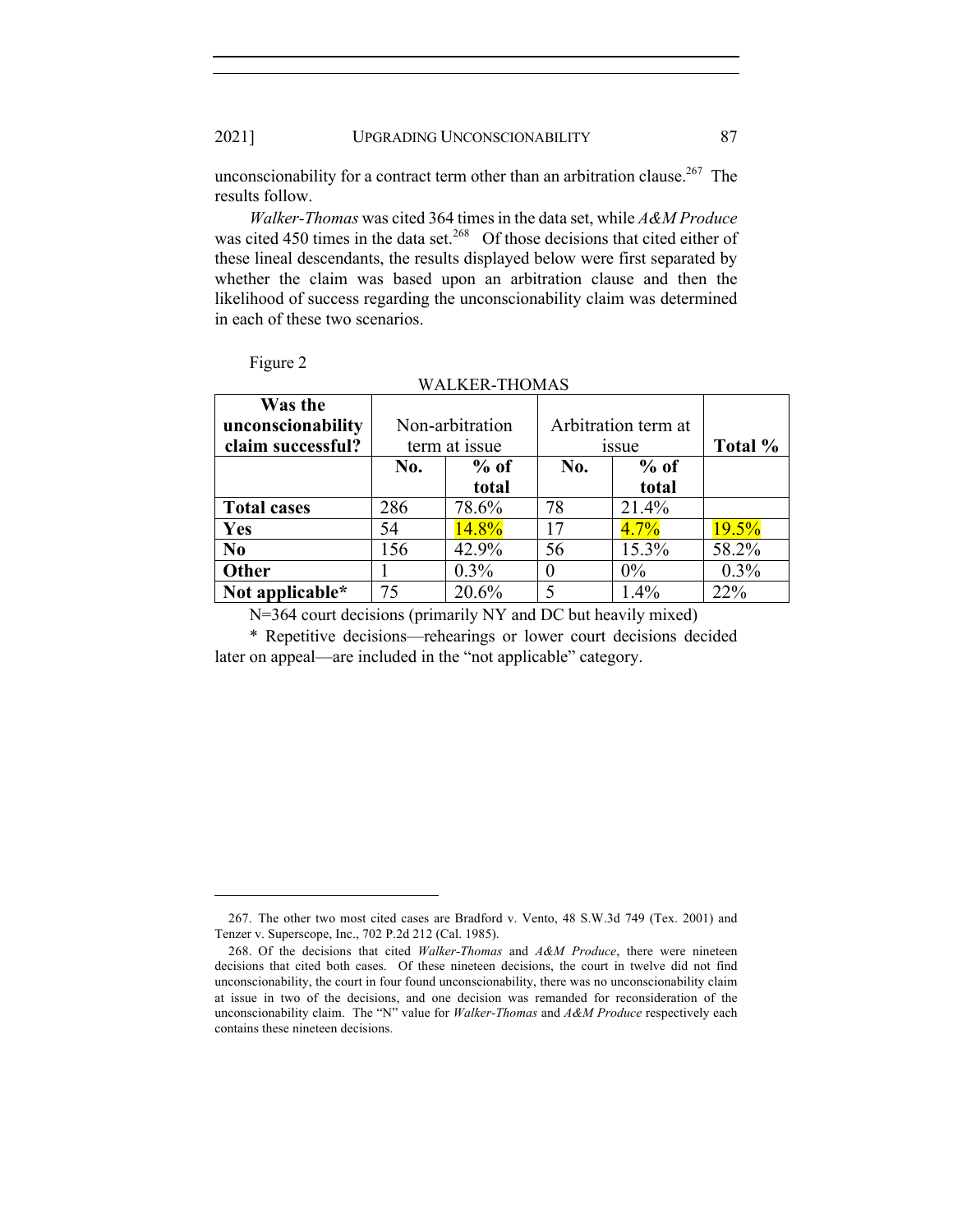| Was the<br>unconscionability<br>claim successful? | Non-arbitration<br>term at issue |        | Arbitration term at<br><i>issue</i> |         | Total % |  |  |  |
|---------------------------------------------------|----------------------------------|--------|-------------------------------------|---------|---------|--|--|--|
|                                                   |                                  | $%$ of |                                     | $%$ of  |         |  |  |  |
|                                                   | No.                              | total  | No.                                 | total   |         |  |  |  |
| <b>Total cases</b>                                | 226                              | 50.2%  | 224                                 | 49.8%   |         |  |  |  |
| Yes                                               | 24                               | 5.3%   | 103                                 | 22.9%   | 28.2%   |  |  |  |
| N <sub>0</sub>                                    | 93                               | 20.7%  | 103                                 | 22.9%   | 43.6%   |  |  |  |
| <b>Other</b>                                      | 3                                | 0.7%   | 5                                   | $1.1\%$ | 1.8%    |  |  |  |
| Not applicable*                                   | 106                              | 23.5%  | 13                                  | 2.9%    | 26.4%   |  |  |  |

**A&M PRODUCE** 

N=450 court decisions (predominately CA (89%))

\* Repetitive decisions—rehearings or lower court decisions decided later on appeal—are included in the "not applicable" category.

One key distinction between the cases is that *Walker-Thomas*, decided by the D.C. Circuit, is widely cited in a variety of jurisdictions.269 *A&M Produce*, decided in California, remains primarily a California precedent. Looking first at the *Walker-Thomas* jurisprudence, the success rate of nonarbitration unconscionability claims in all judicial decisions is 14.8%. Given that unconscionability is a judicial balancing of the equities to determine fairness, this is arguably a small but significant percentage of terms that the court has determined unconscionable. Therefore, looking at the *Walker-Thomas* lineage, it would be difficult to characterize an unconscionability claim as the last refuge of fools.

Next, this Article examines the contrast between the *Walker-Thomas* results with those of the *A&M Produce* jurisprudence. Again, *A&M Produce* is largely precedential for California only. While intriguing as a state study in and of itself, it is also of interest because California is one of the jurisdictions most likely to find arbitration clauses to be unconscionable. As the data shows, California courts are aggressively skeptical of arbitration clauses. However, in the more varied non-arbitration category of judicial decisions, only 5.3% of unconscionability claims were successful. The range between the two cases is notable. If the default expectation for a successful unconscionability claim is 5.3%, it is arguably almost a random probability

Figure 3

<sup>269.</sup> At least forty-six different jurisdictions cited to *Walker-Thomas* (including Washington, D.C., and the Virgin Islands).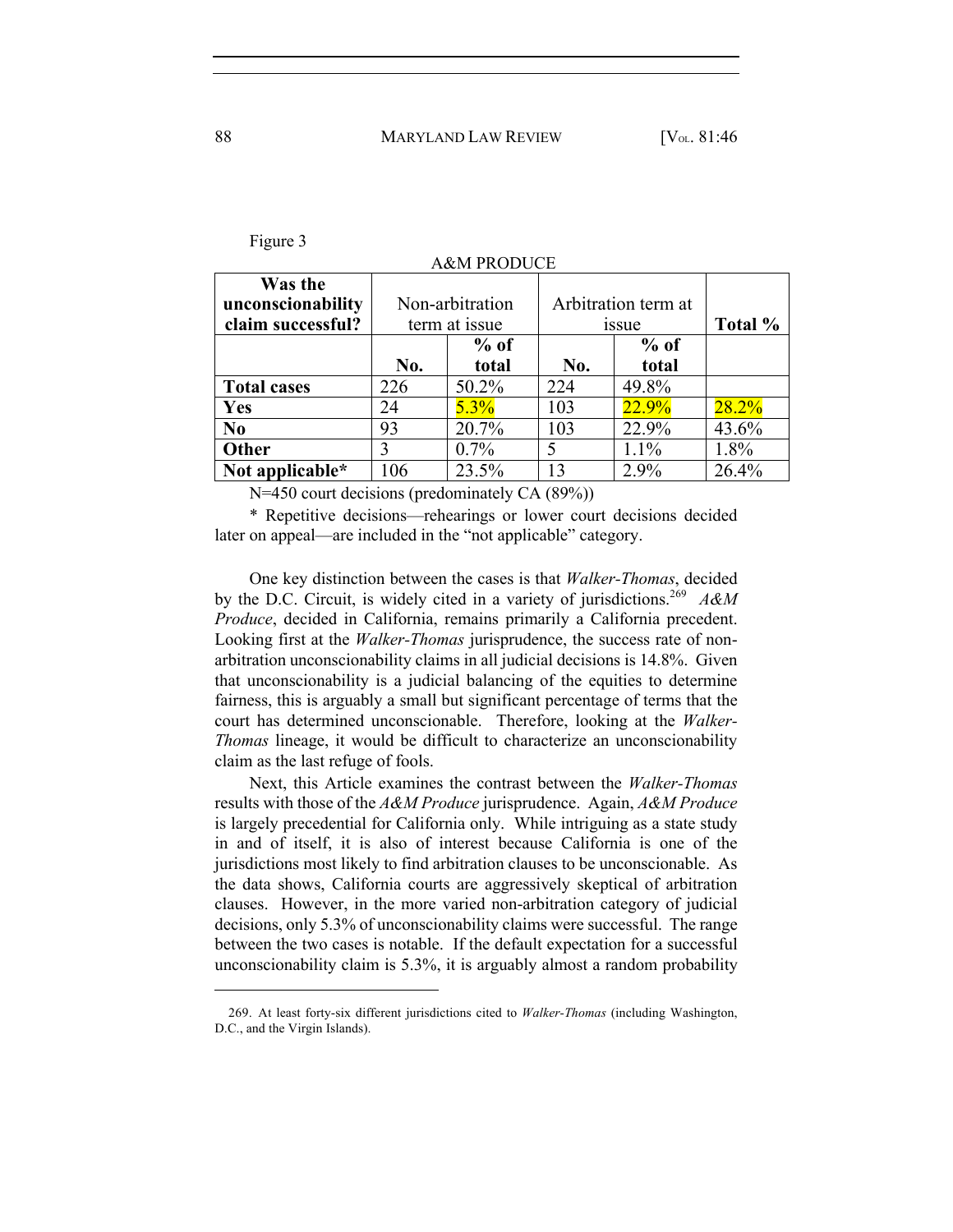that it will be successful—making it truly the last refuge of fools. However, if the default expectation for a successful claim is higher, at approximately fourteen percent, that carries a potential disciplining effect to contract drafters. As borne out by the data, many state courts have honed a healthy skepticism of arbitration clauses—even after the passage of the FAA that sets forward a legislative preference for the validity of such clauses.<sup>270</sup> This same healthy skepticism could provide a helpful aid to consumers seeking equity in the area of online user contracts, specifically privacy.

#### V. THE UPGRADE

As argued above, a small but significant success rate of unconscionability claims involving certain online contract terms could be a powerful ally in the protection of privacy and the defense against arbitrary and capricious changes or denial of service.<sup> $271$ </sup> Moreover, the conclusions drawn from the data set demonstrate two key points. First, use of unconscionability may be more successful in some jurisdictions than others.<sup>272</sup> Second, courts may be more skeptical of certain contract terms like arbitration clauses—than of others.<sup>273</sup> To revitalize unconscionability for the digital era, it may be necessary to revitalize and refocus unconscionability for particularized concerns. And that may require legislative action.274

#### *A. Legislative Push*

As described above, courts and commentators alike have attempted to carve out a definition of unconscionability through various measures.<sup>275</sup> As

<sup>270.</sup> *See* 9 U.S.C. § 2 (discussing that arbitration agreements are "valid, irrevocable, and enforceable" unless there is a reason at law or in equity to revoke a contract); *see also* Salvatore U. Bonaccorso, Note, *State Court Resistance to Federal Arbitration Law*, 67 STAN. L. REV. 1145, 1156–63 (2015) (discussing state courts' hostility towards federal application and interpretation of the FAA).

<sup>271.</sup> *See supra* Section IV.B.

<sup>272.</sup> *See supra* Section IV.B; *see also supra* Figures 2 & 3 (demonstrating the unconscionability cases citing Williams v. Walker-Thomas Furniture Co., 350 F.2d 445 (D.C. Cir. 1965) were primarily located in New York and Washington, D.C., and the cases citing A&M Produce Co. v. FMC Corp., 186 Cal. Rptr. 114 (Ct. App. 1982) were predominately California-based cases).

<sup>273.</sup> *See* Figure 2 (showing 21.4% of total cases addressing unconscionability under *Walker-Thomas* have the arbitration clause at issue); Figure 3 (showing 49.8% of total cases addressing unconscionability under *A&M Produce* have the arbitration clause at issue).

<sup>274</sup>*. See supra* note 273 and accompanying text. The proposed legislative action would hopefully encourage courts to be skeptical of certain problematic contractual terms, as they are already skeptical of arbitration clauses, where one party––potentially a large tech company with greater bargaining power––offers the consumer no choice but to agree to the company's terms or refrain from using the company's services.

<sup>275.</sup> *See supra* Part I.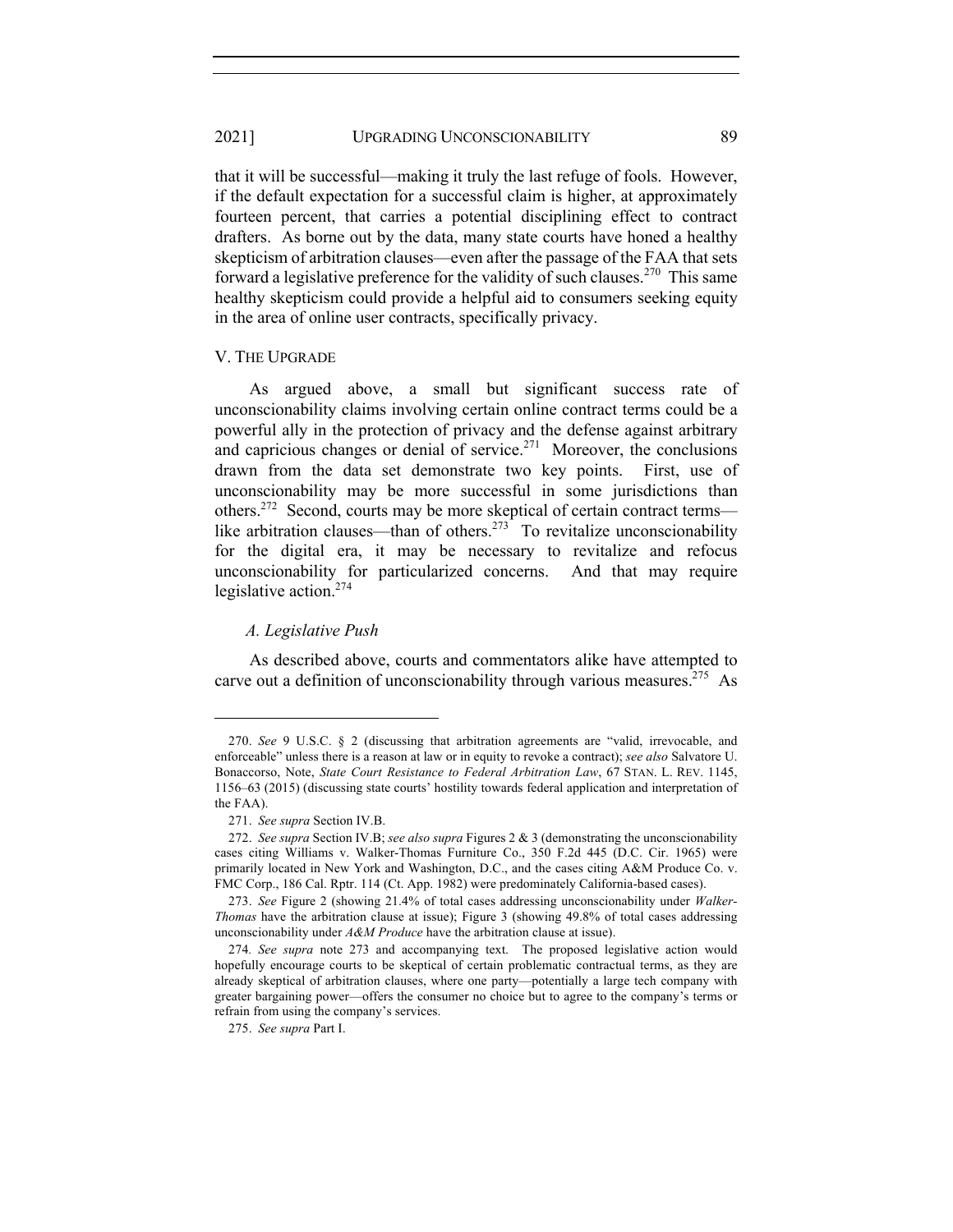stated, an unconscionability analysis is generally considered to be a twoprong test consisting of substantive and procedural unconscionability.<sup>276</sup> While procedural unconscionability has been defined as "unfair surprise" and substantive unconscionability as "substantive oppression,"<sup>277</sup> it is not always clear what this means.<sup>278</sup> Additionally, the bar for finding unconscionability is quite high.<sup>279</sup> By crafting a clearer definition of unconscionability, the courts will be able to apply the doctrine in a more straightforward manner.

Additionally, the current protections in place for the privacy of citizens are inadequate.<sup>280</sup> A possible solution is to protect vulnerable consumers by creating a statutory definition for unconscionability in unnegotiated digital contracts, when drafted and enforced by corporations of far superior bargaining power.<sup>281</sup> Statutorily defining unconscionability will help to pave a clear path for courts in identifying the appropriate circumstances under which unconscionability should be used as a means to void egregious data collection policies, contracts with evidence of capricious enforcement, provisions without proper consumer notice, or other highly problematic contractual terms. $282$  Courts will then be able to apply the doctrine of unconscionability more consistently in unconscionable situations. This Section will analyze three situations where unconscionability is defined in statute, including the Ohio Revised Code discussion of unconscionable consumer sales acts or practices, Maryland's House Bill 631, and the use of unconscionability in price gouging statutes.

279. *See supra* Figures 2 & 3. Out of 814 judicial decisions analyzed that cited the seminal unconscionability cases A&M Produce Co. v. FMC Corp., 186 Cal. Rptr. 114 (Ct. App. 1982) and *Walker-Thomas*, there were 512 non-arbitration cases. Within those, there were 249 instances where the court did not find unconscionability, 78 instances where the court did find unconscionability, and 185 instances classified as other or not applicable.

280. *See supra* Section II.B.

<sup>276.</sup> *See supra* Part I.

<sup>277</sup>*. See* PERILLO, *supra* note 45, at 348–49.

<sup>278.</sup> *See, e.g.*, Wingard v. Exxon Co., U.S.A., 819 F. Supp. 497, 502 (D.S.C. 1992) (applying the two-prong test set out in Williams v. Walker-Thomas Furniture Co., 350 F.2d 445 (D.C. Cir. 1965), but also applying three additional factors to offer more clarification including "(1) exertion by one party of unusually strong bargaining power in formulating the lease; (2) failure on the part of the weaker party to read or understand the lease; or (3) formulation of an extreme lease when compared with similar leases in the business community").

<sup>281.</sup> *See, e.g.*, MD. CODE ANN., HEALTH–GEN. § 2-801(f) (West 2017) (defining the phrase "unconscionable increase" as an "excessive" increase that leaves consumers with "no meaningful choice" in relation to prescription drugs); Ass'n for Accessible Meds. v. Frosh, No. MJG-17-1860, 2017 WL 4347818, at \*1 (D. Md. Sept. 29, 2017), *rev'd*, 887 F.3d 664 (4th Cir. 2018). For further discussion of Section 2-802 of the Maryland Health Code, see *infra* Section V.A.2.

<sup>282.</sup> *See infra* Section V.C.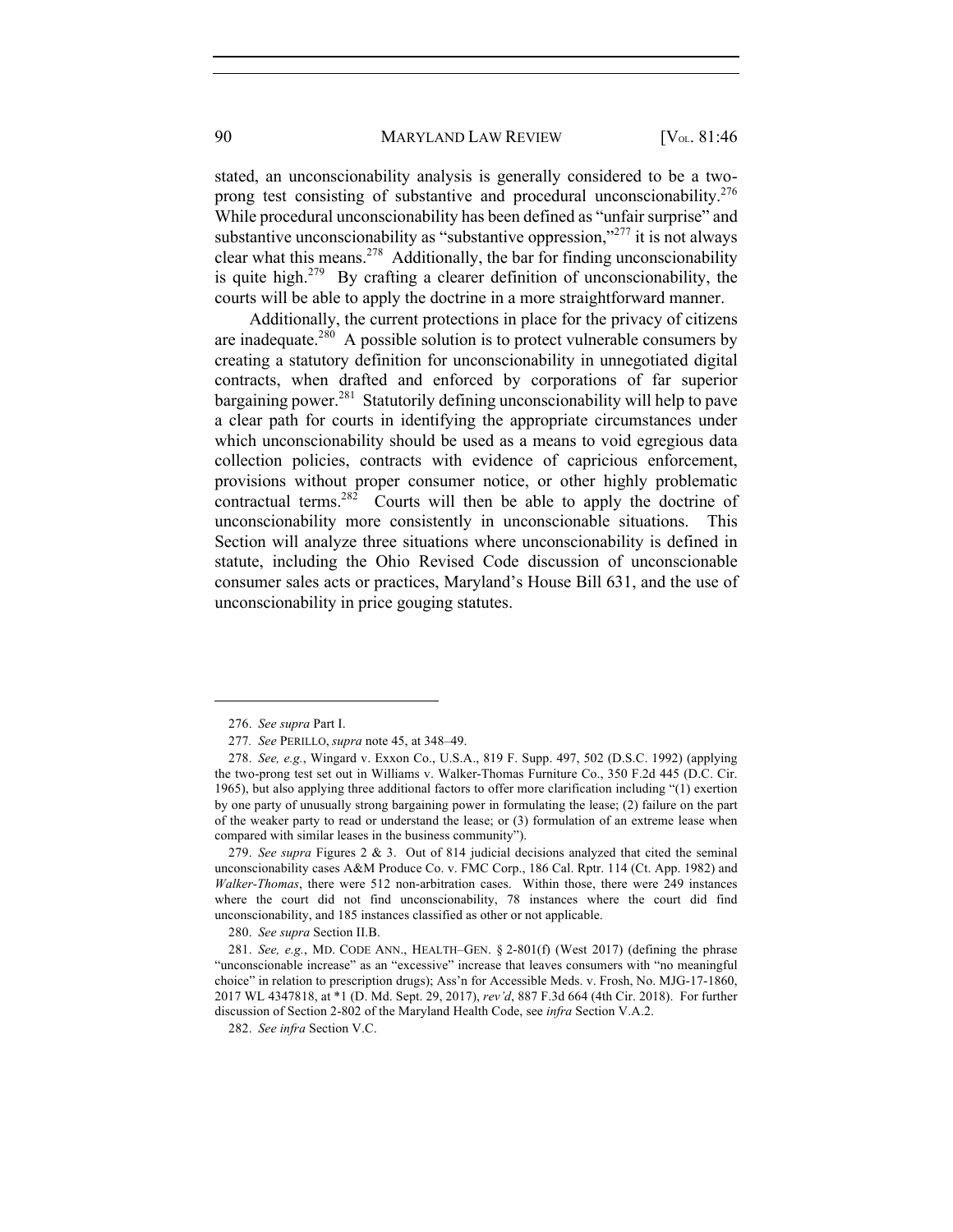#### *1. Ohio Statute: Unconscionable Acts or Practices*

An example of a state that outlines a set of circumstances for applying contractual unconscionability is the Ohio statute for "Unconscionable acts or practices."<sup>283</sup> The statute makes it unlawful for a supplier to "commit an unconscionable act or practice in connection with a consumer transaction."284 Importantly, the statute outlines seven circumstances to consider when determining whether the act or practice in question is unconscionable.<sup>285</sup> The seven circumstances appear to emphasize that the supplier *knowingly* put the consumer at a disadvantage. $286$ 

An example of a case that discusses the Ohio statute is *Frank v. WNB Group, LLC*. 287 In this case, appellant Brian Frank hired appellee WNB Group to transport and install a ceramic fountain.<sup>288</sup> During delivery, appellee dropped and damaged the fountain.<sup>289</sup> Appellant signed the delivery document with the understanding that appellee would cover the damage.<sup>290</sup> Ultimately, the insurance company denied appellee's request for insurance coverage and appellant had to pay to fix the fountain himself.<sup>291</sup> On appeal, appellant claimed that appellee engaged in an unconscionable act or practice when they did not disclose the "limited scope of its insurance coverage; by

<sup>283.</sup> OHIO REV. CODE ANN. § 1345.03 (West 2017).

<sup>284.</sup> *Id.* § 1345.03(A).

<sup>285.</sup> *Id.*

<sup>(1)</sup> Whether the supplier has knowingly taken advantage of the inability of the consumer reasonably to protect the consumer's interests because of the consumer's physical or mental infirmities, ignorance, illiteracy, or inability to understand the language of an agreement; (2) [w]hether the supplier knew at the time the consumer transaction was entered into that the price was substantially in excess of the price at which similar property or services were readily obtainable in similar consumer transactions by like consumers; (3) [w]hether the supplier knew at the time the consumer transaction was entered into of the inability of the consumer to receive a substantial benefit from the subject of the consumer transaction; (4) [w]hether the supplier knew at the time the consumer transaction was entered into that there was no reasonable probability of payment of the obligation in full by the consumer; (5) [w]hether the supplier required the consumer to enter into a consumer transaction on terms the supplier knew were substantially one-sided in favor of the supplier; (6) [w]hether the supplier knowingly made a misleading statement of opinion on which the consumer was likely to rely to the consumer's detriment; (7) [w]hether the supplier has, without justification, refused to make a refund in cash or by check for a returned item that was purchased with cash or by check, unless the supplier had conspicuously posted in the establishment at the time of the sale a sign stating the supplier's refund policy.

*Id.* §§ 1345.03(B)(1)–(7).

<sup>286.</sup> *See id.*

<sup>287.</sup> 135 N.E.3d 1142 (Ohio Ct. App. 2019).

<sup>288.</sup> *Id.* at 1144.

<sup>289.</sup> *Id.*

<sup>290.</sup> *Id.* at 1144–45.

<sup>291.</sup> *Id.* at 1145.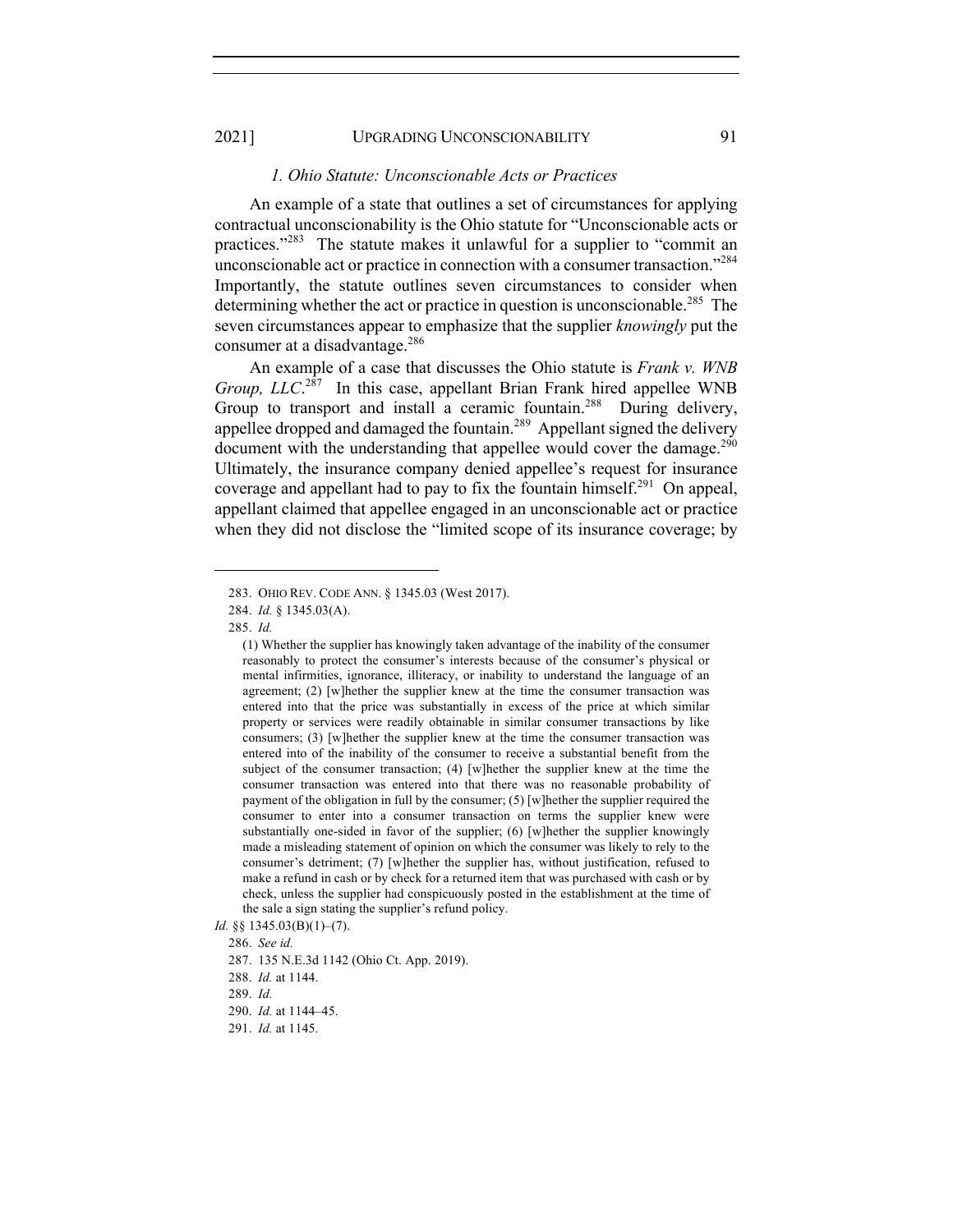telling [appellant] that the company would pay to repair the fountain, but then refusing to pay for the repairs; and by negligently unloading the fountain."<sup>292</sup>

When analyzing the Ohio statute, the court said that it is a "remedial law, designed to compensate for inadequate traditional consumer remedies, and must be liberally construed to achieve its remedial purpose."<sup>293</sup> To determine whether appellee committed an unconscionable act or practice, the court analyzed the factors laid out in the statute, which "generally sanction acts and practices of suppliers that 'manipulat[e] a consumer's understanding of the nature of the transaction at issue."<sup>294</sup> Additionally, the consumer needed to show there was sufficient knowledge to meet the scienter requirement.<sup>295</sup> Ultimately, appellant was unable to show that appellee knowingly misrepresented facts.<sup>296</sup> However, the statute is instructive in its attempt to give unconscionability some structure as it is applied to terms of commercial sales.

#### *2. Maryland House Bill 631*

Another example of a state legislature that defined unconscionability is Maryland with House Bill  $631.^{297}$  This bill was designed to prevent manufacturers or wholesale distributors of essential generic drugs from engaging in price gouging.<sup>298</sup> Section 2-802(a) of the bill states that "[a] manufacturer or wholesale distributor may not engage in price gouging in the sale of an essential  $\ldots$  generic drug."<sup>299</sup> The statute defines price gouging as an "unconscionable increase in the price of a prescription drug."<sup>300</sup> It also defines "[u]nconscionable increase" with regards to the price of a prescription drug as "excessive and not justified," leaving the consumers with "no meaningful choice about whether to purchase the drug."<sup>301</sup>

<sup>292.</sup> *Id.*

<sup>293.</sup> *Id.* (citing Einhorn v. Ford Motor Co., 548 N.E.2d 933 (1990)).

<sup>294.</sup> *Id.* at 1149 (quoting Johnson v. Microsoft Corp., 834 N.E.2d 791, ¶ 24 (Ohio 2005)).

<sup>295.</sup> *Id.* at 1149–50.

<sup>296.</sup> *Id.* at 1150.

<sup>297.</sup> MD. CODE ANN., HEALTH–GEN § 2-802(a) (West 2017).

<sup>298.</sup> *Id.* 

<sup>299.</sup> *Id.* 

<sup>300.</sup> *Id.* § 2-801(c).

<sup>301.</sup> *Id.* § 2-801(f). The phrase "no meaningful choice" is found in Williams v. Walker-Thomas Furniture Co., 350 F.2d 445, 450 (D.C. Cir. 1965) and is a reference to procedural unconscionability. The Maryland statute further outlines that a consumer has no meaningful choice because of "[t]he importance of the drug" and "[i]nsufficient competition in the market." MD. CODE ANN., HEALTH– GEN § 2-801(f)(2) (West 2017). Additionally, the terms "excessive and not justified" in reference to the price increase could be mirroring substantive unconscionability, which refers to the actual substance of the unconscionable term. These terms demonstrate how the legislatively drafted definition for unconscionability still parallels the judicially created definitions of procedural and substantive unconscionability. This similarity reemphasizes the idea that a statutory definition is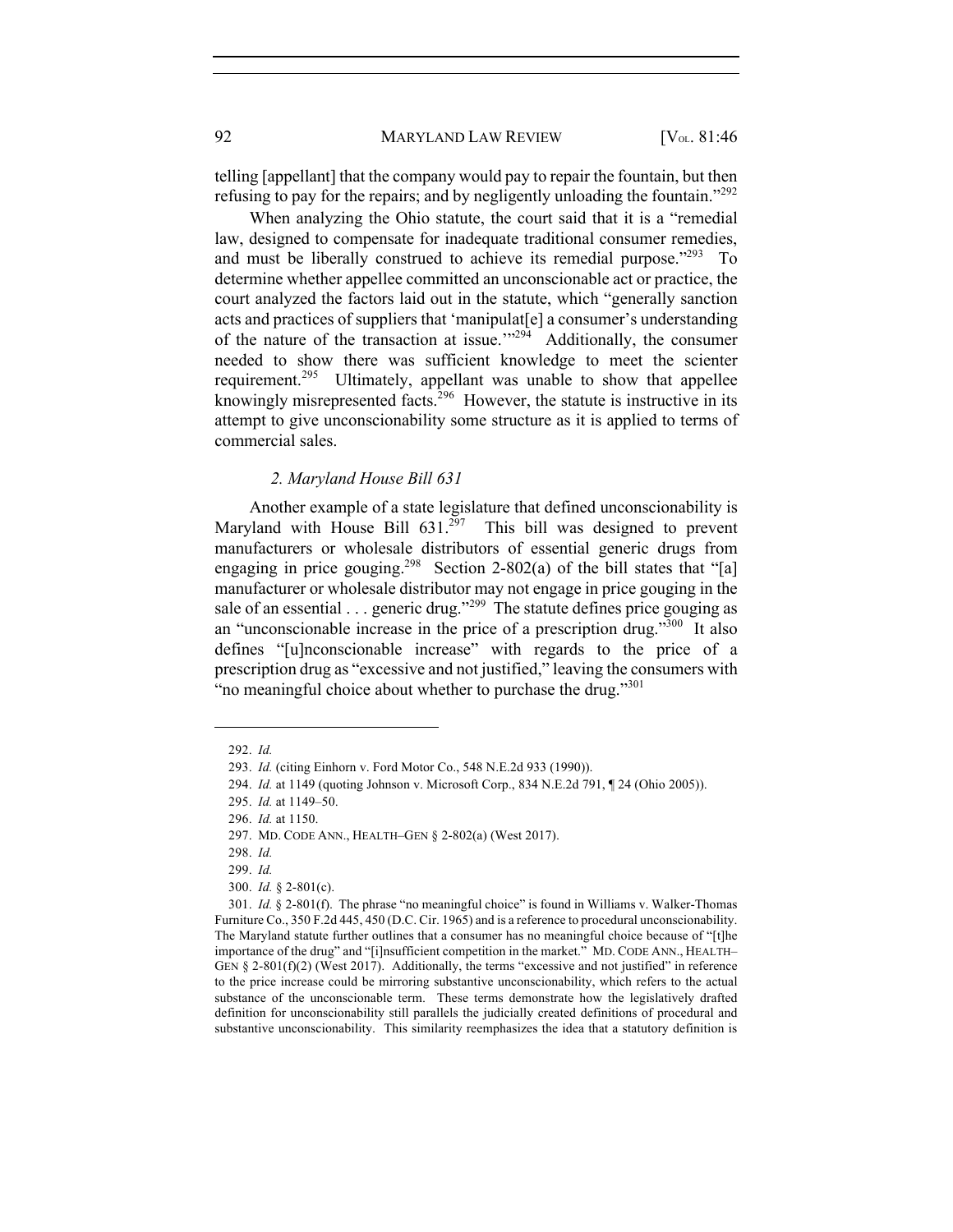The Maryland case *Association for Accessible Medicines v. Frosh*<sup>302</sup> discusses the unconscionability definition used in the statute.<sup>303</sup> In the case, the Plaintiff Association for Accessible Medicines ("AAM") brought action claiming HB 631 was "impermissibly vague under the Due Process Clause of the Fourteenth Amendment."304 In response, AAM claimed that the definition of "unconscionable increase" was contingent on adjectives such as "excessive," "justified," "appropriate," and "meaningful."<sup>305</sup>"

The court determined that there were reasonable contentions of vagueness, but that they were insufficient to deny the defendant's motion to dismiss.<sup>306</sup> While there was no direct ruling on this issue, the statute as a whole was ultimately deemed unconstitutional under the Dormant Commerce Clause.<sup>307</sup> This determination serves as a warning to legislatures attempting to define unconscionability. While unconscionability as a whole is not vague, as courts apply the doctrine regularly,  $308$  the goal of a statute defining unconscionability is to offer clarity, rather than create confusion.<sup>309</sup> Therefore, rather than including terms such as "excessive," "justified," and "appropriate" on their own, some further or alternate definition may be necessary.<sup>310</sup>

meant to provide guidance for the courts by creating an unconscionability definition that is a complement to current privacy laws rather than a replacement.

<sup>302.</sup> No. MJG-17-1860, 2017 WL 4347818 (D. Md. Sept. 29, 2017), *rev'd*, 887 F.3d 664 (4th Cir. 2018).

<sup>303.</sup> *Id*. at \*1. While the case was reversed by Ass'n for Accessible Meds. v. Frosh, 887 F.3d 664 (4th Cir. 2018), the reversal was because the statute violated the Dormant Commerce Clause by trying to regulate the sale of prescription drugs in other states. *Frosh*, 887 F.3d at 674.

<sup>304.</sup> *Frosh*, 2017 WL 4347818, at \*1 (citation omitted).

<sup>305.</sup> *Id.* at \*10 (citation omitted).

<sup>306.</sup> *Id.* at \*11.

<sup>307.</sup> *See id.* (finding that the plaintiff "has presented a plausible claim that HB 631 may be void for vagueness and [the court] shall not grant Defendants' motion seeking dismissal of the vagueness claims"); *see also Frosh*, 887 F.3d at 674 (finding HB 631 unconstitutional under the Dormant Commerce Clause).

<sup>308.</sup> *See supra* Figures 2 & 3 (listing 787 court decisions discussing unconscionability); *see also*  Paul Bennett Marrow, *Contractual Unconscionability: Identifying and Understanding Its Potential Elements*, N.Y. STATE BAR ASS'N J., Feb. 2000, at 20 (stating, "[i]nherent in the statutory scheme is the assumption that unconscionability . . . actually exists").

<sup>309.</sup> *See also* Marrow, *supra* note 308, at 20 ("On its face, the legislation appears almost mystical in that it assumes that the lack of definition notwithstanding, unconscionability nevertheless exists and that courts can spot and defeat it."). The goal is to remove this mysticality and provide a clear definition.

<sup>310.</sup> *See, e.g.*, *Frosh*, 2017 WL 4347818, at \*10–11 (citation omitted).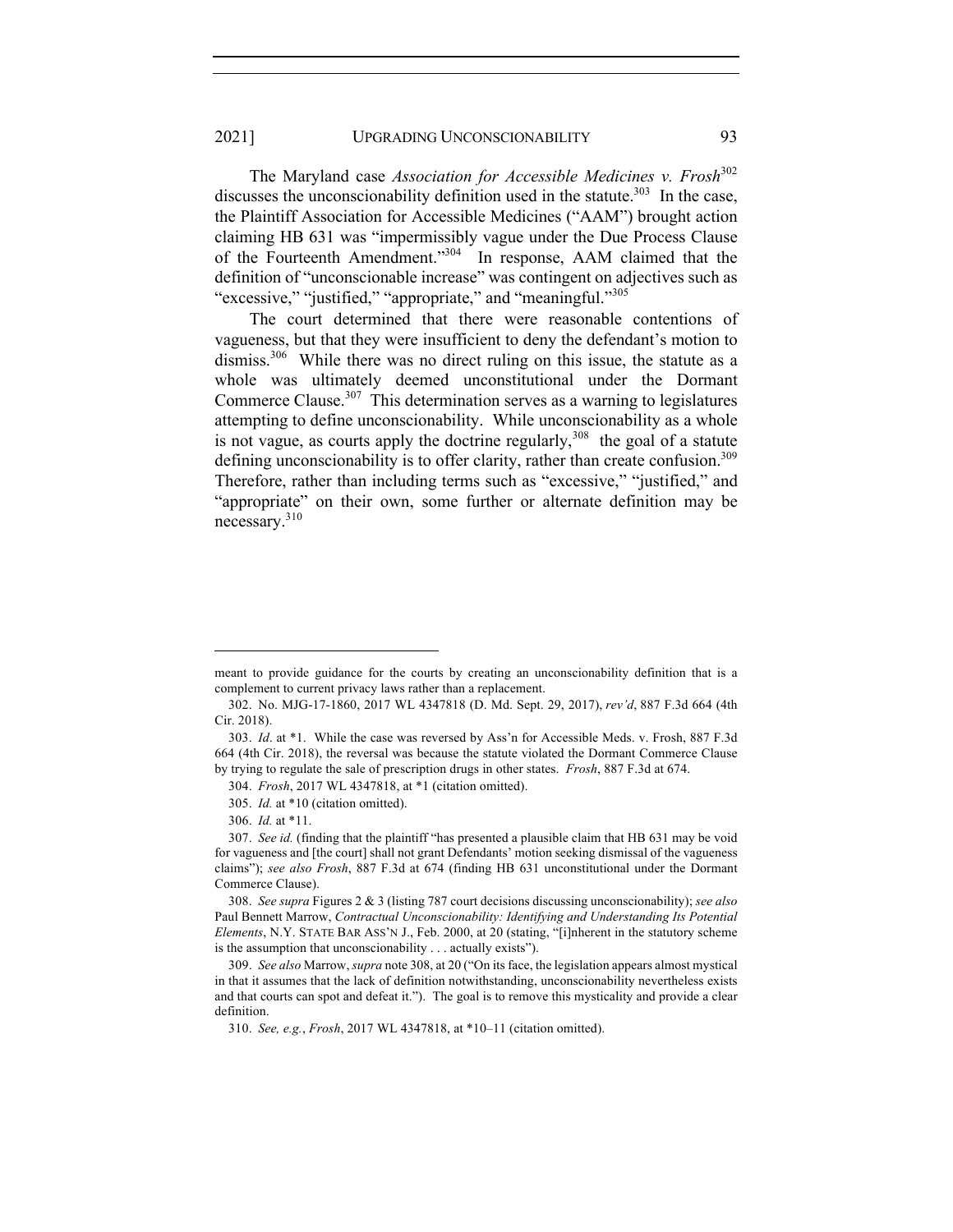#### *3. Unconscionability Defined in Price Gouging Statutes*

A common area where state legislatures have defined unconscionability is in price gouging during times of emergency.<sup>311</sup> In general, price gouging is "a violation of unfair or deceptive trade practices law,  $\frac{1}{3}$  and price gouging statutes are often applied during emergencies or natural disasters.<sup>313</sup> Multiple states have defined unconscionability in terms of price gouging and an unconscionable price increase.314 For example, in Alabama, it is unlawful for any person to impose unconscionable prices during an emergency.<sup>315</sup> The price increase is determined to be unconscionable if the price during an emergency exceeds the original by twenty-five percent.<sup>316</sup> Meanwhile, Florida's price gouging statute<sup>317</sup> considers a price unconscionable if "[t]he amount charged represents a *gross disparity*" between the price of the item at issue and the average price.<sup>318</sup>

New York is yet another state with a price gouging statute that defines unconscionability. $319$  The New York statute also prohibits unconscionable price increases during times of "disruption of the market."<sup>320</sup> The statute states that there is a violation if the price increase is unconscionably extreme and/or there was an exercise of unconscionable means.<sup>321</sup> Additionally, proof that a violation occurred will include a *gross disparity* between the amount charged for an item or service and the amount of the item or service during

<sup>311.</sup> *See* Heather Morton, *Price Gouging State Statutes*, NCSL (May 17, 2021), https://www.ncsl.org/research/financial-services-and-commerce/price-gouging-state-statutes.aspx ("Thirty-nine states, Guam, Puerto Rico, the U.S. Virgin Islands and the District of Columbia have statutes or regulations . . . defining price gouging during a time of disaster or emergency.").

<sup>312.</sup> *Id.*

<sup>313</sup>*. See* Jon B. Dubrow & Noah Feldman Greene, *Price Gouging In The Crosshairs During COVID-19*, NAT'L L. REV. (Apr. 24, 2020), https://www.natlawreview.com/article/price-gougingcrosshairs-during-covid-19 (stating because of the COVID-19 pandemic, price increases that usually would be perceived as normal due to a lack of supply are closely monitored for price gouging during the COVID-19 emergency).

<sup>314.</sup> Morton, *supra* note 311.

<sup>315.</sup> ALA. CODE § 8-31-3 (2021).

<sup>316.</sup>

<sup>[</sup>A] price is unconscionable if any person, during a state of emergency . . . charges a price that exceeds, by an amount equal to or in excess of twenty-five percent the average price at which the same or similar commodity or rental facility was obtainable in the affected area during the last 30 days immediately prior to the declared state of emergency and the increase in the price charged is not attributable to reasonable costs incurred in connection with the rental or sale of the commodity.

*Id.* § 8-31-4.

<sup>317.</sup> *See* FLA. STAT. § 501.160 (2021).

<sup>318.</sup> *Id.* § 501.160(1)(b)(1) (emphasis added).

<sup>319.</sup> *See* N.Y. GEN. BUS. LAW § 396-r (McKinney 2020).

<sup>320.</sup> *Id.* § 396-r(2).

<sup>321.</sup> *Id.* § 396-r(3)(a).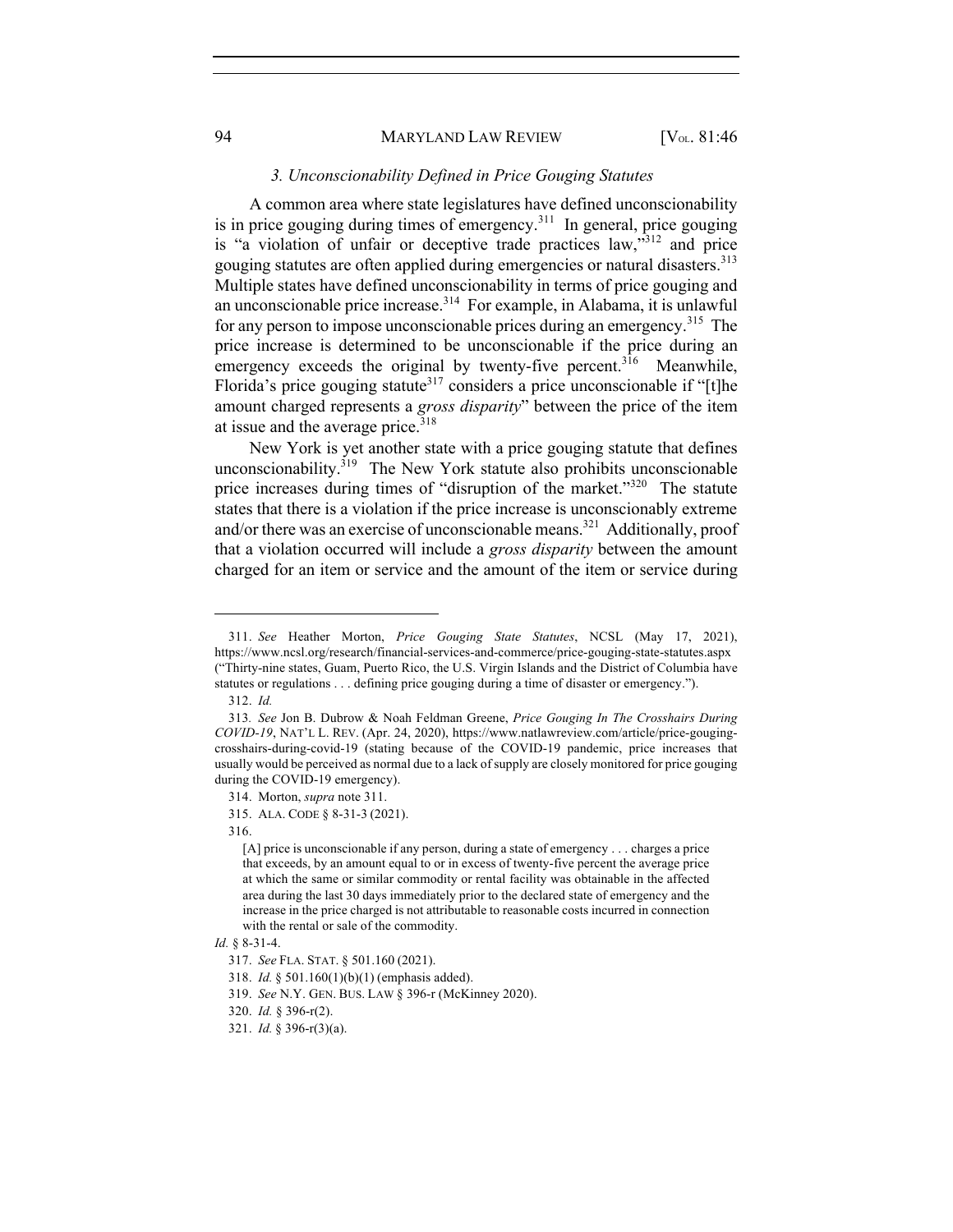the usual course of business.<sup>322</sup> Proof of a violation also occurs where the amount charged "grossly" exceeds the price of the good readily obtainable in the trade. $323$ 

An example of a case analyzing the New York price gouging statute is *People v. Wever Petroleum, Inc.*<sup>324</sup> In this case, respondent Wever Petroleum was found to have violated New York's price gouging statute because it charged an unconscionably excessive amount for gasoline after Hurricane Katrina.<sup>325</sup> Because the court upheld the statute, the unconscionability definition of "gross disparity" remains valid.<sup>326</sup>

Furthermore, other states, including Maine,<sup>327</sup> Pennsylvania,<sup>328</sup> Rhode Island, $329$  Vermont,  $330$  and Virginia,  $331$  also include unconscionability

323. *See id.* § 396-r(3)(b)(ii) ("[T]he amount charged *grossly exceeded* the price at which the same or similar goods or services were readily obtainable in the trade area.") (emphasis added).

327. *See* ME. REV. STAT. ANN. tit. 10, § 1105 (West 2021). The Maine statute states that "a person may not sell or offer for sale necessities at an unconscionable price." *Id.* § 1105(3). The price is unconscionable when:

[I]t *exceeds by more than 15%* the sum of: (1) The price at which similar goods or services were offered for sale or sold by that person immediately prior to the beginning date of the abnormal market disruption. . . . and (2) [t]he increased cost calculated according to the method used by that person prior to the abnormal market disruption.

*Id.* §§ 1105(1)(D)(1)–(2) (emphasis added).

328. *See* 73 PA. STAT. AND CONS. STAT. ANN. § 232.3 (West 2007) (defining unconscionably excessive as "when the amount charged represents a *gross disparity* between the price of the consumer goods or services and the price at which the consumer goods or services were sold or offered for sale within the chain of distribution in the usual course of business seven days immediately prior to the state of disaster emergency") (emphasis added).

329. *See* 6 R.I. GEN. LAWS ANN. § 6-13-21(b)(1) (West 1956) (defining an unconscionably high price as when "the amount charged represents a *gross disparity* between the average prices at which the same or similar commodity was readily available and sold or offered for sale within the local trade area in the usual course of business during the thirty (30) days immediately before the declaration of the market emergency") (emphasis added).

330. *See* VT. STAT. ANN. tit. 9, § 2461d(c) (West 2005).

331. VA. CODE ANN. § 59.1-527 (West 2004). The statute outlines a set of four considerations to help determine whether there was an unconscionable price increase. *Id.* Those considerations include "[w]hether the price charged by the supplier *grossly exceeded* the price charged by the supplier for the same or similar goods or services during the [ten] days immediately prior to the time of disaster," and "[w]hether the price charged by the supplier *grossly exceeded* the price at which the same or similar goods or services were readily obtainable by purchasers in the trade area." *Id.* (emphasis added). The other two considerations are excluded for relevance to this article.

<sup>322.</sup>

<sup>[</sup>T]he amount charged represents a *gross disparity* between the price of the goods or services which were the subject of the transaction and their value measured by the price at which such goods or services were sold or offered for sale by the defendant in the usual course of business immediately prior to the onset of the abnormal disruption of the market . . . .

*Id.* § 396-r(3)(b)(i) (emphasis added).

<sup>324.</sup> 827 N.Y.S.2d 813 (N.Y. Sup. Ct. 2006).

<sup>325.</sup> *Id.* at 816.

<sup>326.</sup> *Id.*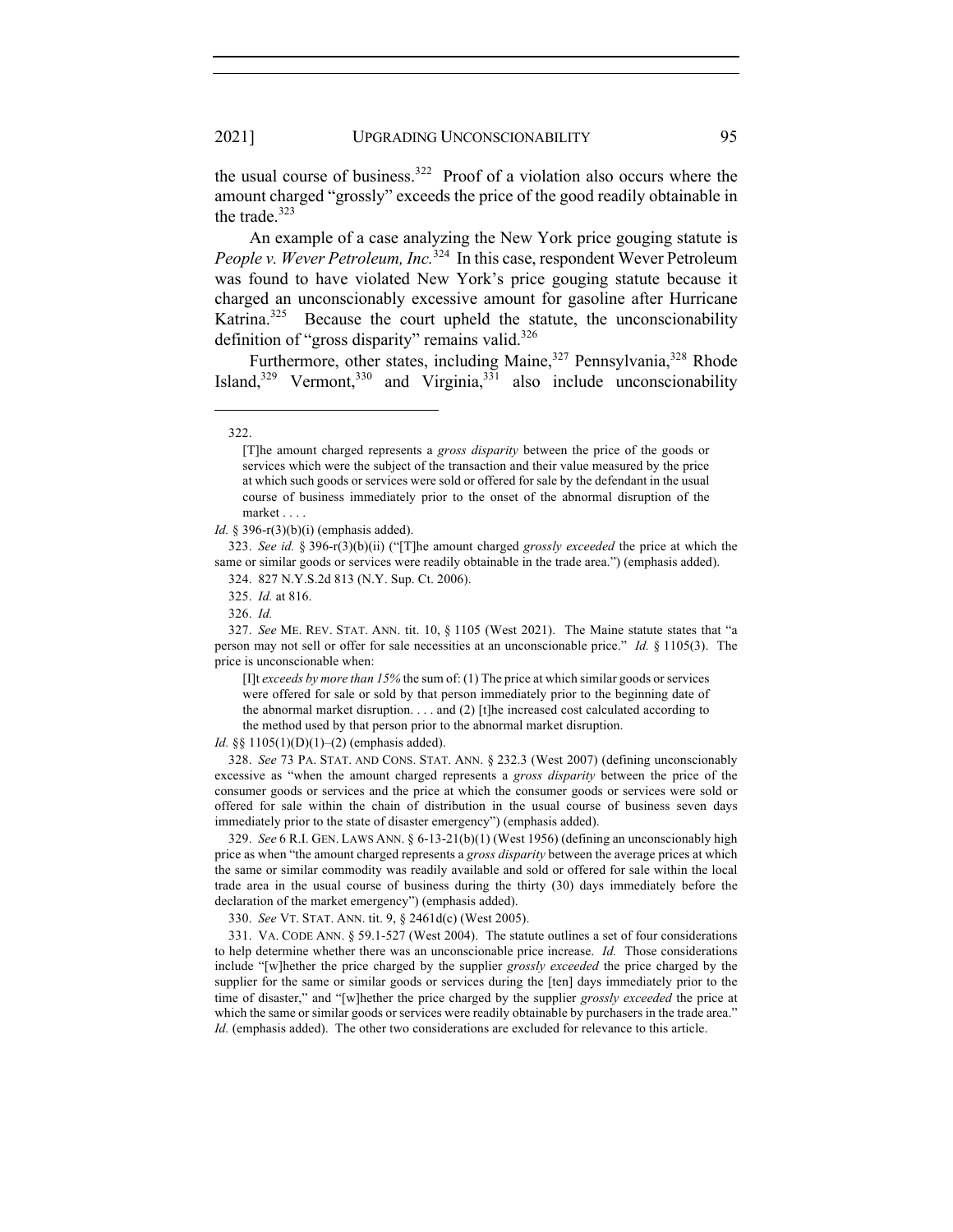definitions. It is common for many of these statutes to use language such as "gross disparity"<sup>332</sup> or to explicitly define an unconscionable price increase with an actual percentage of an increase that the legislature determined to be unconscionable.<sup>333</sup> Similar language could also be helpful in defining an unconscionability defense for digital privacy.

#### *B. Unconscionability Applied*

The legislative use of unconscionability in situations such as price gouging and the pricing of essential drugs illustrates the doctrine may be statutorily defined to protect consumers of non-negotiated, digital standardized agreements.<sup>334</sup> Historically, price gouging refers to businesses that increase prices of essential goods during an emergency, taking advantage of consumers during a time of extreme need.335 Additionally, extreme prices for essential drugs is an area where lawmakers have traditionally struggled to rein in costs.336 Most people agree that drug prices are too high, however there is a lack of consensus about how to regulate this area.<sup>337</sup> Maryland attempted to regulate the price of essential generic drugs with their House Bill 631, discussed above.<sup>338</sup> The bill tried to prevent price gouging of essential generic drugs by claiming the prices were unconscionable.<sup>339</sup> While

<sup>332.</sup> *See* N.Y. GEN. BUS. LAW § 396-r(3)(a) (McKinney 2020); FLA. STAT. § 501.160 (West 2020); 73 PA. STAT. AND CONS. STAT. ANN. § 232.3 (West 2007); 6 R.I. GEN. LAWS ANN. § 6-13- 21(b)(1) (West 1956); VT. STAT. ANN. tit. 9, § 2461d(c) (West 2005); *see also* VA. CODE ANN. § 59.1-527 (West 2004) (considering an unconscionable price increase as a price that "grossly exceeded" the price the supplier charged during the [ten] days prior and whether the item was readily available).

<sup>333.</sup> *See* ALA. CODE § 8-31-4 (2019); ME. REV. STAT. ANN. tit. 10, § 1105(4) (West 2005).

<sup>334.</sup> *See supra* Section V.A.

<sup>335</sup>*. See, e.g.*, *FAQs on Price Gouging*, STATE OF CAL. DEP'T OF JUST., https://oag.ca.gov/consumers/pricegougingduringdisasters (last visited Oct. 22, 2021). For examples, see Morton, *supra* note 311; Katherine Kiziah, *Consumer Protection Tips During the COVID-19 Pandemic—A Former Enforcement Attorney Perspective: Price Gouging*, JD SUPRA (Apr. 2, 2020), https://www.jdsupra.com/legalnews/consumer-protection-tips-during-the-17065/ (discussing how price gouging statutes are "designed to curb . . . predatory tactics" utilized when businesses take advantage of consumers during an emergency). The COVID-19 situation has provided ground for the utilization of price gouging statutes different from their traditional uses. *Id.*

<sup>336.</sup> *See* Noah Weiland, *As the Coronavirus Spreads, Drug Pricing Legislation Remains Stalled*, N.Y. TIMES (Jun. 27, 2020), https://www.nytimes.com/2020/06/27/us/politics/coronavirus-drugpricing-legislation.html.

<sup>337.</sup> *See, e.g.*, Jay Hancock, *Everyone Wants to Reduce Drug Prices. So Why Can't We Do It?*, N.Y. TIMES (Sept. 24, 2017), https://www.nytimes.com/2017/09/23/sunday-review/prescriptiondrugs-prices.html ("There's clearly no single solution out there that will solve this rapidly rising spending . . . [b]ut . . . there's not a lot of fundamental disagreement about the direction this needs to move.").

<sup>338.</sup> *See supra* Section V.A.2.

<sup>339.</sup> Ass'n for Accessible Med. v. Frosh, No. MJG-17-1860, 2017 WL 4347818 (D. Md. Sept. 29, 2017), *rev'd*, 887 F.3d 664 (4th Cir. 2018).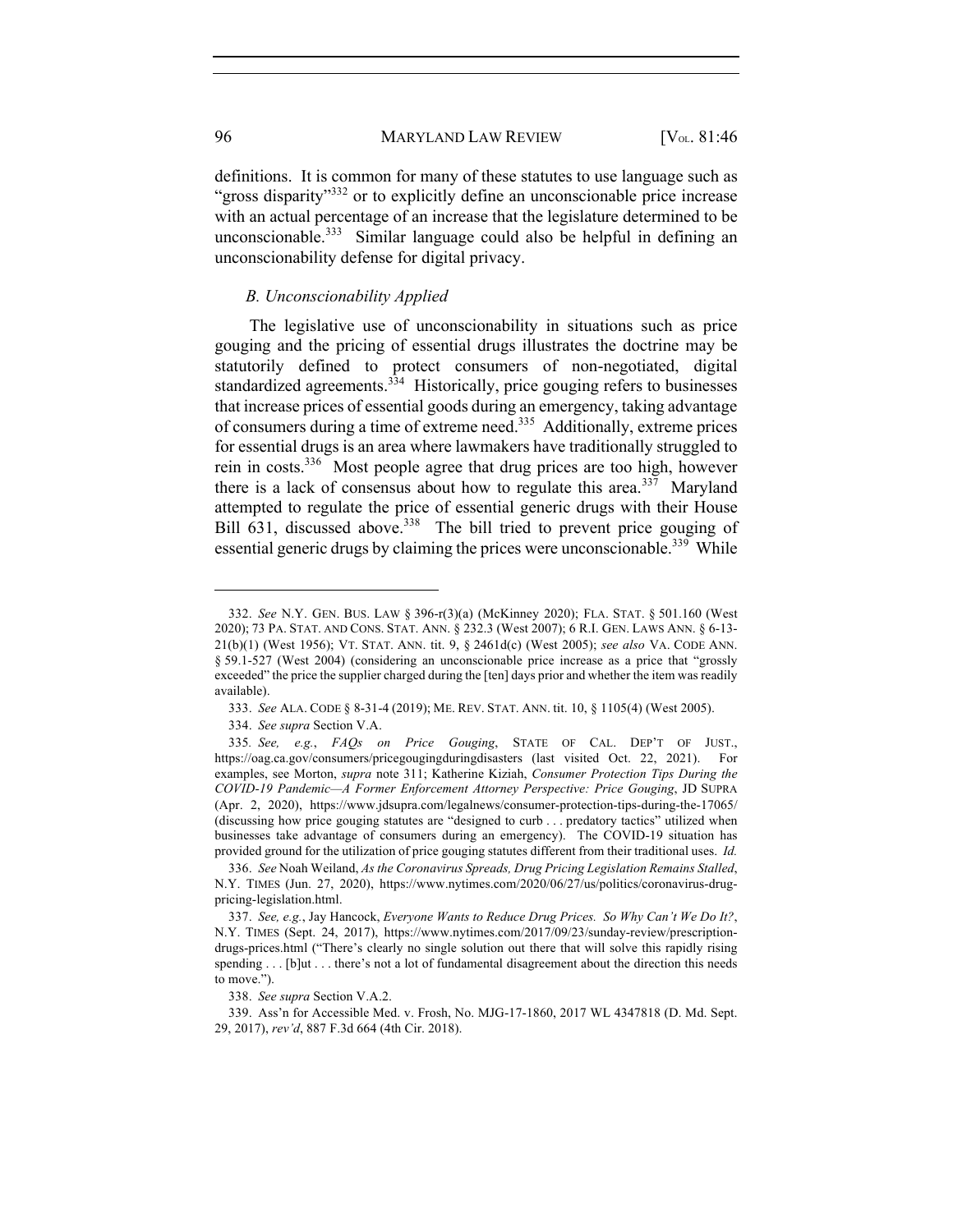the bill was ultimately found to be unconstitutional, this was unrelated to the unconscionability component.<sup>340</sup>

As discussed in Section V.A., the unconscionability statutes all have similar structures and are worded similarly.<sup>341</sup> By drawing on those similarities, legislatures can draft laws that apply unconscionability to the review of non-negotiated, digital standardized contracts. For example, certain unconscionability statutes include components of scienter. The Ohio statute states one element of an unconscionability claim in terms of a commercial transaction as instances where the supplier has "knowingly taken advantage of the inability of the consumer reasonably to protect the consumer's interests because of the consumer's . . . inability to understand the language of an agreement."<sup>342</sup> While this statute is targeted to consumer transactions, the analogy is clear. A transaction between a supplier and an unknowing consumer is similar to a nonnegotiable form contract, such as Facebook's terms and conditions that require a high level of education to understand.<sup>343</sup> By intentionally creating such complex terms, under these statutes, Facebook arguably would have satisfied the scienter component.

Additionally, many price gouging statutes also incorporate the term "gross" or "gross disparity" in regard to the price of a good during normal business and what the supplier charges in an emergency.344 *Gross disparity* could be used to describe the unequal bargaining power between consumers and a Big Tech company who is creating the one-sided terms and has a huge digital presence in addition to their huge pockets. $345$ 

Furthermore, emergency situations and access to essential drugs demonstrate situations where there is unequal bargaining power between the consumer and supplier.<sup>346</sup> This type of inequality in bargaining power can be analogized to the bargaining power between a huge tech company and a consumer with regards to a nonnegotiable form contract to use a certain product or platform. With regards to emergency products and essential drugs, the consumer has no other option but to buy those items.<sup>347</sup> Here, the consumer can technically choose not to use these platforms or websites, but only to an extent. Social media and other media platforms have become essential ways to stay connected, especially during the pandemic—merely consider the importance of Zoom, WebEx, and Google Classroom for

<sup>340.</sup> *See supra* Section V.A.2.

<sup>341</sup>*. See supra* Section V.A.

<sup>342.</sup> OHIO REV. CODE ANN. § 1345.03(B)(1) (West 2017).

<sup>343.</sup> *See supra* notes 239–245 and accompanying text.

<sup>344.</sup> *See supra* note 332 and accompanying text.

<sup>345</sup>*. See supra* notes 192–196 and accompanying text.

<sup>346.</sup> *See, e.g.*, Kiziah, *supra* note 335 (stating price gouging laws are limited to items that are "needs, not wants") (emphasis omitted).

<sup>347.</sup> *See id.*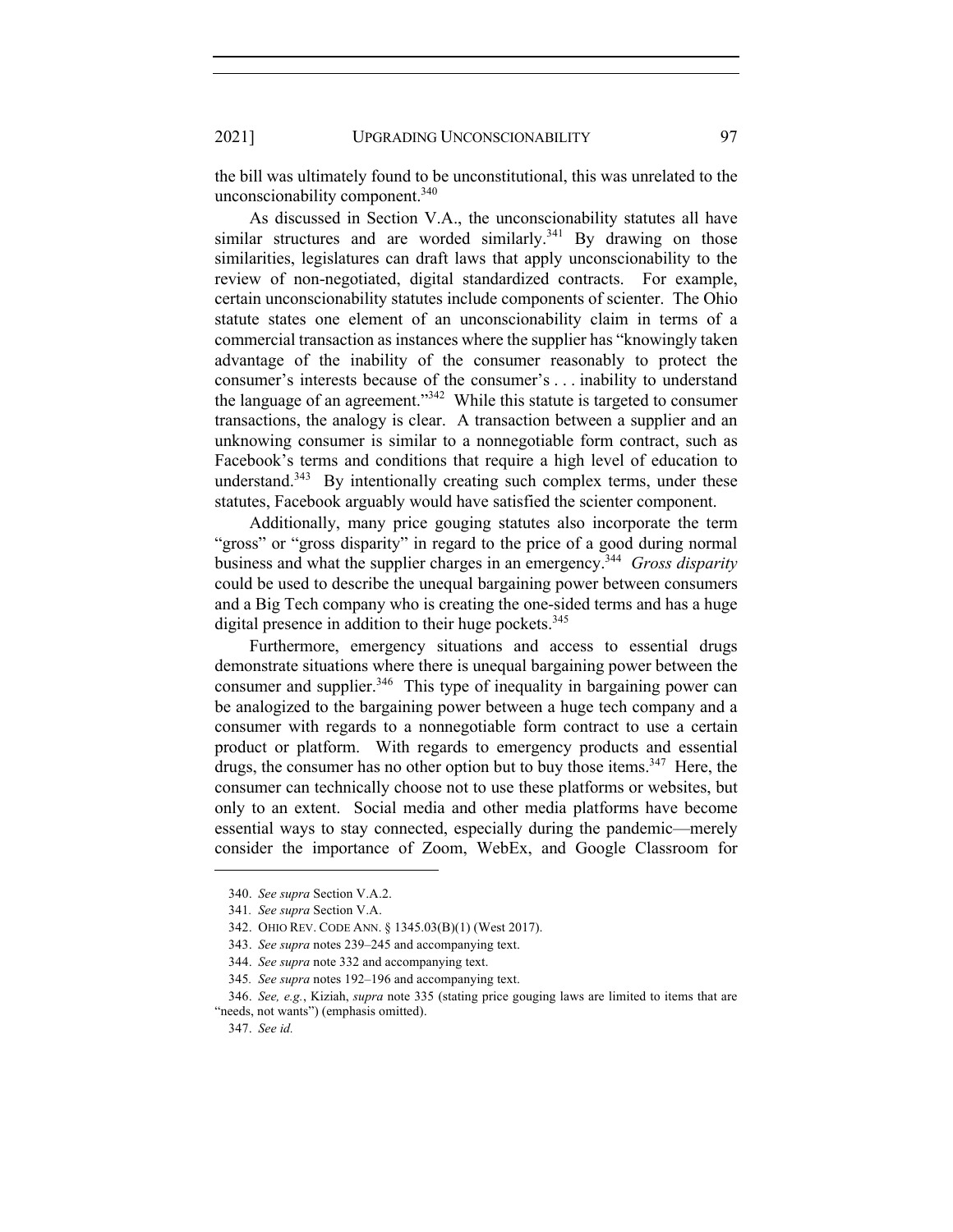attending school, working, or general engagement in civil society.<sup>348</sup> However, even if a consumer chooses not to use Facebook or another platform, their data is still not safe.<sup>349</sup> What else can they do?

The situations of unequal bargaining power, lack of meaningful choice, and unfair terms are all familiar situations that describe when there is procedural and substantive unconscionability $350$  and, coincidentally, also describe the situation surrounding a form contract used by a Big Tech company.351 State statutes that define unconscionability and the situations that facilitated the development of those statutes are instructive with regards to a potential unconscionability statute related to protecting informational privacy, demanding clear notice of understandable terms, and policing the arbitrary enforcement of standardized terms.

#### *C. Drafted Example*

In the case of the specific situation of informational privacy misuse as discussed in depth in Part II,  $352$  this Article proposes a solution in the form of a statutorily defined unconscionability provision that applies to informational privacy. Rather than creating an all-encompassing privacy statute, similar to the CCPA, state legislatures could create a specific targeted unconscionability statute to address informational privacy issues. This statute would be designed to be used alongside existing privacy statutes, to bolster rather than to replace the existing statutes. This targeted statute could be a solution that is easier to create and implement.

A possible example of a statute defining an unconscionable use of personal data is as follows:

The following section prohibits an unconscionable use of personal data.

"Unconscionable use" is defined as use of personal data that:

1) is grossly out of proportion with the individual's (expected) intended use (that is excessive) and not reasonably justified by the terms and conditions of the agreement (or when a party claims there is an agreement), and

<sup>348.</sup> *See* Ella Koeze & Nathaniel Popper, *The Virus Changed the Way We Internet*, N.Y. TIMES (Apr. 7, 2020), https://www.nytimes.com/interactive/2020/04/07/technology/coronavirus-internetuse.html ("With nearly all public gatherings called off, Americans are seeking out entertainment on streaming services like Netflix and YouTube, and looking to connect with one another on social media outlets like Facebook.").

<sup>349.</sup> *See supra* note 200–202 and accompanying text.

<sup>350.</sup> *See supra* Section I.D.

<sup>351.</sup> *See* Uber Techs. Inc. v. Heller, 2020 SCC 16, para. 6, 477 D.L.R. 4th 179 (Can.); Allyn, *supra* note 187; *see also supra* notes 175–199 and accompanying text (describing the unequal bargaining power between Uber and TikTok and the consumers that use the websites).

<sup>352</sup>*. See supra* Section II.A.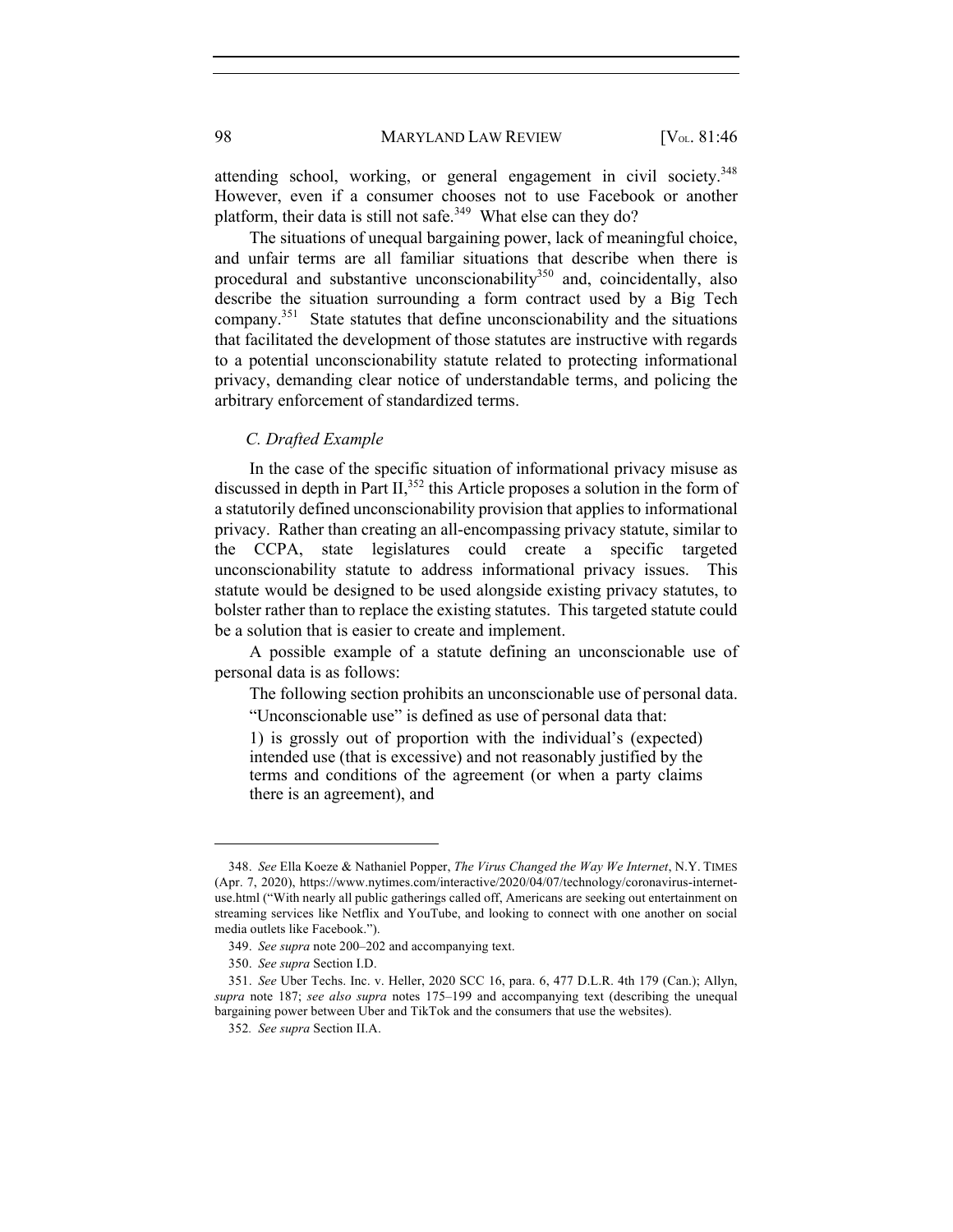2) results in the consumer having no meaningful choice about the use of their data due to:

- a) the unknowing and unauthorized use of the data, and
- b) grossly unequal bargaining power between the parties.

For example, if a business, such as Facebook, unlawfully uses or sells a consumer's data, the consumer could bring an action in court. With this unconscionability statute in place, the court would have a clear way to apply the unconscionability doctrine. The court would consider whether the data usage is grossly out of proportion with the individual's expected use and not reasonably justified by the terms and conditions of the contract or agreement. When an individual signs an agreement with Facebook, they usually do not anticipate that their information will be sold or used in many ways Facebook ends up utilizing it. $353$  The court would then analyze whether the consumer had meaningful choice regarding the use of data, by looking at whether the consumer knew or authorized the use of the data and the disparity in bargaining power between the parties. In the Facebook example, the court would analyze whether the individual knew about the use of their data or authorized it in the terms or conditions. Even if the user authorized the use, the court would also look at the bargaining power between the two and determine if there was a disparity, especially since the agreement is a nonnegotiated form contract.<sup>354</sup> A defined unconscionability statute could be another arrow in the quiver for courts to apply against Big Tech businesses. The court could easily apply the unconscionability doctrine to determine whether the use of consumer data was procedurally and/or substantively unconscionable.

Currently, the use of unconscionability as a defense is confusing and inconsistently applied, and the bar for a term or contract to be considered unconscionable is quite high. $355$  The goal of a small state legislative intervention would be to outline a specific definition of unconscionability to easily apply as a complement to current privacy laws, and to enforce expectations of non-discriminatory application of standardized terms. This provision would serve to offer guidance on how to apply the unconscionability doctrine in court with a clear definition.

<sup>353.</sup> *See supra* Section III.C (discussing Facebook's use of and access to consumer data).

<sup>354.</sup> *See supra* notes 175–199 and accompanying text (describing the unequal bargaining power between Uber and TikTok and the consumers that use the websites).

<sup>355.</sup> *See supra* note 279 and accompanying text.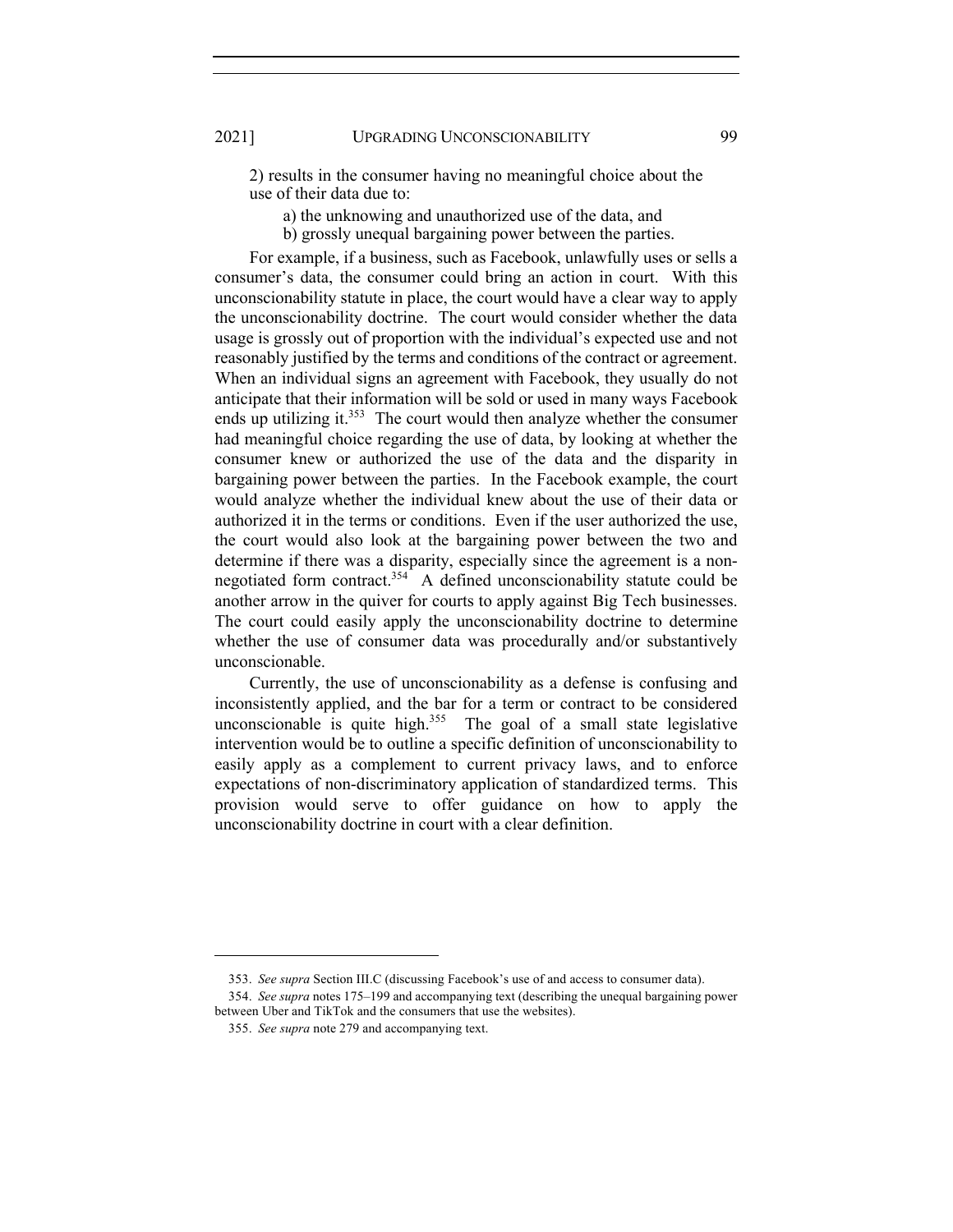#### **CONCLUSION**

In recent years, especially following the outbreak of COVID-19, the amount of time people spend online has drastically increased.<sup>356</sup> This fact, coupled with increasingly prominent consumer concern over data breaches, has made individuals in the United States more aware of their digital impact and how their digital data is being used.<sup>357</sup> This awareness has led to a push for increased privacy regulations.<sup>358</sup> Despite the recent push for increased regulation, individuals still continue to go online. While many Americans feel Big Tech is too powerful, most are unwilling, or simply unable, to stop using this technology.<sup>359</sup> Even when a consumer does try to prevent a company from using their data—for example, by deleting their Facebook account—they remain insufficiently protected because Facebook can access that data from third-party sites.<sup>360</sup> Most people would agree that there is something inherently wrong with that.

While recent statutes such as the CCPA, CPRA, and the GDPR address consumer privacy concerns, they are extensive and require years to implement and many amendments to correct.<sup>361</sup> A simple legislative fix on the state level to supplement these statutory privacy laws would allow courts to begin building a precedent that they can consistently apply to unconscionability claims arising out of overbroad data collection policies. Indeed, these ubiquitous, non-negotiated digital contracts are replete with inadequate notice of terms, incomprehensible policies, overbroad data

<sup>356.</sup> *See* Michael J. Wolf, *How Covid-19 Has Transformed the Amount of Time We Spend Online*, WALL ST. J. (Aug. 7, 2020, 12:47 PM), https://www.wsj.com/articles/how-covid-19-hastransformed-the-amount-of-time-we-spend-online-01596818846 (stating the amount of time spent by the average adult with digital media is 16:06 hours a day, up from 12:24 hours a day prior to the pandemic).

<sup>357.</sup> *See, e.g.*, Auxier et al., *supra* note 107 ("Majorities think their personal data is less secure now, that data collection poses more risks than benefits, and believe it is not possible to go through daily life without being tracked") (emphasis omittted).

<sup>358.</sup> *See* CAL. CIV. CODE § 1798.100 (West 2020).

<sup>359.</sup> *See* Sam Sabin, *Most People Don't Like Giving Big Tech More Power, but They Rely on Its Services*, MORNING CONSULT (Jan. 7, 2020, 12:01 AM), https://morningconsult.com/2020/01/07/most-people-dont-like-giving-big-tech-more-power-butthey-rely-on-its-services/ ("[E]ven those consumers who find the [Big Tech] sector's growing power an unacceptable exchange for the benefits it provides are also heavily reliant on those benefits, suggesting that . . . any regulatory action that takes them away could create a disruption that is likely to inconvenience these very consumers in a big way.").

<sup>360.</sup> *See supra* note 202 and accompanying text.

<sup>361</sup>*. See* Wolford, *supra* note 130 (stating the GDPR was created in 2016 and put into effect on May 25, 2018); *CCPA Regulations*, STATE OF CAL. DEP'T OF JUST., https://oag.ca.gov/privacy/ccpa/regs (last visited Oct. 22, 2021) (CCPA was signed into law on June 28, 2018, and went into effect on January 1, 2020); *CCPA Amendment Tracker*, IAPP.ORG, https://iapp.org/media/pdf/resource\_center/CCPA\_Amendment\_Tracker.pdf (last visited July 5, 2021) (demonstrating the various amendments to the CCPA since its passage).